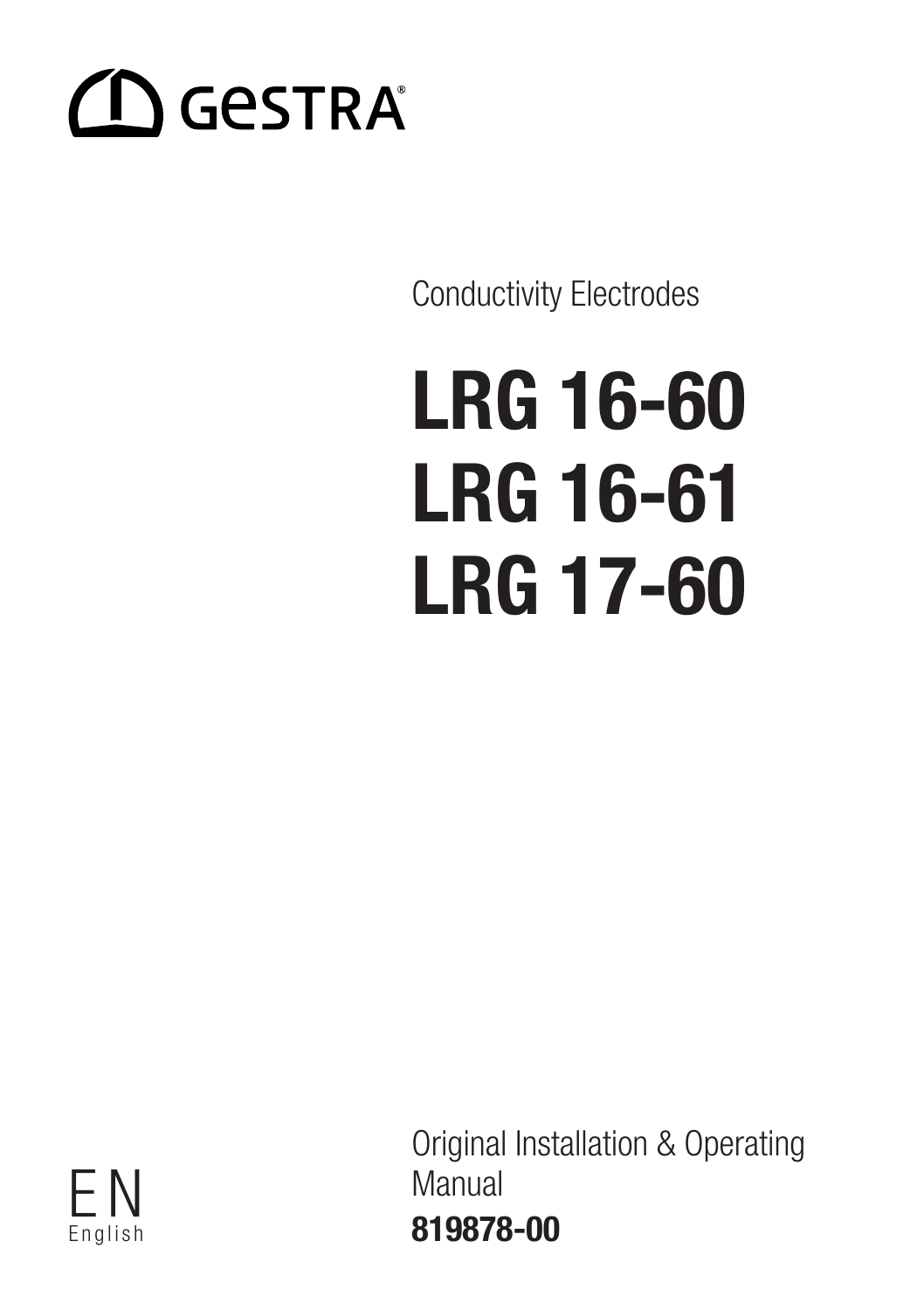# **Contents**

| Conductivity measurement and continuous blowdown control via a separate measuring vessel 35 |  |
|---------------------------------------------------------------------------------------------|--|
|                                                                                             |  |
|                                                                                             |  |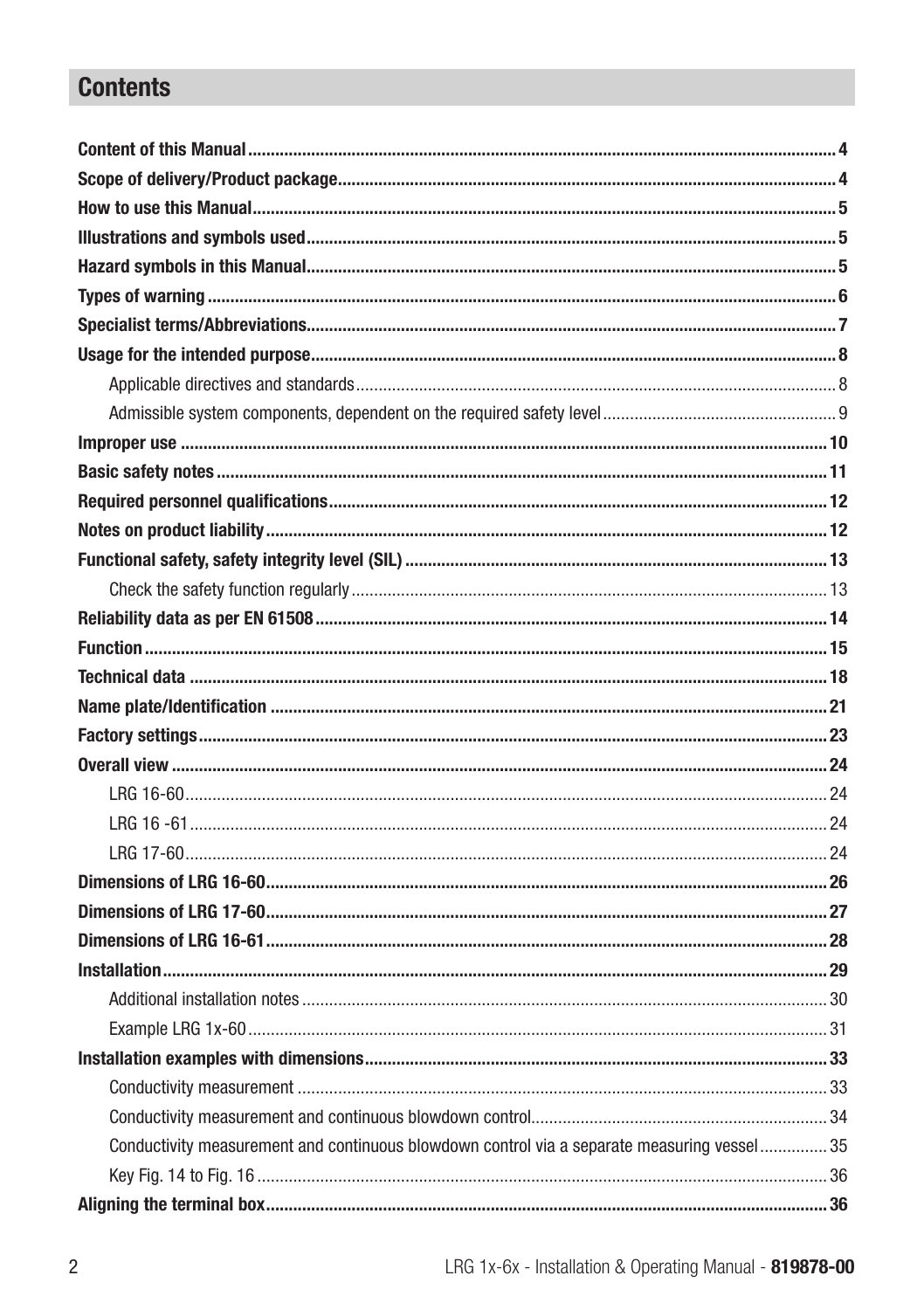# **Contents**

| Comparing the measured value with the reference measurement of a reliable sample 48 |  |
|-------------------------------------------------------------------------------------|--|
|                                                                                     |  |
|                                                                                     |  |
|                                                                                     |  |
|                                                                                     |  |
|                                                                                     |  |
|                                                                                     |  |
|                                                                                     |  |
|                                                                                     |  |
|                                                                                     |  |
|                                                                                     |  |
|                                                                                     |  |
|                                                                                     |  |
|                                                                                     |  |
|                                                                                     |  |
|                                                                                     |  |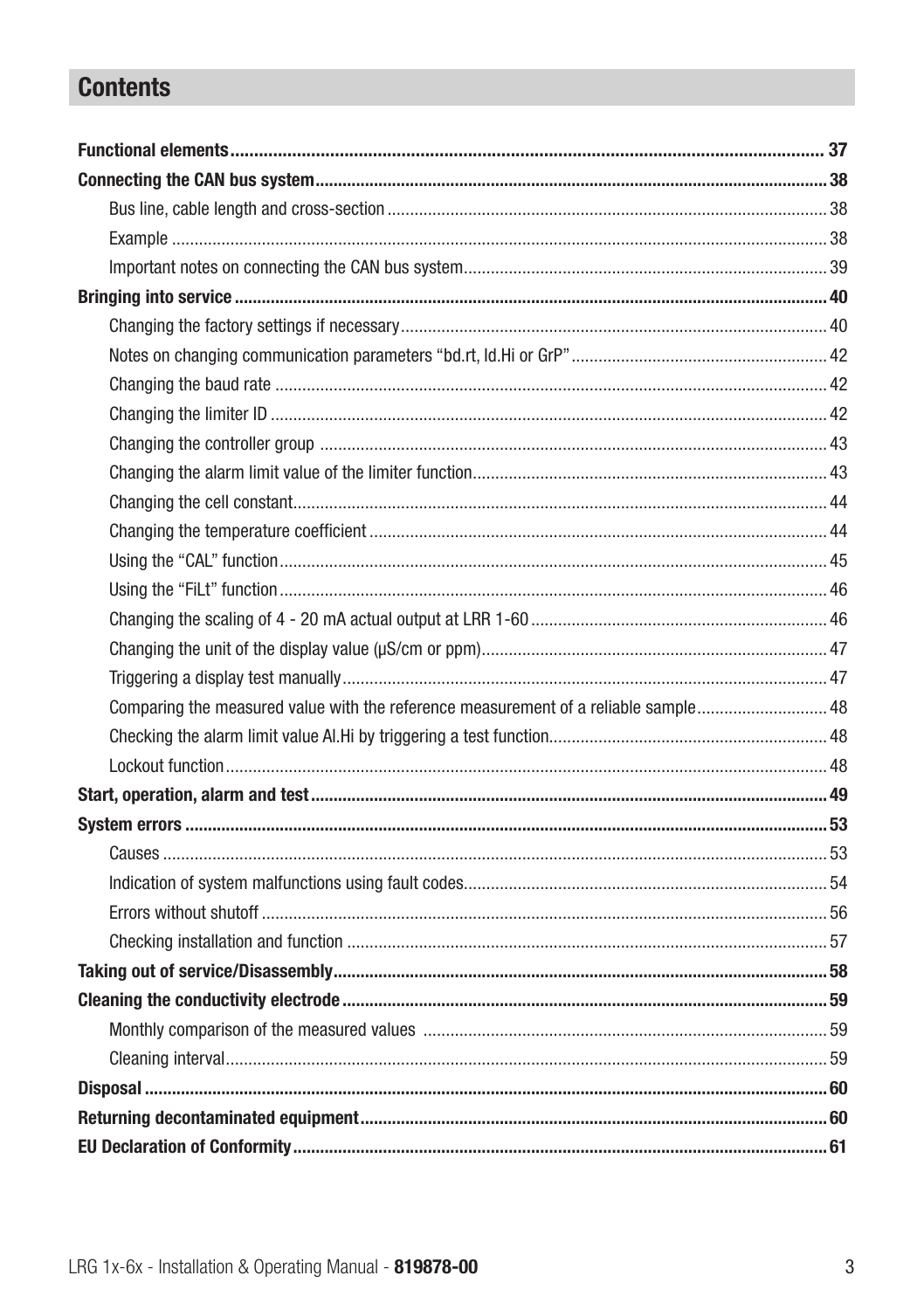# Content of this Manual

#### Product:

- Conductivity electrode LRG 16-60
- Conductivity electrode LRG 16-61
- Conductivity electrode LRG 17-60

#### First edition:

BAN 819878-00/08-2019cm

#### © Copyright

All rights reserved. Any misuse, particularly reproduction and dissemination to third parties, is not permitted. The General Terms & Conditions of GESTRA AG apply.

# Scope of delivery/Product package

- 1 x Conductivity electrode LRG 1x-6x
- 1 x Sealing ring, D 33 x 39, form D, DIN 7603-2.4068, bright annealed
- 1 x Installation & Operating Manual

#### Accessories

 $\blacksquare$  1 x M12 CAN bus connector, 5-pole, A-coded, with 120  $\Omega$  terminating resistor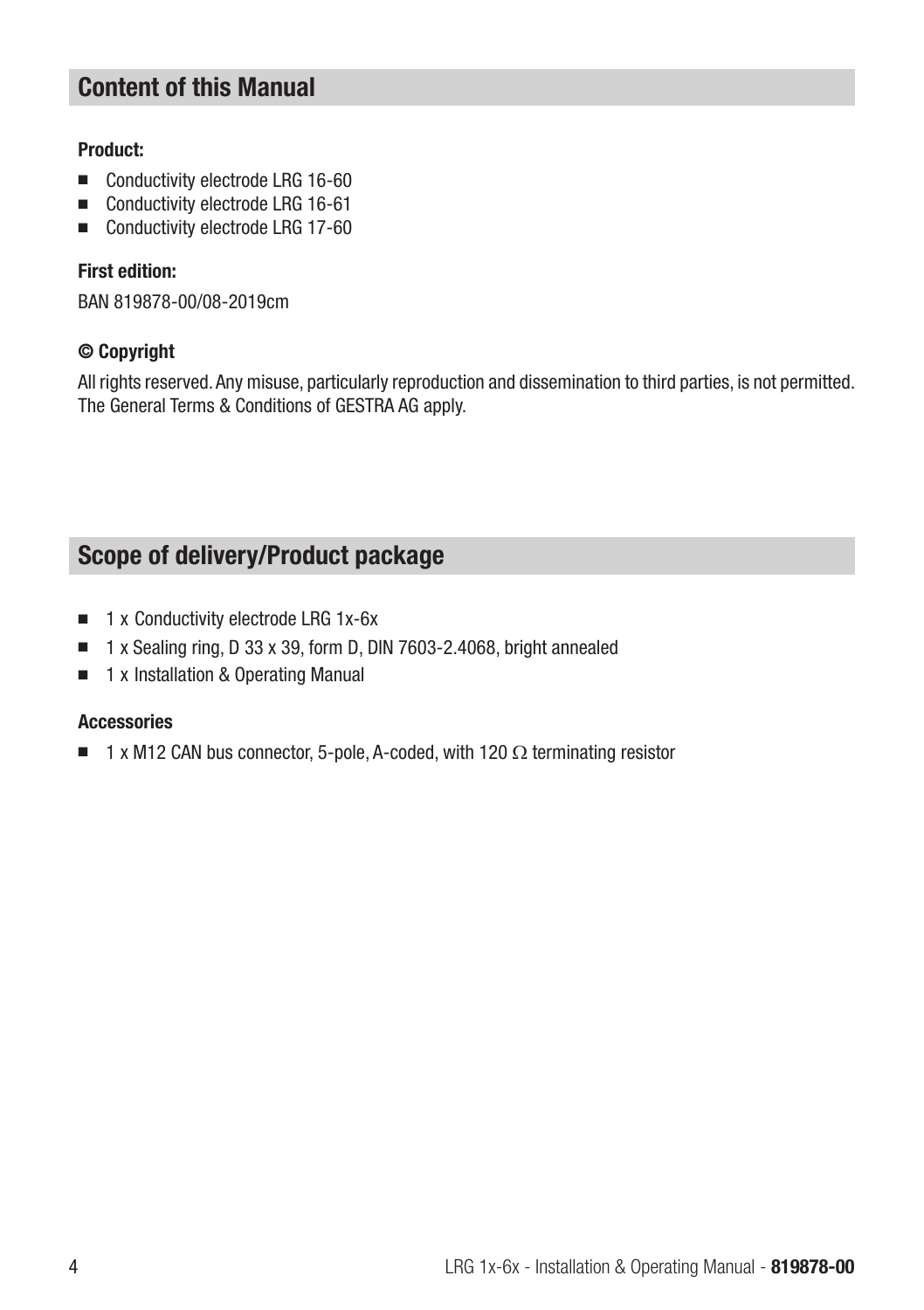# How to use this Manual

This Installation & Operating Manual describes how to correctly use LRG 16-60/LRG 16-61/LRG 17-60 conductivity electrodes. It applies to persons who integrate this equipment in control systems, install, bring into service, operate, maintain and dispose of this equipment. Anyone carrying out the above-mentioned activities must have read this Installation & Operating Manual and understood its contents.

- Read this Manual in full and follow all instructions.
- Please also read the instructions for use of any accessories.
- The Installation & Operating Manual is part of the equipment package. Keep it in an easily accessible location.

#### Availability of this Installation & Operating Manual

- Make sure this Installation & Operating Manual is always available to the operator.
- If you pass on or sell the equipment to a third party, please also hand over the Installation & Operating Manual.

### Illustrations and symbols used

- 1. Action to be taken
- 2.
- Lists
	- ◆ Bullet points in lists

**A** Keys to illustrations



Additional information



Read the relevant Installation & Operating Manual

# Hazard symbols in this Manual



Danger zone/Dangerous situation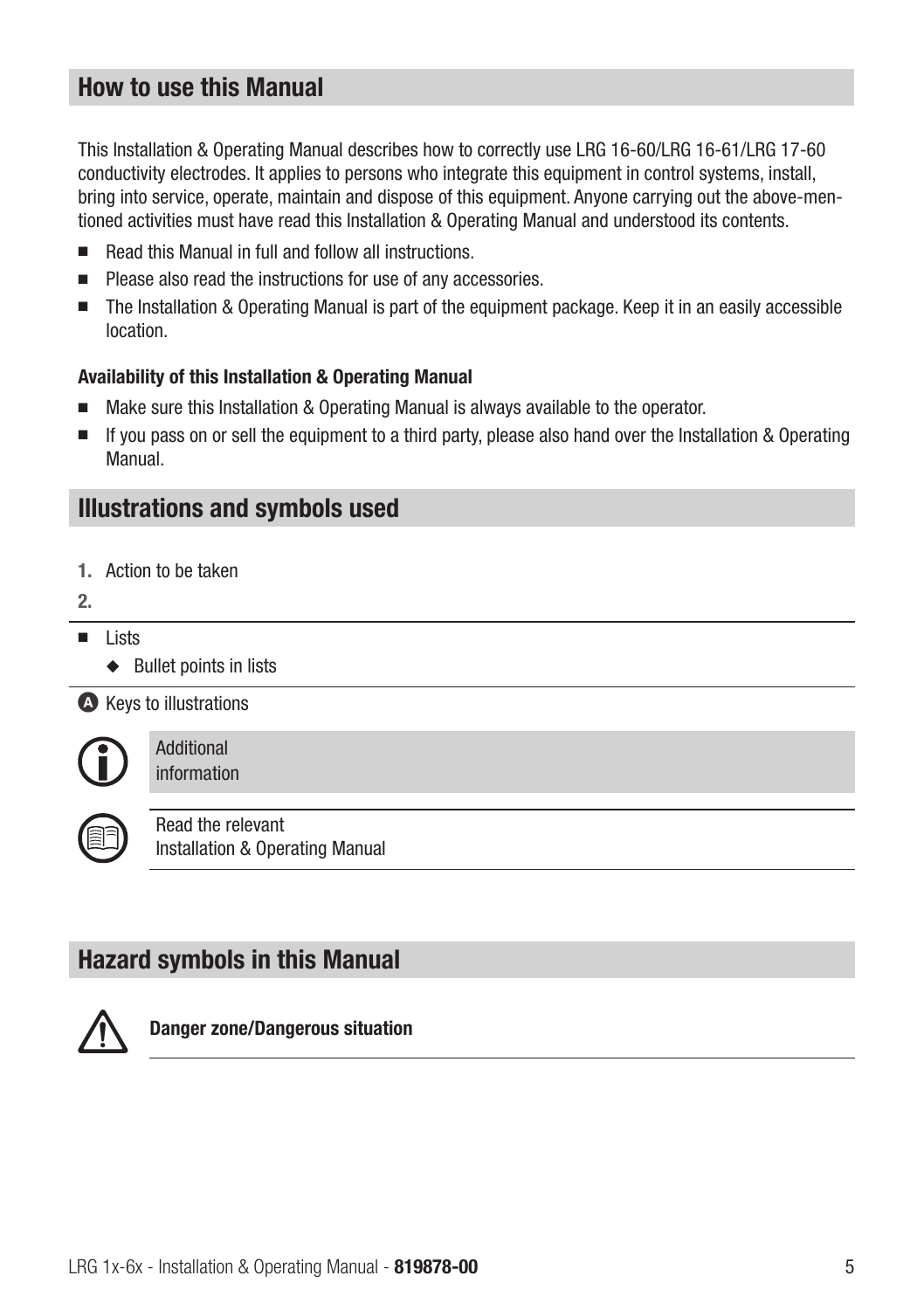# Types of warning

# **A DANGER**

Warning of a dangerous situation that results in death or serious injury.

# **NARNING**

Warning of a dangerous situation that may possibly result in death or serious injury.

# $\bigwedge$  CAUTION

Warning of a situation that may result in minor or moderate injury.

# $\wedge$  attention

Warning of a situation that results in damage to property or the environment.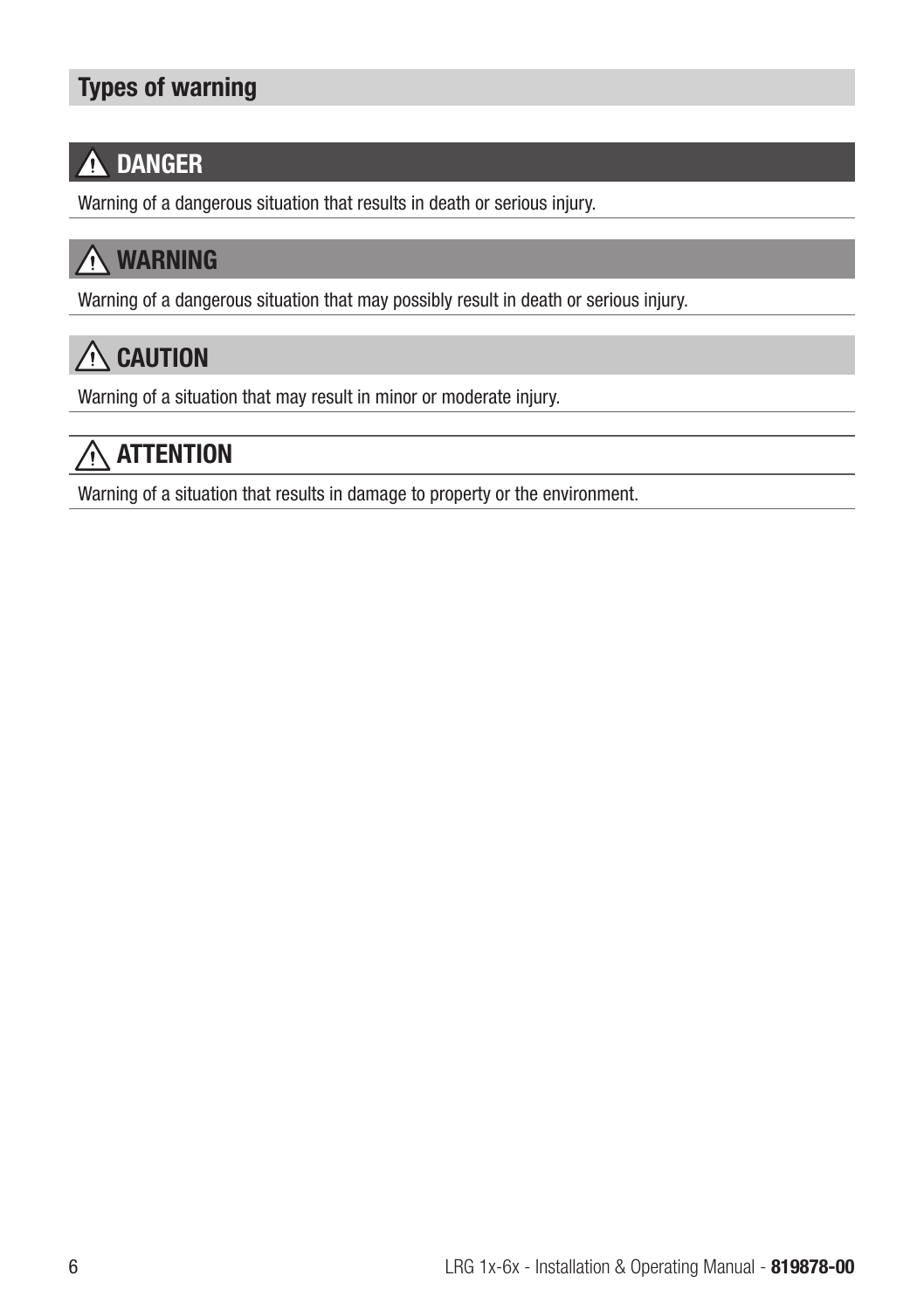### Specialist terms/Abbreviations

Here, we explain some abbreviations, specialist terms, etc., which are used in this Manual.

#### IEC 61508

International standard IEC 61508 describes both the type of risk assessment and actions taken to provide appropriate safety functions.

#### SIL (safety integrity level)

Safety integrity levels SIL 1 to 4 are used to quantify risk reduction. SIL 4 is the highest level of risk reduction. International standard IEC 61508 forms the basis for establishing, testing and operating technical safety systems.

#### CAN (Controller Area Network) bus

Data transmission standard and interface for connecting electronic equipment, sensors and control systems. Data can be sent and received.

#### LRG .. / URS .. / URB .. / SRL .. / NRG .. / etc.

Equipment and type designations of GESTRA AG, see page 9.

#### **SELV**

Safety Extra Low Voltage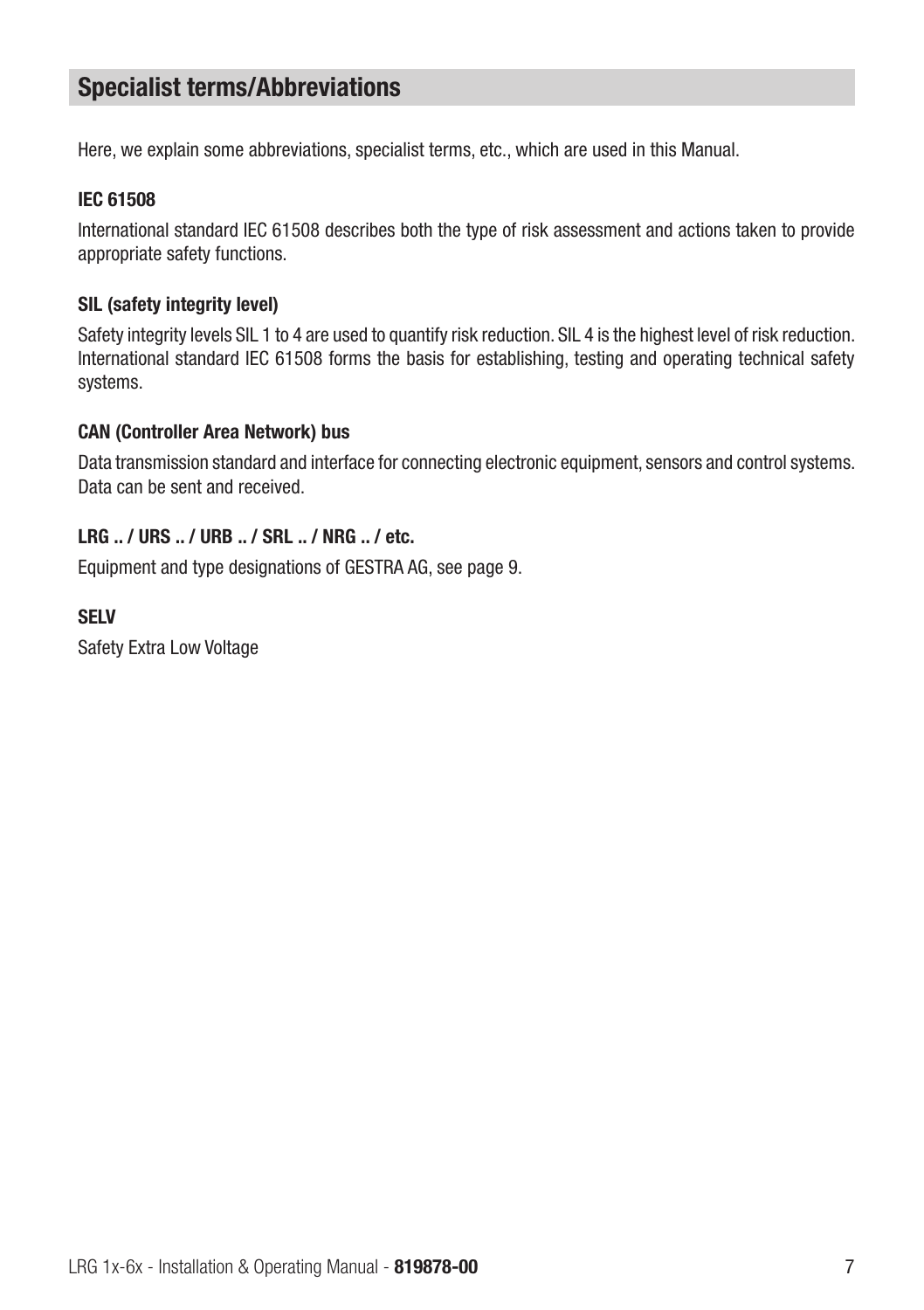# Usage for the intended purpose

LRG 16-60/LRG 16-61/LRG 17-60 conductivity electrodes may only be used for measuring electrical conductivity in liquid media.

LRG 1x-6x conductivity electrodes are used in combination with the URS 60/URS 61 safety control unit as a conductivity limiter and in combination with an LRR 1-60 conductivity controller as a continuous blowdown regulator and limit indicator in steam boiler systems and hot-water plants.

- To quarantee trouble-free operation, observe the water quality requirements as specified in the Technical Rules (TRD) and EN standards for steam boiler systems.
- The equipment may only be used within the admissible pressure and temperature limits; see "Technical data" on page 18 and "Rating plate/Identification" on page 21.
- Visualisation and operation take place via an operating unit of type URB 60 or SPECTOR *control*.

#### Applicable directives and standards

LRG 16-60/LRG 16-61/LRG 17-60 conductivity electrodes have been tested and approved for use in the area governed by the following directives and standards:

#### Directives:

- Directive 2014/68/EU EU Pressure Equipment Directive
- Directive 2014/35/EU Low Voltage Directive
- Directive 2014/30/FU FMC Directive
- Directive 2011/65/EU RoHS II Directive

#### Standards:

- EN 12953-09 Shell boilers, requirements for limiting devices
- EN 12952-11 Water-tube boilers, requirements for limiting devices
- EN 60730-1 Automatic electrical controls Part 1:

General requirements

■ EN 61508 Functional safety of electronic systems

#### Standards documents:

■ VdTÜV Bulletin BP WAUE 0100-RL Requirements for the testing of water monitoring equipment

#### Technical rules for steam boilers - as a knowledge base:



This Manual occasionally refers to the TRD regulations as a knowledge base.

These regulations have not been in force since 1 March 2019 and are no longer updated. They are replaced by the TRBS (German Technical Rules for Industrial Health & Safety).

Always observe the current regulations (EU directives, EN standards, information from employers' liability insurance associations, etc.) in order to comply with the current state of the art.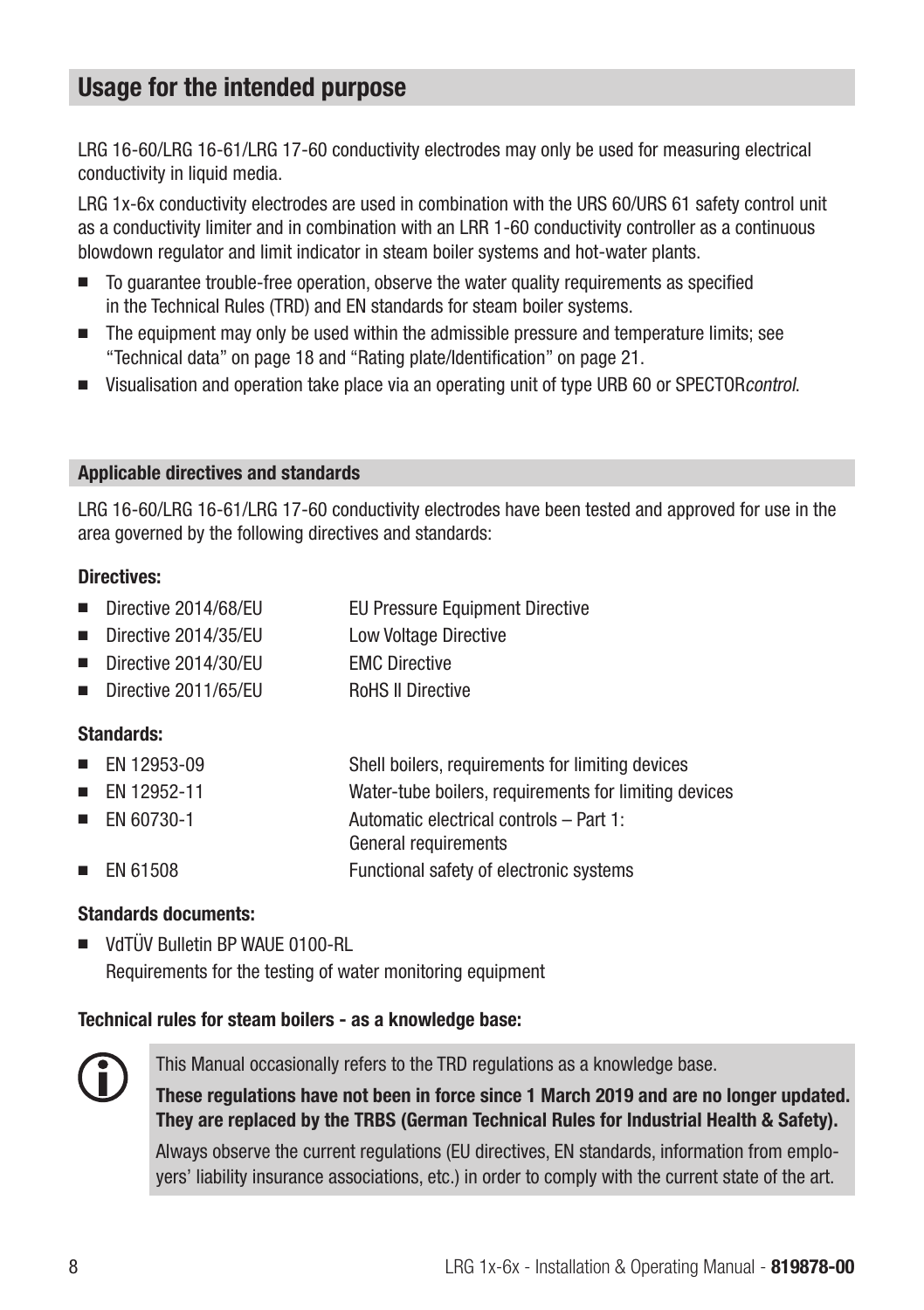# Usage for the intended purpose

#### Admissible system components, dependent on the required safety level

In accordance with EU Pressure Equipment Directive 2014/68/EU and standards EN12952, EN12953, EN 61508, and the technical rules of VdTÜV Bulletin BP WAUE 0100-RL, the conductivity electrodes can be operated with the following system components, depending on the required safety level.

|                                                     | <b>Conductivity</b><br>electrodes   | <b>Safety</b><br>control unit for<br><b>limiter</b> | <b>Control unit as</b><br>continuous blowdown controller,<br>limit indicator<br>or automatic intermittent<br>blowdown | <b>Operating unit</b>                       |
|-----------------------------------------------------|-------------------------------------|-----------------------------------------------------|-----------------------------------------------------------------------------------------------------------------------|---------------------------------------------|
| SIL <sub>2</sub><br>as per<br>EN 61508              | LRG 16-60<br>LRG 17-60<br>LRG 16-61 | <b>URS 60</b><br><b>URS 61</b>                      |                                                                                                                       | <b>URB 60.</b><br><b>SPECTOR</b><br>control |
| without<br>safety level in line<br>with<br>EN 61508 | LRG 16-60<br>LRG 17-60<br>LRG 16-61 |                                                     | LRR 1-60                                                                                                              | <b>URB 60.</b><br><b>SPECTOR</b><br>control |

#### Fig. 1

#### Key to Fig. 1:

- LRG = Conductivity electrode
- URS = Safety control unit
- $URB =$  Visual display and operating unit
- LRR = Conductivity controller



To ensure the proper use of equipment during all types of use, you must also read the Installation & Operating Manuals for the system components used.

■ You will find the latest Installation & Operating Manuals for the system components named in Fig. 1 on our website:

http://www.gestra.com/documents/brochures.html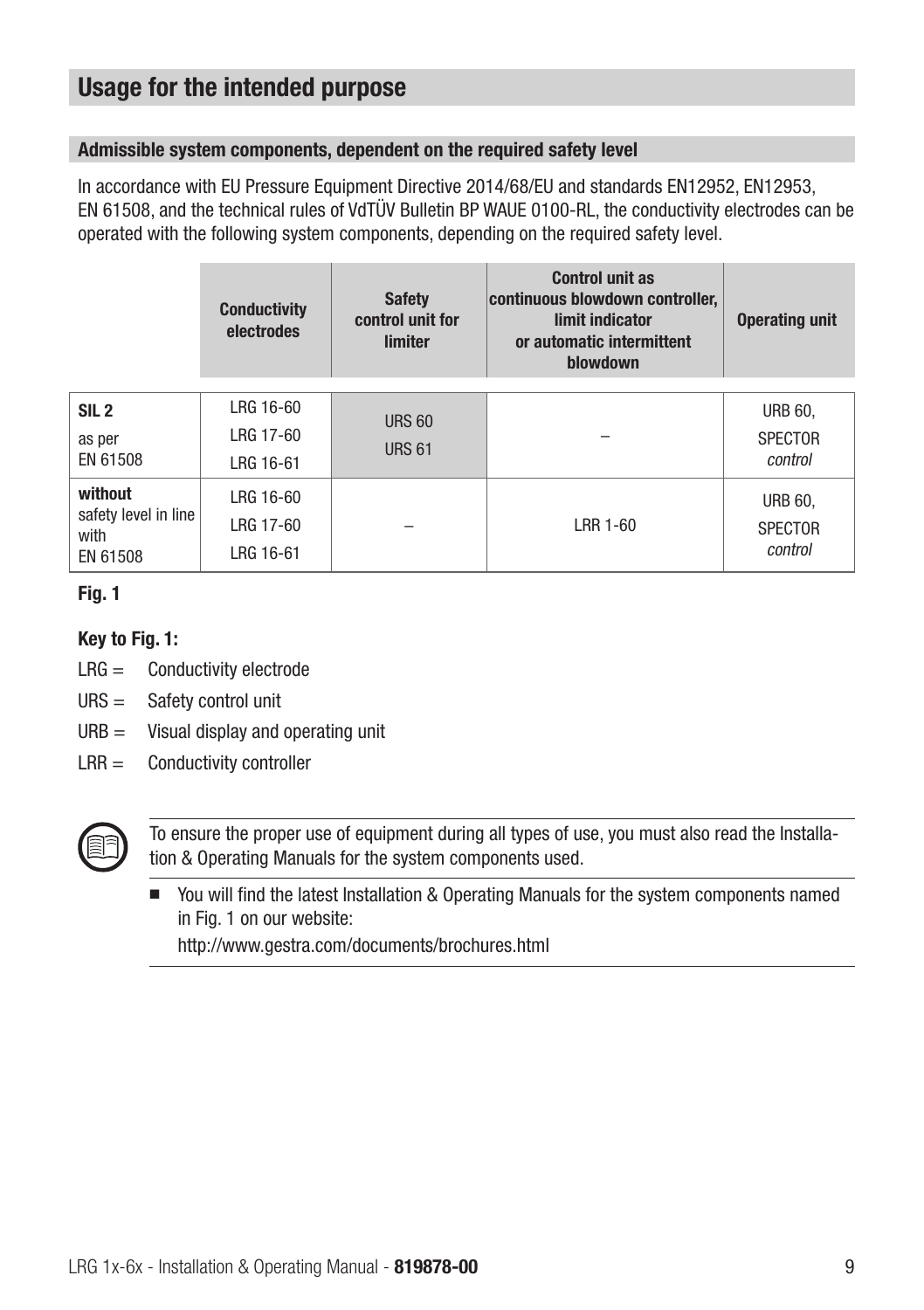### Improper use



#### There is a danger of death due to explosion if the equipment is used in potentially explosive atmospheres.

Do not use the equipment in potentially explosive atmospheres.



Do not bring any equipment into service that does not have its own specific name plate.

The name plate indicates the technical features of the equipment.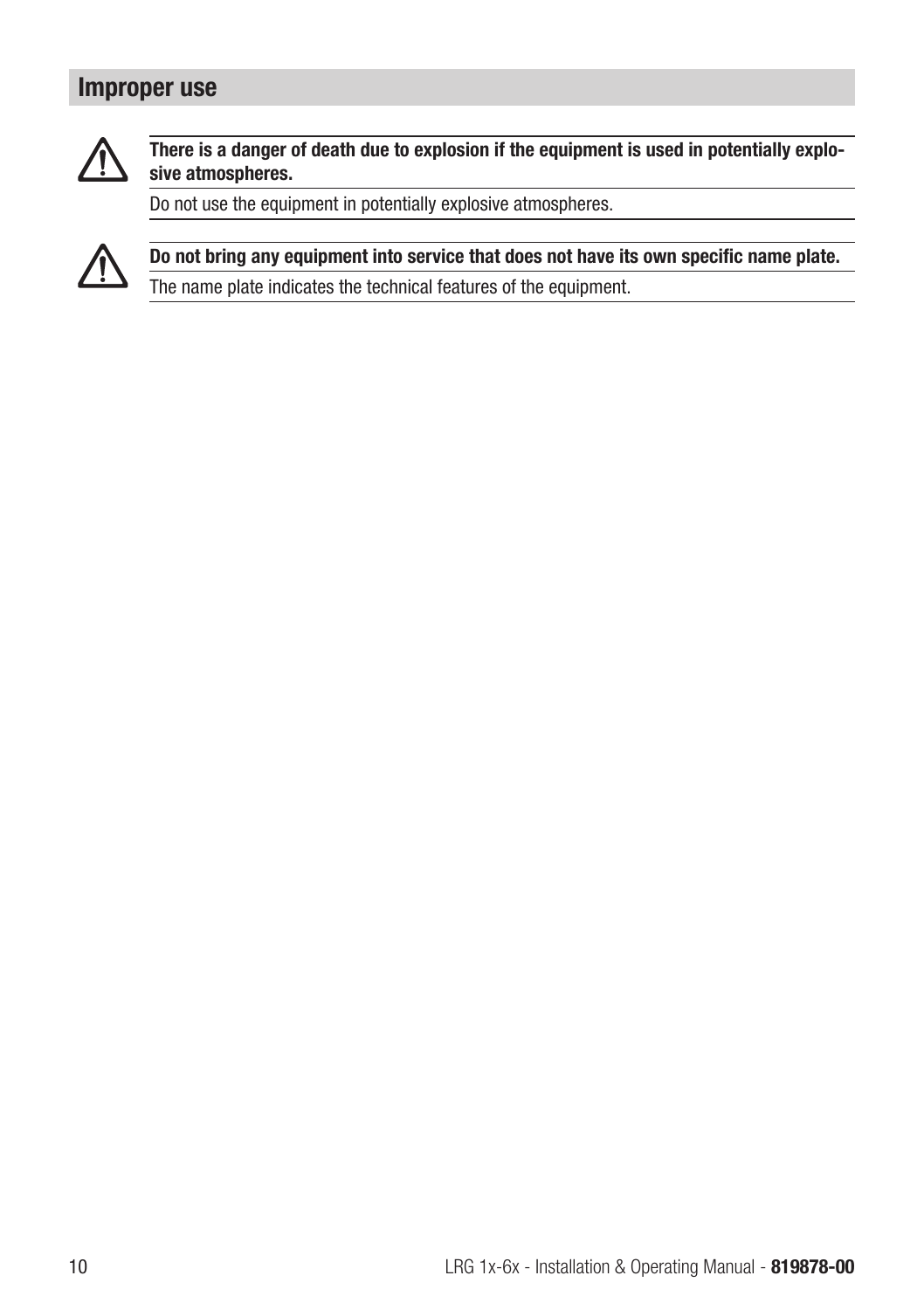### Basic safety notes



There is a danger to life from scalding if the conductivity electrode is removed under pressure. Steam or hot water can spurt forcefully out of the equipment.

Only remove the conductivity electrode at 0 bar boiler pressure.



There is a risk of severe burns when working on conductivity electrodes that have not been allowed to cool. The conductivity electrode becomes very hot during operation.

- Always allow the conductivity electrode to cool.
- Perform all installation and maintenance work only on conductivity electrodes that have been allowed to cool.



#### There is a danger to life from electric shock when working on electrical systems.

- Always switch off the voltage to the system before performing connection work.
- Check that the system is not carrying live voltage before commencing work.



#### Danger to life from faulty LRG 1x-6x conductivity electrodes due to the sudden escape of hot steam or hot water.

Impacts or knocks during transportation or installation can cause the 1x-6x conductivity electrodes to become damaged, whereby hot steam or hot water can escape through the pressure relief hole.

- Avoid damage, for example from strong knocks to the electrode rods, during transportation and installation.
- Before and after installation, check that the conductivity electrode is completely undamaged. When bringing it into service, check that it is leak-tight.



#### Attempts to repair the equipment will cause the system to become unsafe.

- LRG 1x-6x conductivity electrodes may only be repaired by the manufacturer, GESTRA AG.
- Only replace faulty equipment with identical equipment from GESTRA AG.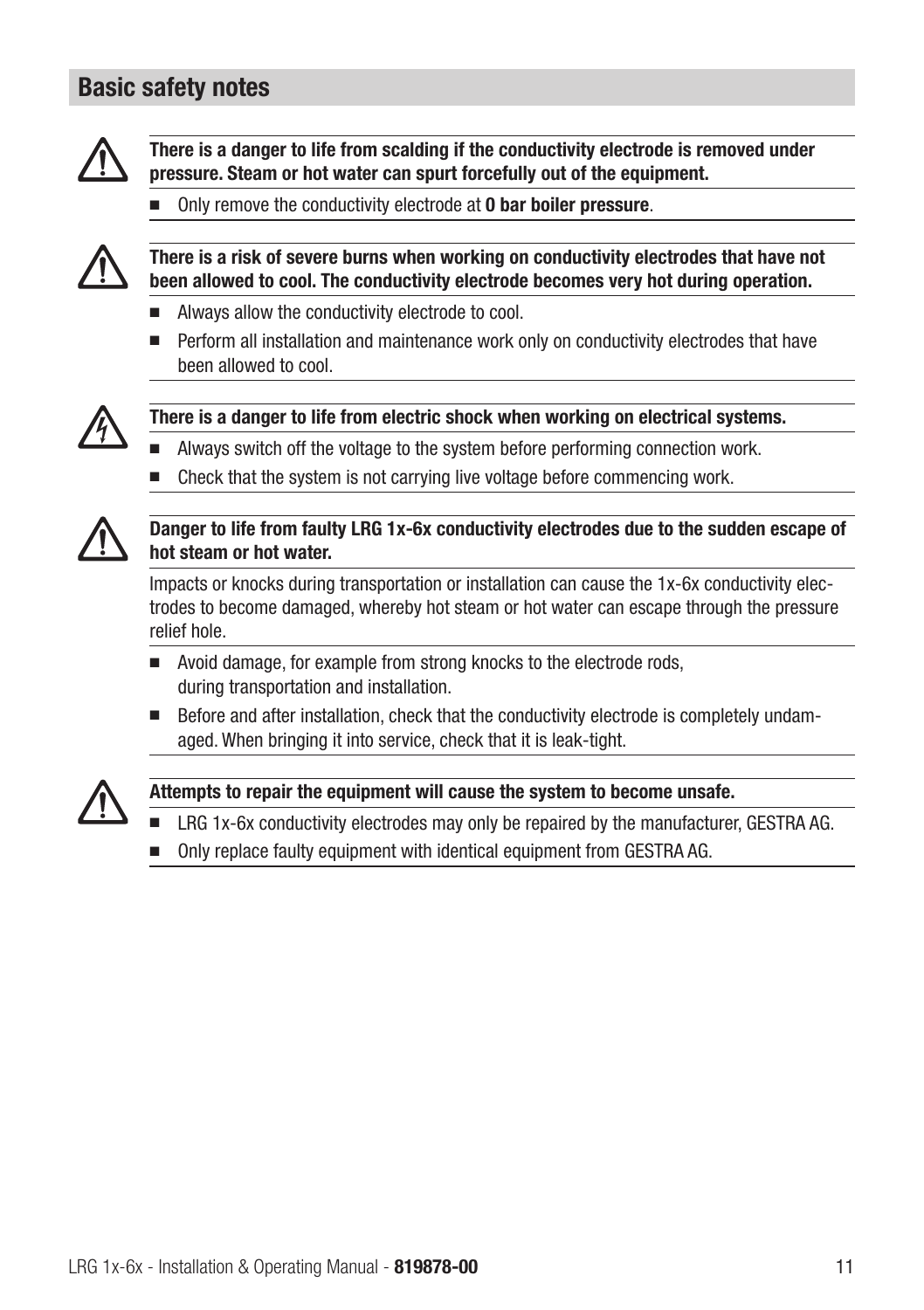# Basic safety notes



Deficient maintenance and cleaning can lead to the conductivity electrodes becoming damaged and/or to incorrect measurement results and false alarms.

- Once a year, perform a check on the conductivity electrodes using comparative measurements.
- Adhere to the maintenance and cleaning intervals; see page 59.

# Required personnel qualifications

| <b>Activity</b>                                             |                           | <b>Personnel</b>                                                                                                                                                                                                 |
|-------------------------------------------------------------|---------------------------|------------------------------------------------------------------------------------------------------------------------------------------------------------------------------------------------------------------|
| Integration in control system                               | Specialist staff          | Plant designer                                                                                                                                                                                                   |
| Installation/electrical<br>connection/bringing into service | Specialist staff          | The device is an item of equipment with a<br>safety function (EU Pressure Equipment<br>Directive) and may only be installed, electri-<br>cally connected and brought into service by<br>suitable, trained staff. |
| Operation                                                   | Boiler service technician | Staff trained by the plant operator.                                                                                                                                                                             |
| Maintenance work                                            | Specialist staff          | Maintenance and modifications may only<br>be performed by authorised staff who have<br>undergone specific training.                                                                                              |
| <b>Modifications</b>                                        | Specialist staff          | Persons trained by the plant operator to work<br>with pressure and temperature.                                                                                                                                  |

Fig. 2

### Notes on product liability

We the manufacturer cannot accept any liability for damages resulting from improper use of the equipment.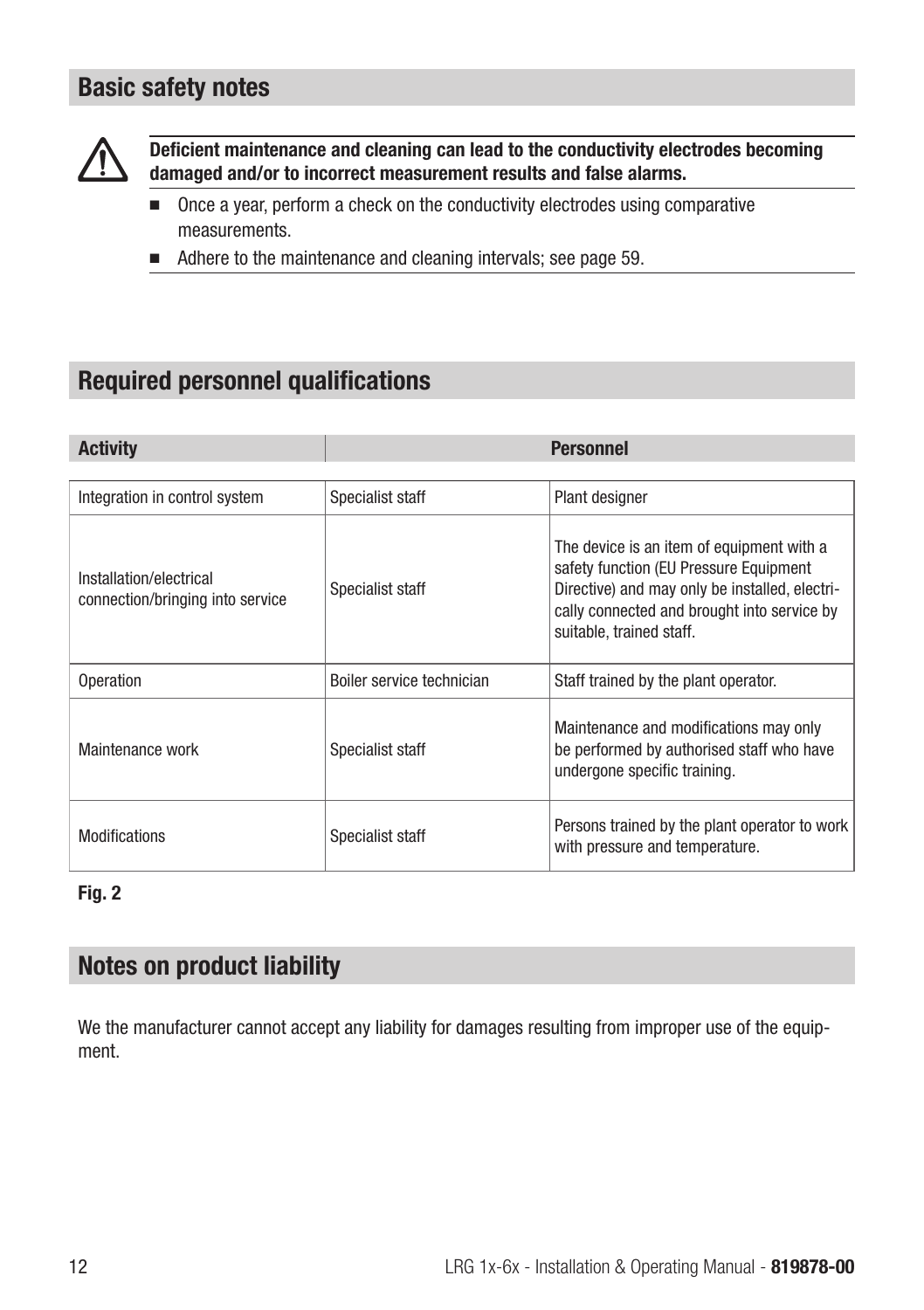# Functional safety, safety integrity level (SIL)

In combination with the URS 60/URS 61 safety control unit, LRG 16-60/LRG 16-61/LRG 17-60 conductivity electrodes are suitable for use with safety functions up to SIL 2.

They are each elements of a safety circuit up to a rating of SIL 2 as per EN 61508 in the SPECTORconnect system, and can transmit alarm notifications.

Combining them with accessories produces a type B subsystem. The following information on the technical and safety characteristics in Fig. 4 are based solely on LRG 1x-6x conductivity electrodes.

#### Breakdown of safety function failure rates (safety shutoff)

LRG 1x-6x



be ignored during calculation due to

the low failure rate of < 1FIT.

#### Check the safety function regularly

The functioning of the conductivity electrode must be monitored once a year by triggering the test function  $(T_1 = 1$  year). The test function can be triggered on site via the integrated rotary knob of the terminal box; see page 52.

Furthermore, it is possible to trigger the test function remotely from URS 60/URS 61 or the external operating units URB 60 or SPECTORcontrol system.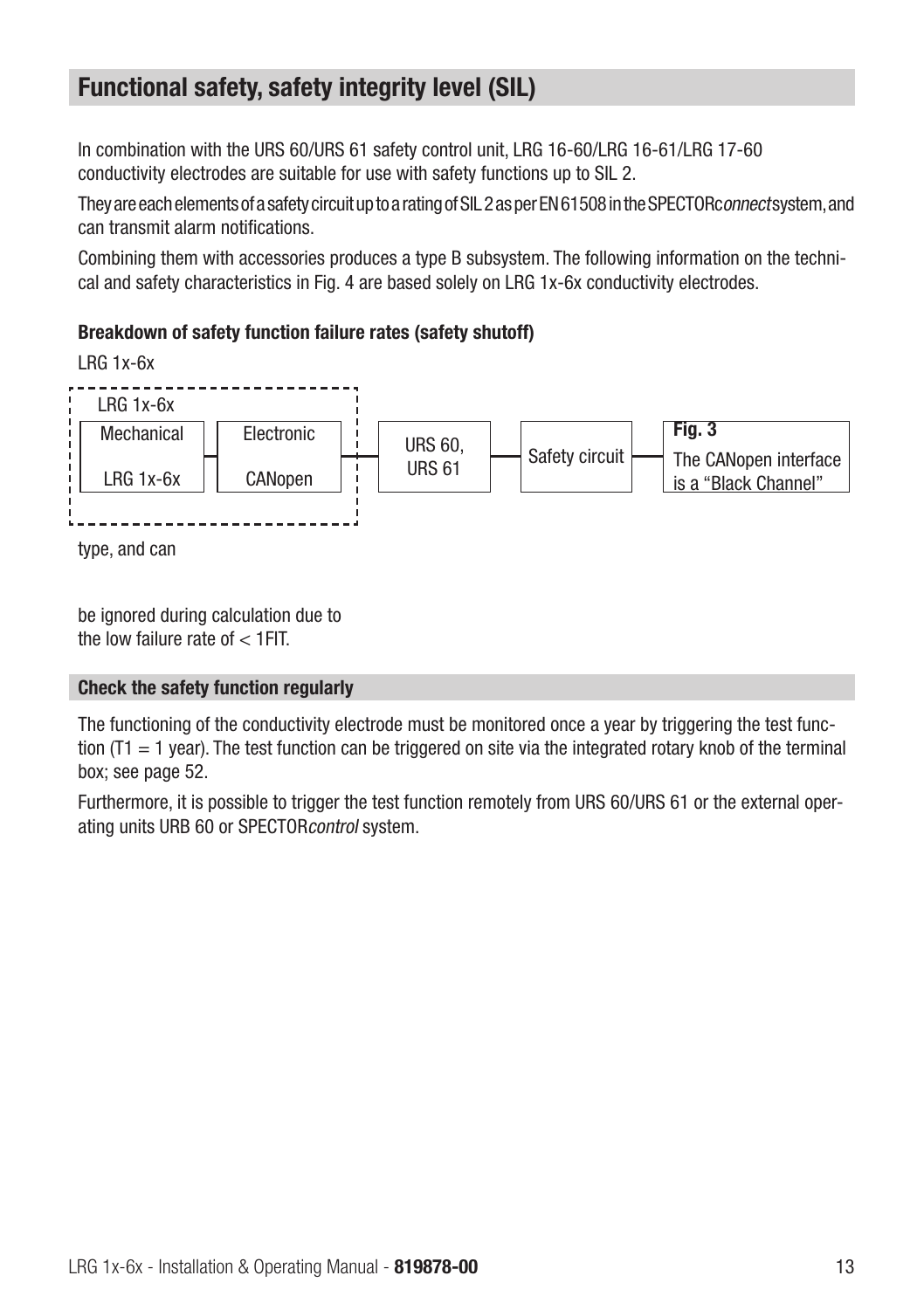# Reliability data as per EN 61508

| <b>Description</b>                                                           | <b>Characteristic values</b>                     |                                     |  |
|------------------------------------------------------------------------------|--------------------------------------------------|-------------------------------------|--|
| <b>Electrode type</b>                                                        | <b>LRG 1x-60</b>                                 | <b>LRG 16-61</b>                    |  |
|                                                                              |                                                  |                                     |  |
| Safety integrity level                                                       | SIL <sub>2</sub>                                 | SIL <sub>2</sub>                    |  |
| Architecture                                                                 | 1001                                             | 1001                                |  |
| <b>Equipment type</b>                                                        | Type B                                           | Type B                              |  |
| Hardware error tolerance                                                     | $HFT = 0$                                        | $HFT = 0$                           |  |
| Overall failure rate for dangerous undetected<br>failures                    | $\lambda_{DU} = 20 * 10^{-8}$ 1/h                | $\lambda_{DU} = 35 * 10^{-8}$ 1/h   |  |
| Overall failure rate for dangerous detected<br>failures                      | $\lambda_{DD}$ = < 5000 $*$ 10 <sup>-9</sup> 1/h | $\lambda_{DD} = 5000 * 10^{-9}$ 1/h |  |
| Safe failure fraction                                                        | SFF > 96.0 %                                     | SFF > 95.0 %                        |  |
| <b>Test interval</b>                                                         | $T1 = 1$ year                                    | $T1 = 1$ year                       |  |
| Probability of dangerous failure on demand                                   | $PFD < 100 * 10^{-5}$                            | $PFD < 160 * 10^{-5}$               |  |
| Diagnostic coverage. Percentage of dangerous<br>failures detected by a test. | DC > 95.0 %                                      | DC > 91.0 %                         |  |
| Mean time to dangerous failure                                               | $MTTF_d > 30a$                                   | $MTTF_d > 30$ a                     |  |
| Diagnostic interval                                                          | $T2 = 1$ hour                                    | $T2 = 1$ hour                       |  |
| Performance level (as per ISO 13849)                                         | $PL = d$                                         | $PL = d$                            |  |
| Probability of dangerous failure per hour                                    | $PFH < 20 * 10^{-8}$ 1/h                         | $PFH < 35 * 10^{-8}$ 1/h            |  |
| Ambient temperature as a basis for calculation                               | Tu = $60^{\circ}$ C                              | Tu = $60^{\circ}$ C                 |  |
| Mean time to repair                                                          | $MTTR = 0$<br>(no repair)                        | $MTTR = 0$<br>(no repair)           |  |
| Fraction of undetected dangerous failures that<br>have a common cause        | beta $= 2 \%$                                    | beta $= 2\%$                        |  |
| Fraction of detected dangerous failures that<br>have a common cause          | beta $d = 1$ %                                   | beta $d = 1$ %                      |  |

Fig. 4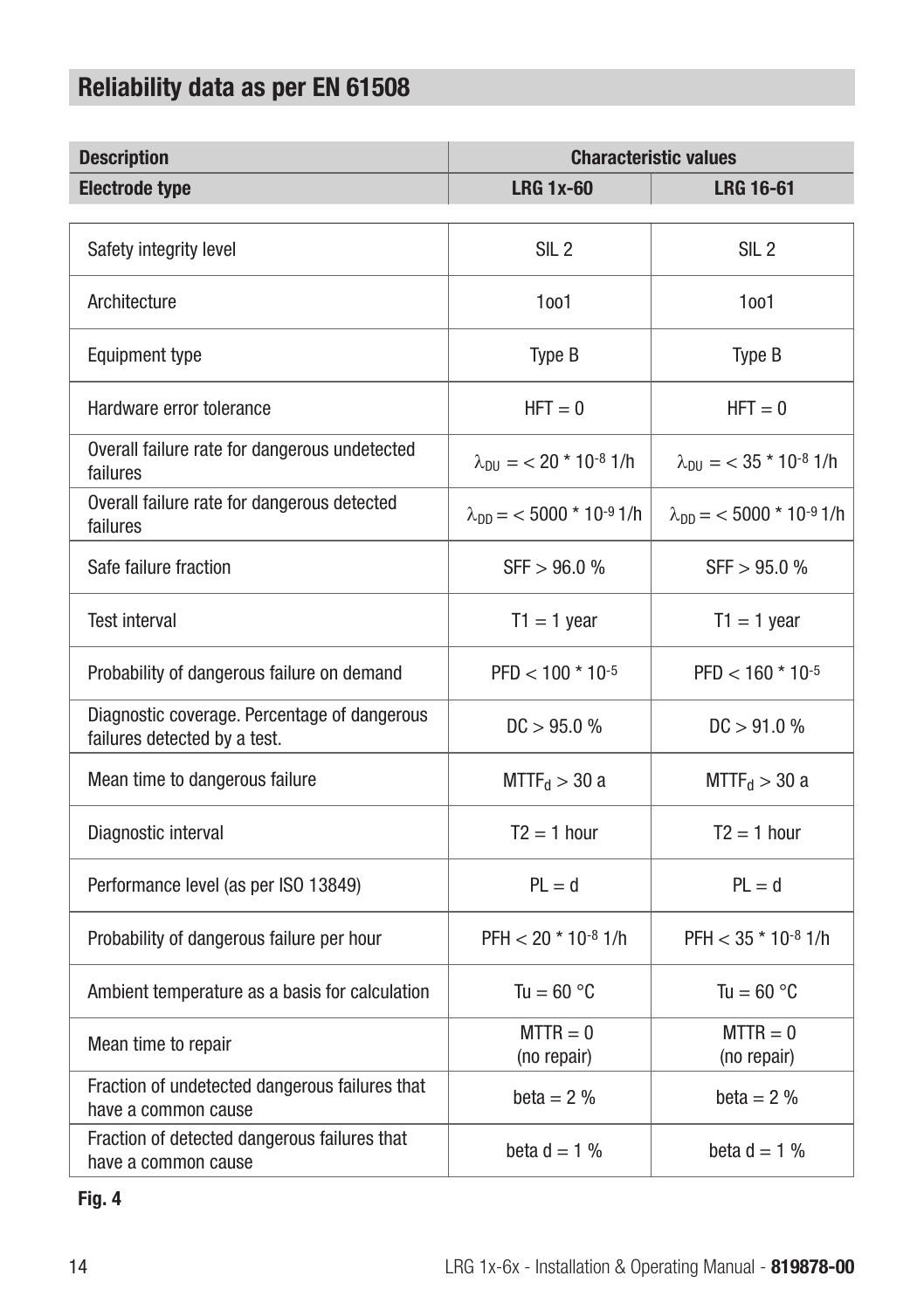# Function

The equipment measures the electrical conductivity in electroconductive liquid media.

#### Measuring process - LRG 16-60/LRG 17-60

The LRG 16-60/LRG 17-60 conductivity electrodes work as per the conductometric two-electrode measuring process. A measuring current is passed through the medium with a frequency adapted to the measuring range. This causes a potential gradient between the electrode and measuring tube, which is evaluated as measuring voltage.

#### Measuring process - LRG 16-61

The LRG 16-61 conductivity electrode works as per the conductometric four-electrode measuring process. It consists of two current and two voltage electrodes. From the current electrodes, a measuring current with a set frequency is introduced into the medium. This causes a potential gradient between these electrodes. This potential gradient is picked up in the media by the voltage electrodes and is evaluated as measuring voltage.

#### Temperature compensation of the measured values based on a reference temperature (25 °C)

The electrical conductivity is a function of the temperature. In order to base the measured values on a reference temperature, an integrated resistance thermometer therefore measures the medium's temperature. The electrical conductivity is calculated from the measuring current and the measuring voltage and is based on the reference temperature of 25°C through temperature compensation.

#### Compensation process

The measured value of the conductivity is corrected linearly depending on a set temperature coefficient. The coefficient (standard is 2.1%/°C) is usually used for steam generating units with constant pressure. The conductivity is determined for an ambient temperature (25 °C). The gradients are then verified at operating pressure with a calibrated conductivity measuring device.

#### Application

LRG 1x-6x conductivity electrodes are used in combination with the URS 60/URS 61 safety control unit as a conductivity limiter and in combination with an LRR 1-60 control unit as a continuous blowdown regulator in steam boiler systems and hot-water plants.

#### Automatic self-test

An automatic self-test cyclically monitors the safety and function of the conductivity electrode and measured value recorder.

The data are transferred to the URS 60/URS 61 safety control unit in the form of a Black Channel data telegram using the CANopen protocol on the basis of a CAN bus as per ISO 11898.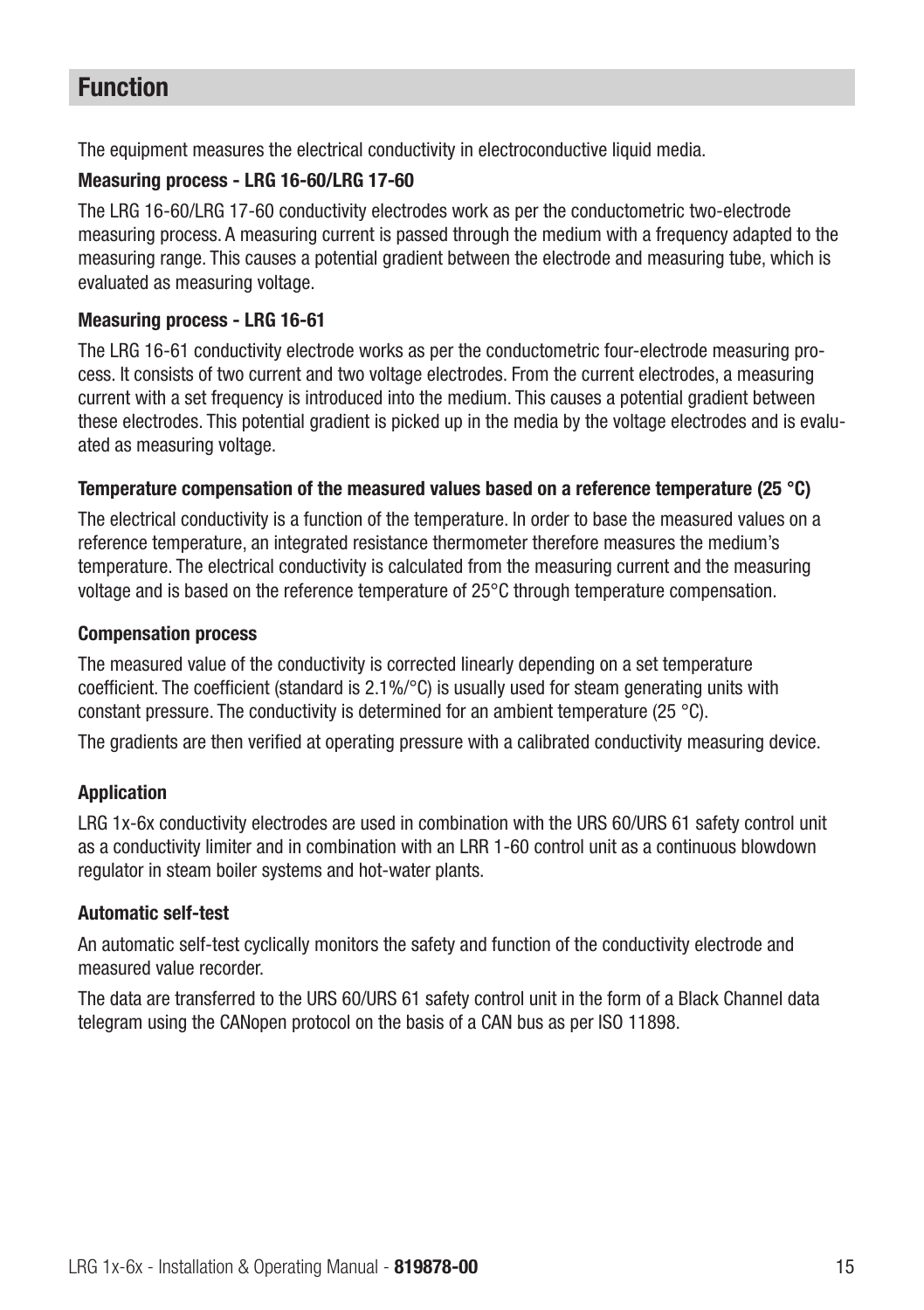# Function

#### The following information is transferred as data telegrams:

- Measured value of the conductivity, temperature-compensated
- The temperature of the medium
- MAX limit value setting limiter
- Temperature coefficient (tC) and cell constant (CF)
- Limiter test command
- Status and fault information
	- ◆ Alarm signals from the conductivity electrode if the limit values are exceeded
	- $\triangle$  Frror messages in the event of faults in electronic or mechanical parts
	- $\triangle$  Temperature in the terminal box of the conductivity electrode

#### Displays and signals; see page 49 / 54\*

The LRG 1x-6x conductivity electrodes have a 4-digit green 7-segment display for showing measured value and status information as well as fault codes. Several coloured LEDs are used to display alarm states and the set unit.

#### Behaviour in the event of alarms \*

The alarm state for an exceeded limit value is shown on the display as "**Hi.C**" alternately with the **actual** value of the conductivity.

The alarm is transferred to the URS 60 or URS 61 safety control unit via CAN data telegram. Once the time delay has elapsed, the alarm signal triggers the safety shutoff in the safety control unit. The URS 60 or URS 61 safety control unit does not lock automatically for this.

The LEDs 1 and 4 signal the corresponding MAX alarm case see page 51 .

#### The safety circuit is interrupted without a delay if the following faults occur:

- Fault in the sensors (open circuit, short circuit, faulty component, excessive temperature)
- Communication failure

#### Behaviour in the event of faults \*

The safety functions of the equipment are monitored in the sensors through periodic self-tests. Fault messages are updated with each self-test and are permanently stored in the fault memory. If there are no faults, only the list of current faults and their display is deleted.

Alarm and fault signals are indicated by LEDs and shown on the 7-segment display of the conductivity electrodes and are transferred to the URS 60/URS 61 safety control unit via CAN data telegram.



#### Electrode alarms and errors faults cannot be acknowledged.

When the alarm or error is cancelled the display also goes blank, and the URS 60/URS 61 safety control unit closes the safety contacts again.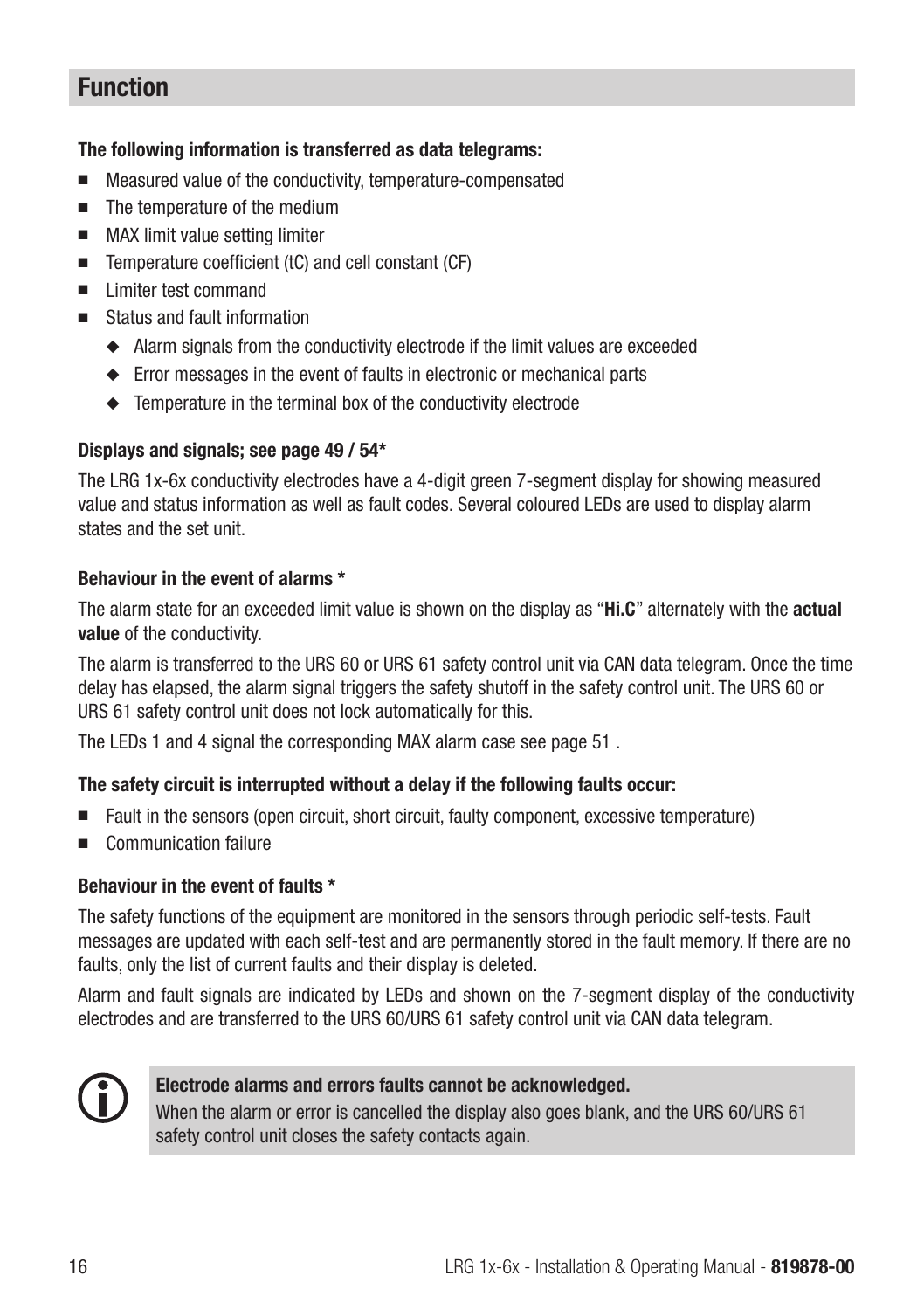# Function

#### Simulating the alarm state \*

The triggering of an alarm can be simulated by a keystroke on the rotary knob of the LRG 1x-6x, by pressing the appropriate button on the URS 60/URS 61, or by using the URB 60. The device combination will then behave as if a normal alarm had been triggered.



The tables from page 49 clearly show the relationship between the equipment status, the display and the alarm LEDs.

#### Parametrising or changing the factory settings

If necessary, you can adapt the conductivity electrode to the system conditions on site. You can set the parameters or change the factory settings by means of a rotary knob on the terminal box; see page 40.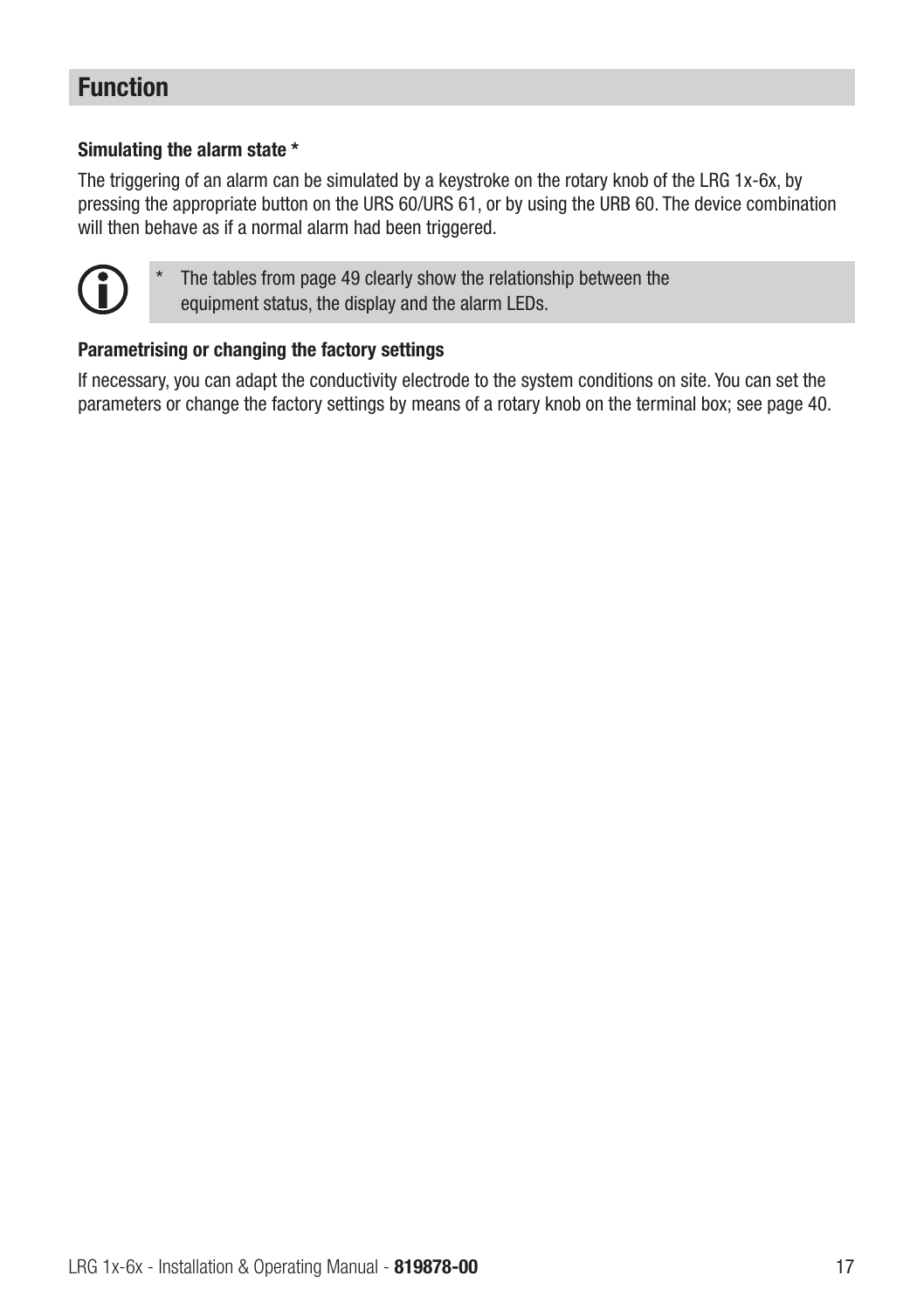# Technical data

| <b>Model and mechanical connection</b>                                   |              |                                               |  |
|--------------------------------------------------------------------------|--------------|-----------------------------------------------|--|
| ■ LRG 16-60, LRG 16-61, LRG 17-60                                        |              | Thread G1 A, EN ISO 228-1, see Fig. 9, 10, 11 |  |
| Nominal pressure rating, admissible service pressure and temperature     |              |                                               |  |
| $\blacksquare$ LRG 16-60                                                 | <b>PN 40</b> | 32 bar (g) at 238 $^{\circ}$ C                |  |
| $\blacksquare$ LRG 16-61                                                 | <b>PN 40</b> | 32 bar (g) at 238 °C                          |  |
| ■ LRG 17-60                                                              | <b>PN 63</b> | 60 bar (g) at 275 $\degree$ C                 |  |
| <b>Materials</b>                                                         |              |                                               |  |
| $\blacksquare$ Terminal box                                              |              | 3.2581 G AISi12, powder-coated                |  |
| $\blacksquare$ Sheath                                                    |              | 1.4301 X5 CrNi 18-10                          |  |
| <b>Measuring electrodes</b><br>п                                         |              | 1.4571 X6CrNiMoTi17-12-2                      |  |
| ■ Electrode insulation                                                   | <b>PTFE</b>  |                                               |  |
| Screw-in body:                                                           |              |                                               |  |
| ◆ Measuring tube, measuring screw                                        |              |                                               |  |
| LRG 16-60, LRG 17-60                                                     |              | 1.4571, X6CrNiMoTi17-12-2                     |  |
| $\triangleleft$ Spacer                                                   |              |                                               |  |
| LRG 16-60, LRG 16-61, LRG 17-60                                          | <b>PEEK</b>  |                                               |  |
| Deliverable installation lengths of the electrodes (cannot be shortened) |              |                                               |  |
| ■ LRG 16-60, LRG 17-60                                                   |              | 200, 300, 400, 500, 600, 800, 1000 (mm)       |  |
| $\blacksquare$ LRG 16-61                                                 |              | 180, 300, 380, 500, 600, 800, 1000 (mm)       |  |
| <b>Temperature sensor</b>                                                |              |                                               |  |
| ■ Resistance thermometer                                                 |              | Pt 1000                                       |  |
| 0 to 280 °C<br>■ Measuring range for the temperature of the medium       |              |                                               |  |
| Conductivity range at 25 °C                                              |              |                                               |  |
| ■ LRG 16-60, LRG 17-60                                                   |              | 0.5 µS/cm to 6,000 µS/cm, 0.25 - 3000 ppm $*$ |  |
| ◆ Preferred measuring range                                              |              | up to 1000 µS/cm                              |  |
| $\blacksquare$ LRG 16-61                                                 |              | 50 µS/cm to 10,000 µS/cm, 25 - 5000 ppm *     |  |
| ◆ Preferred measuring range                                              |              | from 500 µS/cm                                |  |
| * Conversion $\mu$ S/cm in ppm (parts per million):                      |              | $1 \mu$ S/cm = 0.5 ppm                        |  |
|                                                                          |              |                                               |  |

#### Measuring cycle

■ 1 second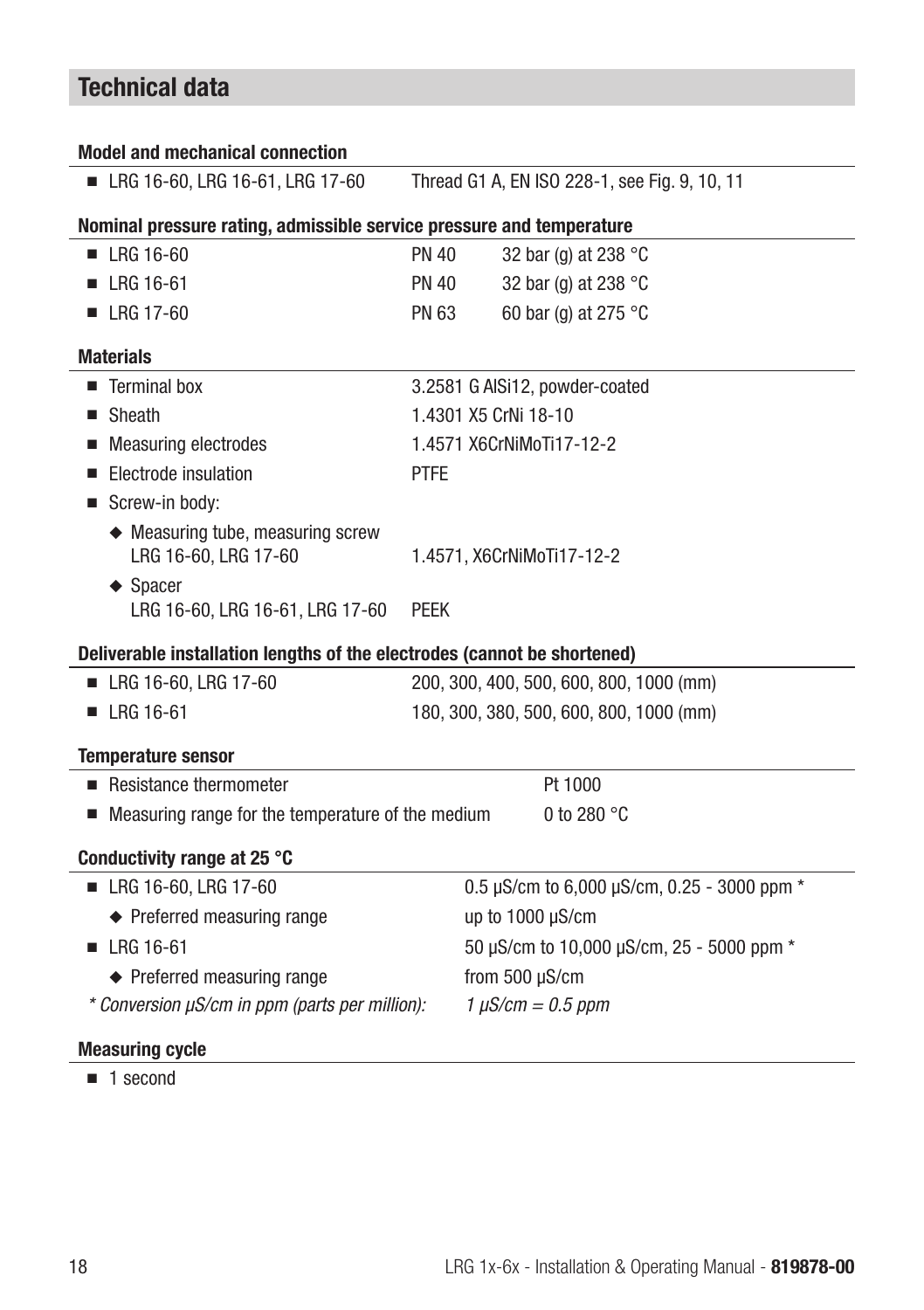# Technical data

Measuring quality (information for value ranges between the factory calibrating points)

| п. | <b>LRG 1x-60</b>     |                                                        |                                                  |         |
|----|----------------------|--------------------------------------------------------|--------------------------------------------------|---------|
|    |                      | Triggering internal processing *                       | <b>Measurement deviation Linearity deviation</b> |         |
|    | $\triangle$ Range 1: | $0.5 \,\mu S - 10 \,\mu S$                             | 7%                                               | $2\%$   |
|    | $\triangle$ Range 2: | $10 \mu S - 250 \mu S$                                 | $3\%$                                            | $2\%$   |
|    | $\triangle$ Range 3: | $250 \,\mu S - 2600 \,\mu S$                           | $3\%$                                            | $1\%$   |
|    | $\triangle$ Range 4: | 2600 µS - 21000 µS                                     | $3\%$                                            | $1\%$   |
| п. | <b>LRG 16-61</b>     |                                                        |                                                  |         |
|    |                      | Triggering internal processing *                       | <b>Measurement deviation Linearity deviation</b> |         |
|    | $\triangle$ Range 1: | $10 \mu S - 100 \mu S$                                 | $2\%$                                            | 2%      |
|    | $\triangle$ Range 2: | $100 \mu S - 2000 \mu S$                               | $2\%$                                            | $1.5\%$ |
|    | $\triangle$ Range 3: | $2000 \text{ }\mu\text{S} - 50000 \text{ }\mu\text{S}$ | $2\%$                                            | $1\%$   |
|    |                      |                                                        |                                                  |         |

*\* Triggering internal processing based on 15 bit with sign before (16 bit).*

The aforementioned values are related to uncompensated conductivity.

#### Time constant "T" (measured using the two-bath process)

|                                     | <b>Temperature</b> | <b>Conductivity</b> |
|-------------------------------------|--------------------|---------------------|
| $\blacksquare$ LRG 16-60, LRG 17-60 | 9 seconds          | 14 seconds          |
| $\blacksquare$ LRG 16-61            | 11 seconds         | 19 seconds          |

#### Temperature compensation

■ The temperature compensation process is linear and is adjustable via parameter tC; see page 44.

#### Supply voltage

 $\blacksquare$  24 V DC +/-20 %

#### Power consumption

■ max 7 VA

#### Current input

■ max 0.35 A

#### Internal fuse

■ T 2 A

#### Safety cutout at excessive ambient temperature

■ The cutout takes place at excessive ambient temperatures Tamb. =  $75 °C$ 

#### Electrode voltage

 $\blacksquare$  < 500 mV (RMS) at no load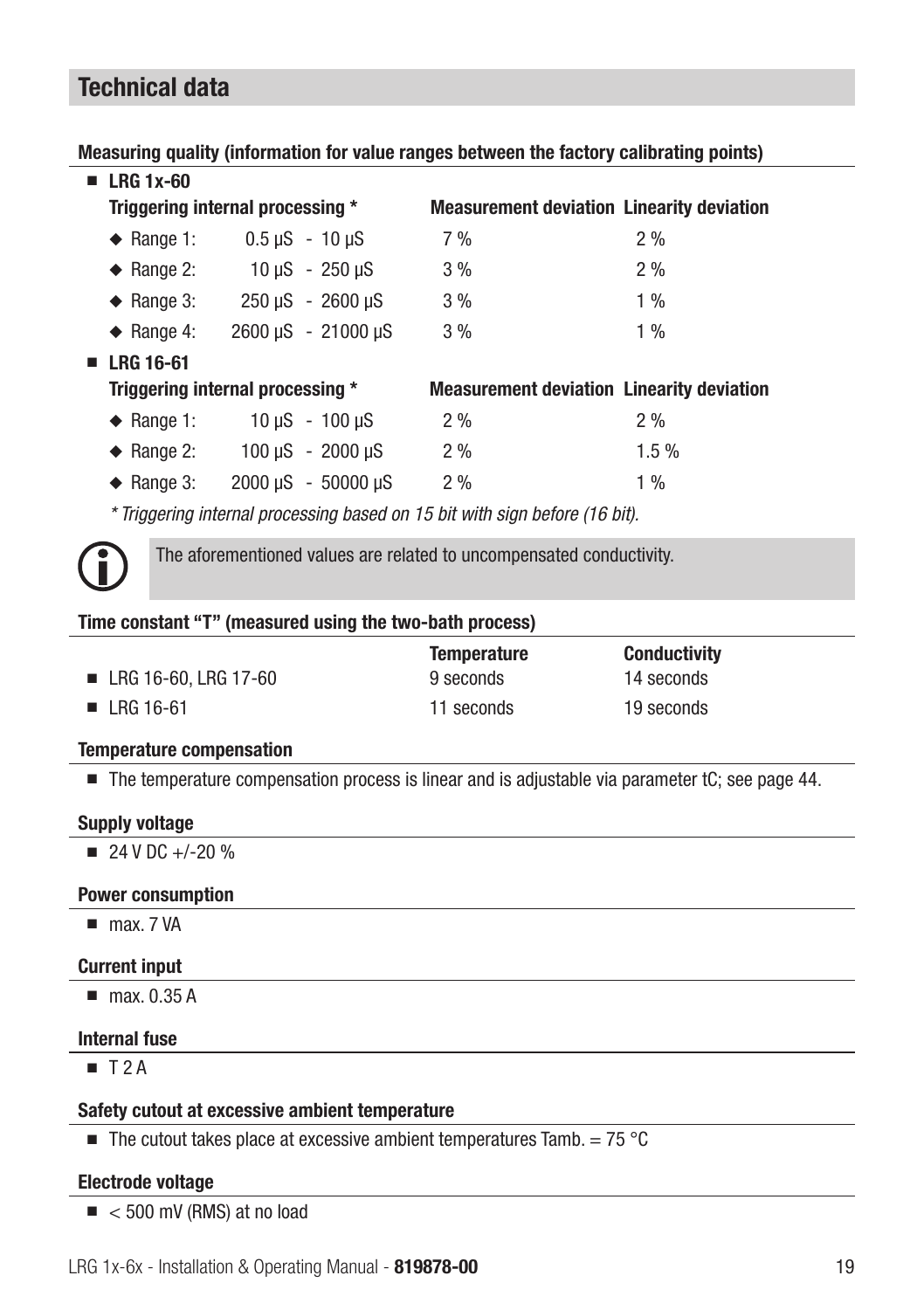# Technical data

#### Input/output

- Interface for CAN bus as per ISO 11898, CANopen, insulated
- M12 CAN bus connector, 5-pole, A-coded
- M12 CAN bus socket, 5-pole, A-coded

#### Indicators and controls

- 1 x 4-digit green 7-segment display for showing measured values and status information
- 1 x red LED for indicating an alarm state
- 3 x green LED for indicated the unit uS/cm / ppm and the OK state
- 1 x rotary knob IP65 with button for menu navigation and test function

#### Protection class

■ III Safety Extra Low Voltage (SELV)

#### IP rating as per EN 60529

■ IP 65

#### Admissible ambient conditions

| ■ Service temperature:       | $0^{\circ}$ C $-70^{\circ}$ C    |
|------------------------------|----------------------------------|
| Storage temperature:         | $-40\degree C - 80\degree C$     |
| ■ Transport temperature:     | $-40\degree C - 80\degree C$     |
| $\blacksquare$ Air humidity: | $10 \% - 95 \%$ , non-condensing |

#### Weight

■ LRG 16-60/LRG 16-61/LRG 17-60 approx 2.1 kg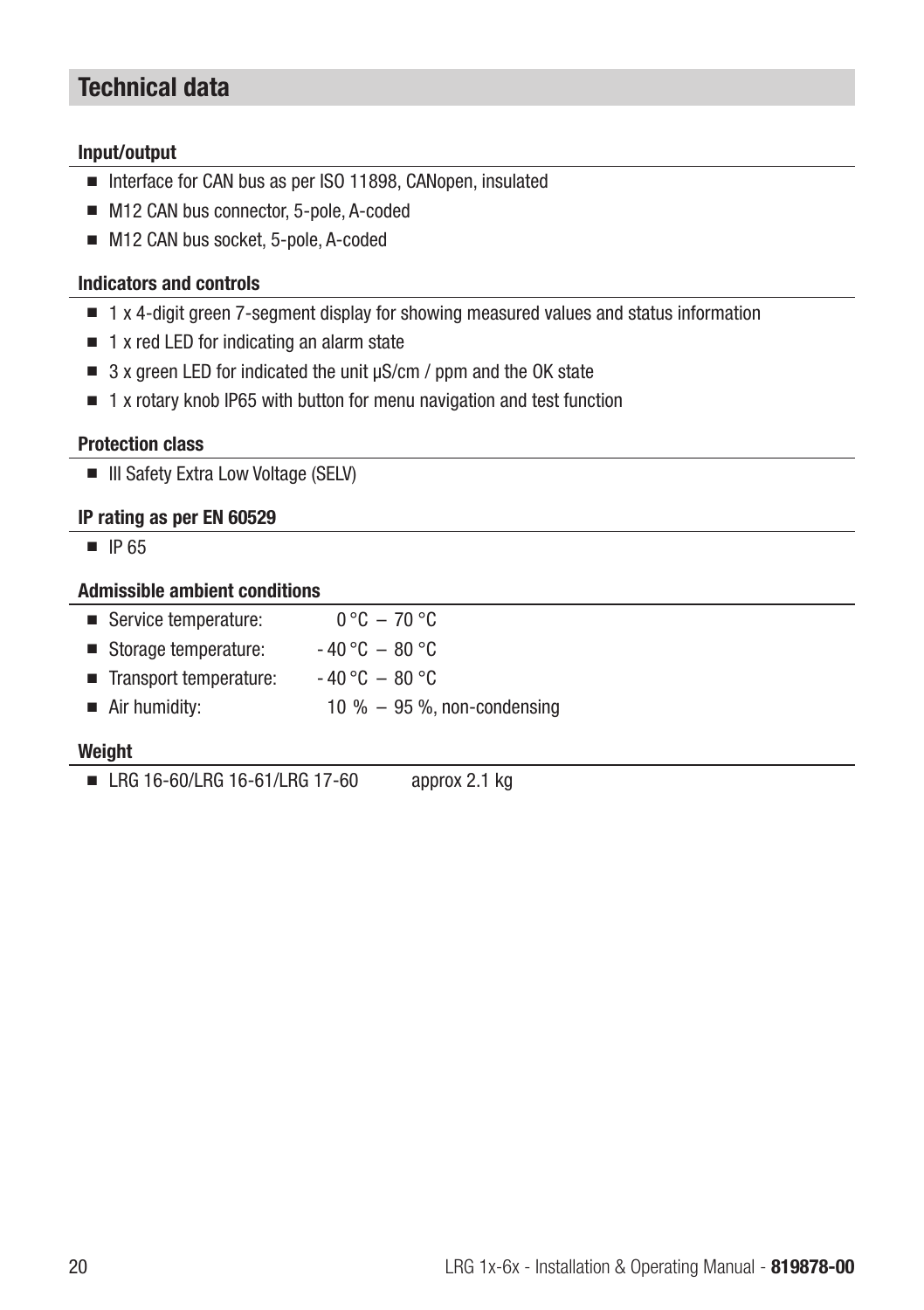# Name plate/Identification





The production date (quarterly and annual) is stamped in at the screw-in body of each conductivity electrode.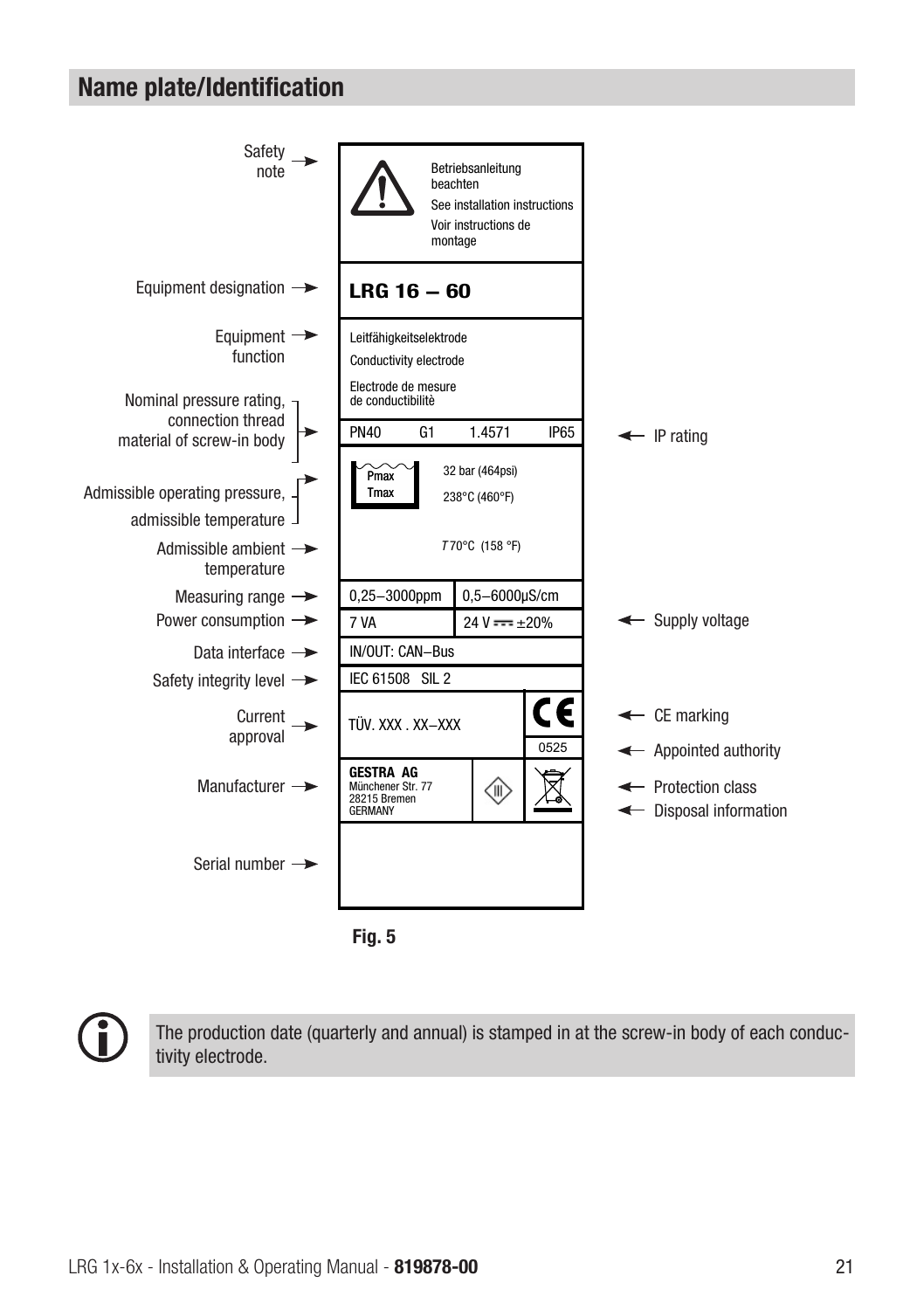# Name plate/Identification

|                                                                                               | Betriebsanleitung<br>beachten<br>See installation instructions<br>Voir instructions de<br>montage |                                                                                               | Betriebsanleitung<br>beachten<br>See installation instructions<br>Voir instructions de<br>montage |
|-----------------------------------------------------------------------------------------------|---------------------------------------------------------------------------------------------------|-----------------------------------------------------------------------------------------------|---------------------------------------------------------------------------------------------------|
| $LRG$ 16 $-61$                                                                                |                                                                                                   | LRG 17 - 60                                                                                   |                                                                                                   |
| Leitfähigkeitselektrode<br>Conductivity electrode<br>Electrode de mesure<br>de conductibilitè |                                                                                                   | Leitfähigkeitselektrode<br>Conductivity electrode<br>Electrode de mesure<br>de conductibilitè |                                                                                                   |
| G <sub>1</sub><br><b>PN40</b><br>Pmax<br>Tmax                                                 | <b>IP65</b><br>1.4571<br>32 bar (464psi)<br>238°C (460°F)<br>T70°C (158 °F)                       | <b>PN63</b><br>G1<br>Pmax<br><b>Tmax</b>                                                      | 1.4571<br>IP <sub>65</sub><br>60 bar (870psi)<br>275°C (527°F)<br>T70°C (158 °F)                  |
| 25-5000ppm                                                                                    | 50-10000µS/cm                                                                                     | $0,25 - 3000$ ppm                                                                             | 0,5-6000µS/cm                                                                                     |
| 7 VA                                                                                          | $24 \text{ V} = \pm 20\%$                                                                         | 7 VA                                                                                          | $24V = 20%$                                                                                       |
| IN/OUT: CAN-Bus                                                                               |                                                                                                   | IN/OUT: CAN-Bus                                                                               |                                                                                                   |
| IEC 61508 SIL 2                                                                               |                                                                                                   | IEC 61508 SIL 2                                                                               |                                                                                                   |
| TÜV XXX XX-XXX                                                                                | C€<br>0525                                                                                        | TÜV. XXX . XX-XXX                                                                             | C E<br>0525                                                                                       |
| <b>GESTRA AG</b><br>Münchener Str. 77<br>28215 Bremen<br><b>GERMANY</b>                       | ∕⊪)                                                                                               | <b>GESTRA AG</b><br>Münchener Str. 77<br>28215 Bremen<br><b>GERMANY</b>                       | ΊIΙ                                                                                               |
|                                                                                               |                                                                                                   |                                                                                               |                                                                                                   |

Fig. 6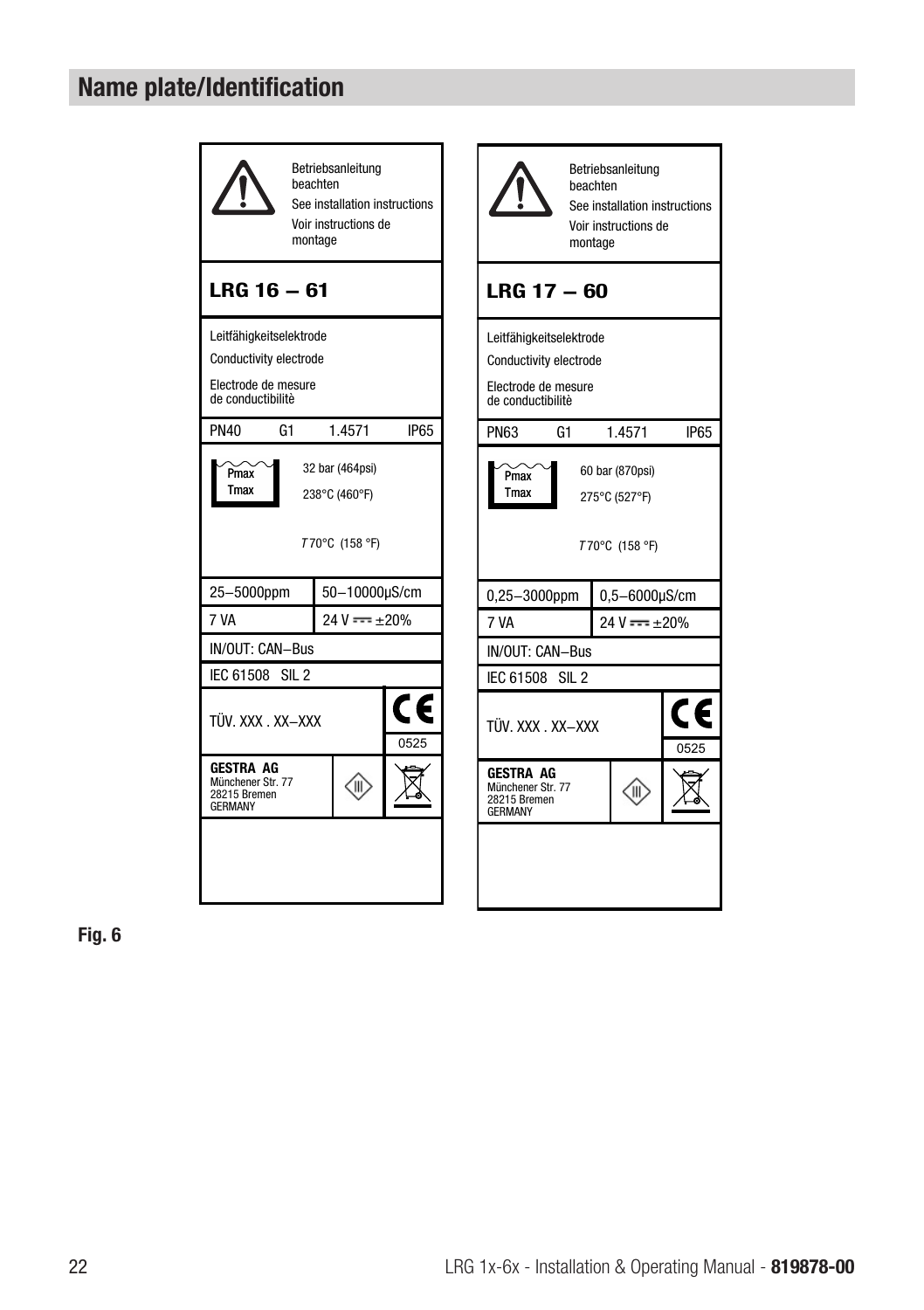# Factory settings

LRG 1x-6x conductivity electrodes are delivered ex works as follows.

|                                  |                 |             |                                      | <b>Parameter values</b> |
|----------------------------------|-----------------|-------------|--------------------------------------|-------------------------|
| <b>Parameter</b>                 | Display in menu | <b>Unit</b> | <b>LRG 16-60</b><br><b>LRG 17-60</b> | <b>LRG 16-61</b>        |
| Limiter ID                       | ld.Hi           |             |                                      | 0FF                     |
| Controller group                 | GrP             |             | 0001                                 |                         |
| <b>Baud rate</b>                 | bd.rt           | kBit/s      | 0050                                 |                         |
| Alarm limit value                | AL.Hi           | $\mu$ S/cm  | 3000<br>5000                         |                         |
| Cell constant                    | <b>CF</b>       |             | 0.210                                |                         |
| Temperature coefficient          | tC              | $\%$ /°C    | 002.1                                |                         |
| Filter constant (damping)        | FiLt            | Seconds     | 0025                                 |                         |
| Scale of current output LRR 1-60 | Sout            | μS          | 0500                                 | 7000                    |
| Display unit                     | Unit            |             | μS                                   |                         |

Fig. 7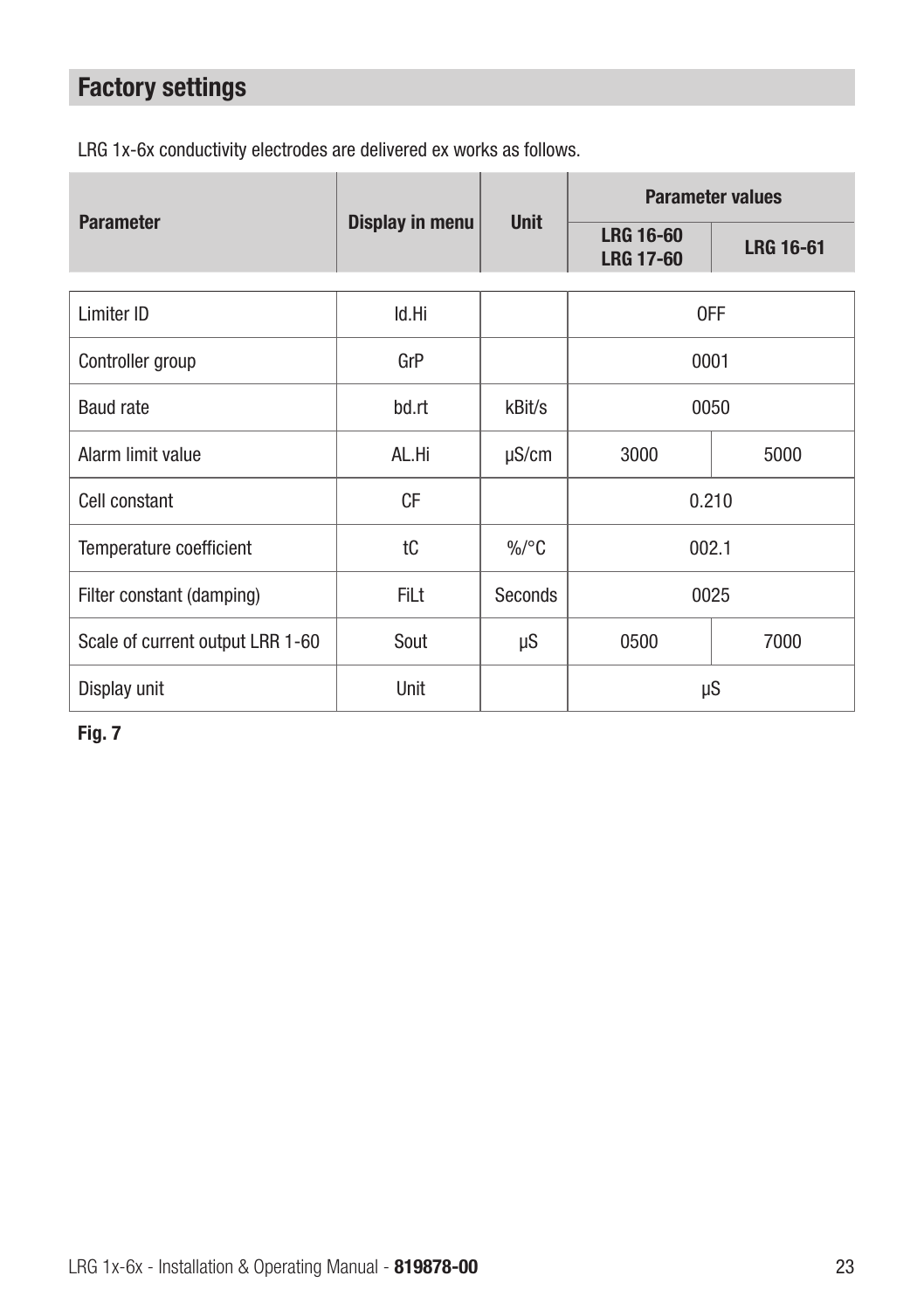# Overall view

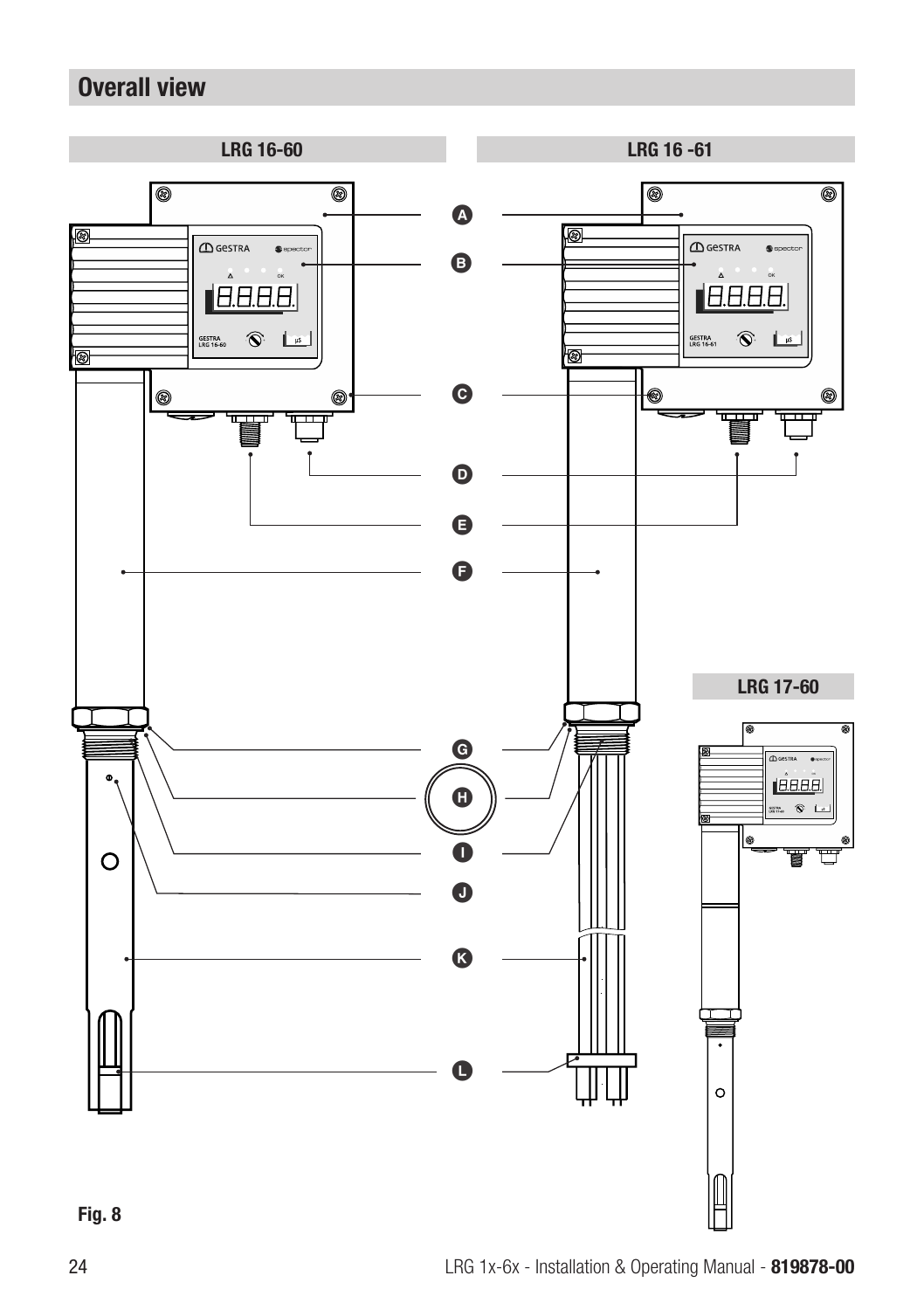# Overall view

#### Key to Fig. 8

- A Terminal box
- B Operating panel with 4-digit LCD display/alarm LEDs and rotary knob; see page 49
- C Cover screws M4 x 16 mm
- D M12 CAN bus socket, 5-pole, A-coded
- E M12 CAN bus connector, 5-pole, A-coded
- **B** Sheath
- G Seal seat for sealing ring
- $\bullet$  Sealing ring, D 33 x 39, form D, DIN 7603-2.4068, bright annealed
- $\bullet$  Electrode thread
- $\bullet$  Threaded pin M2.5 mm (LRG 16-60/LRG 17-60)
- K Measuring tube with measuring electrode (LRG 16-60/LRG 17-60), measuring electrodes (LRG 16-61)
- **O** Spacer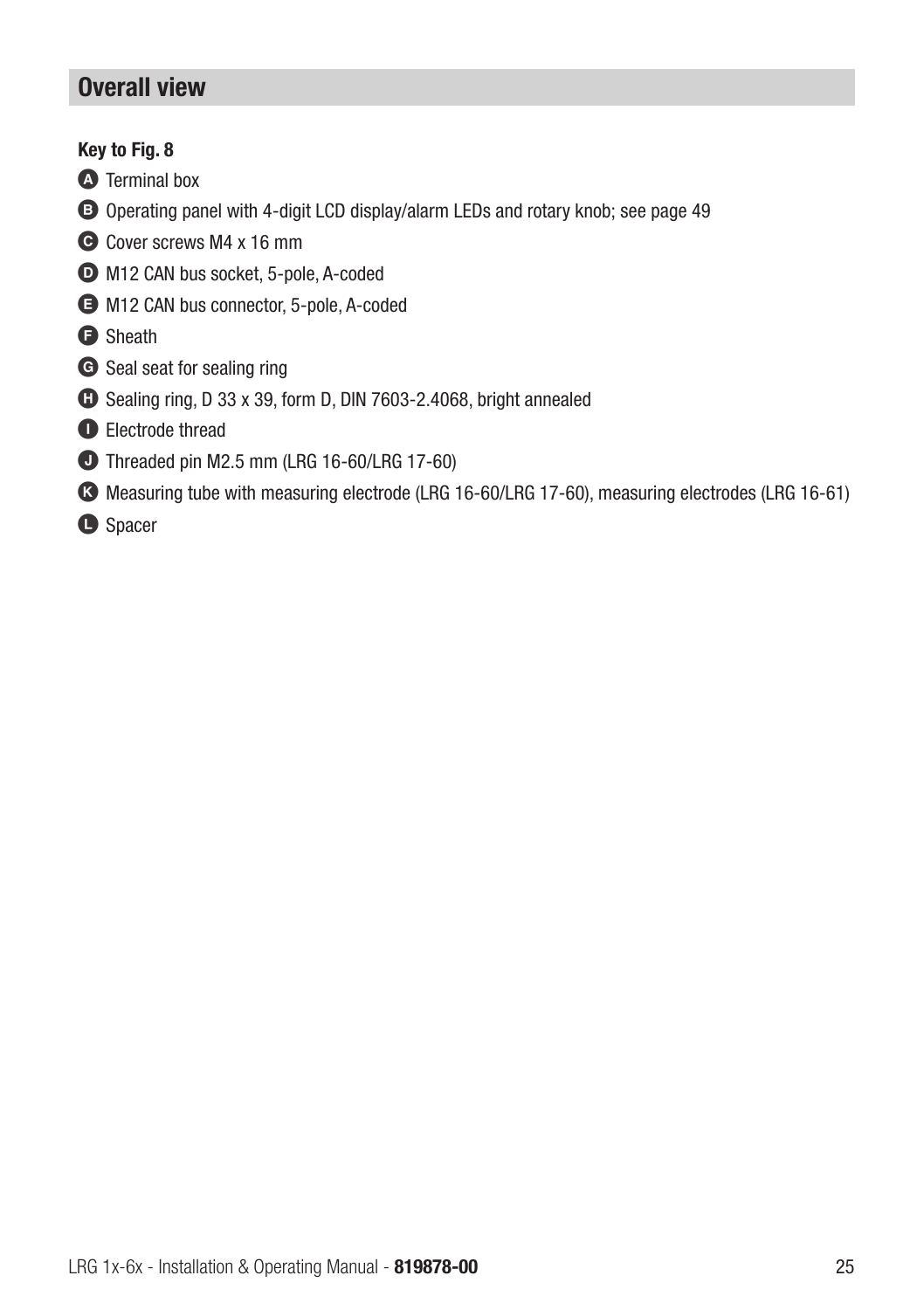# Dimensions of LRG 16-60



#### Fig. 9 All lengths and diameters in mm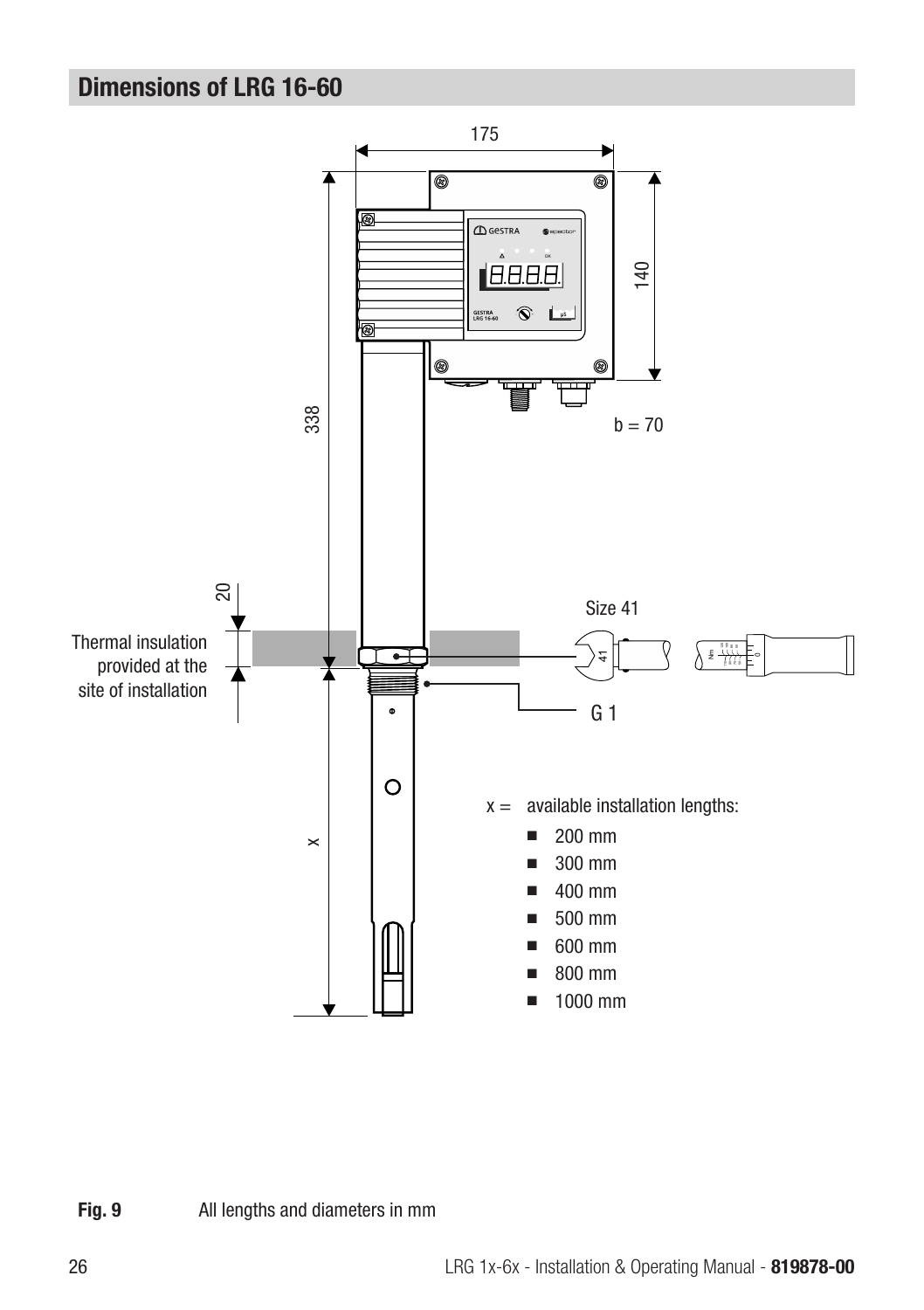# Dimensions of LRG 17-60

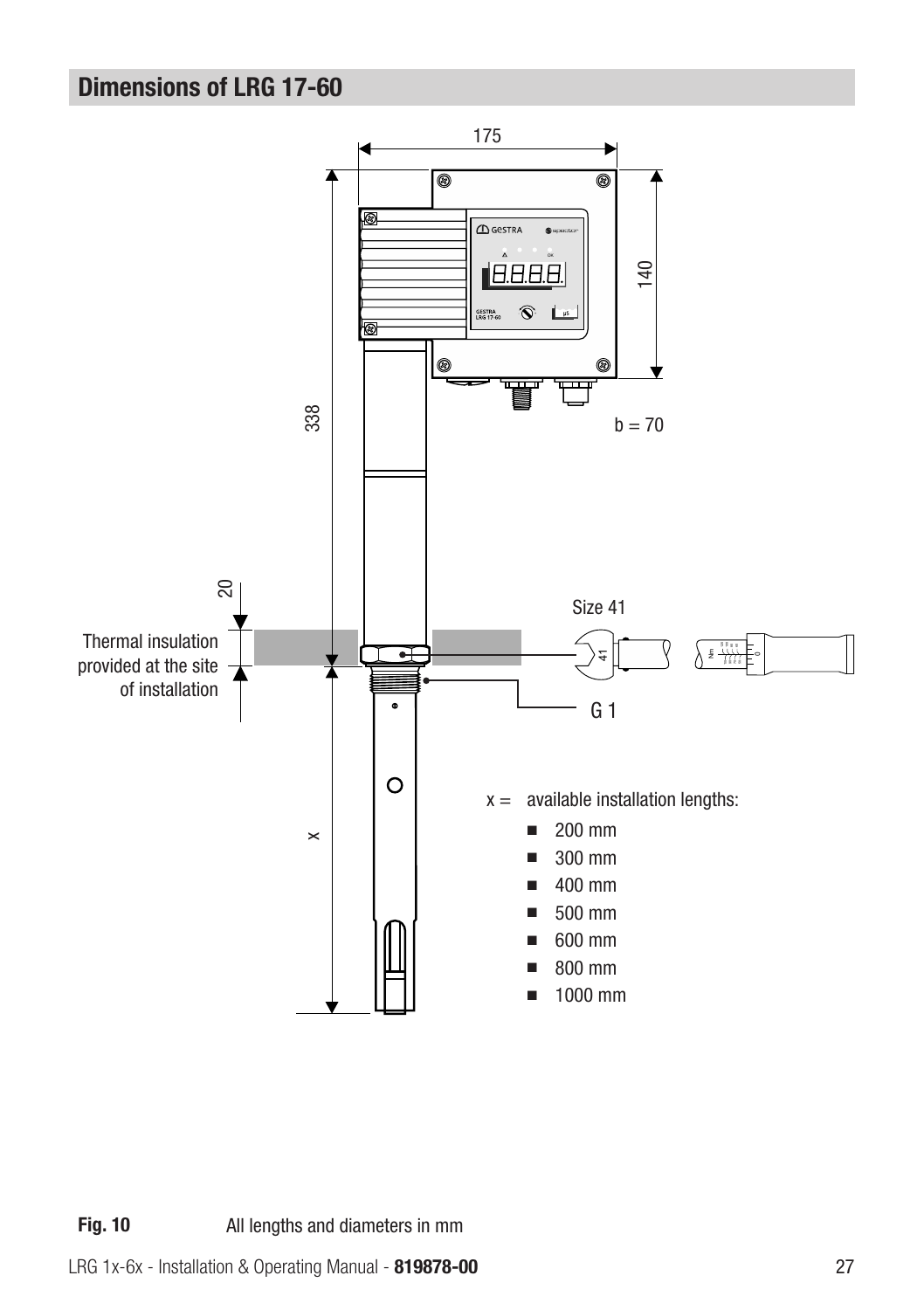# Dimensions of LRG 16-61

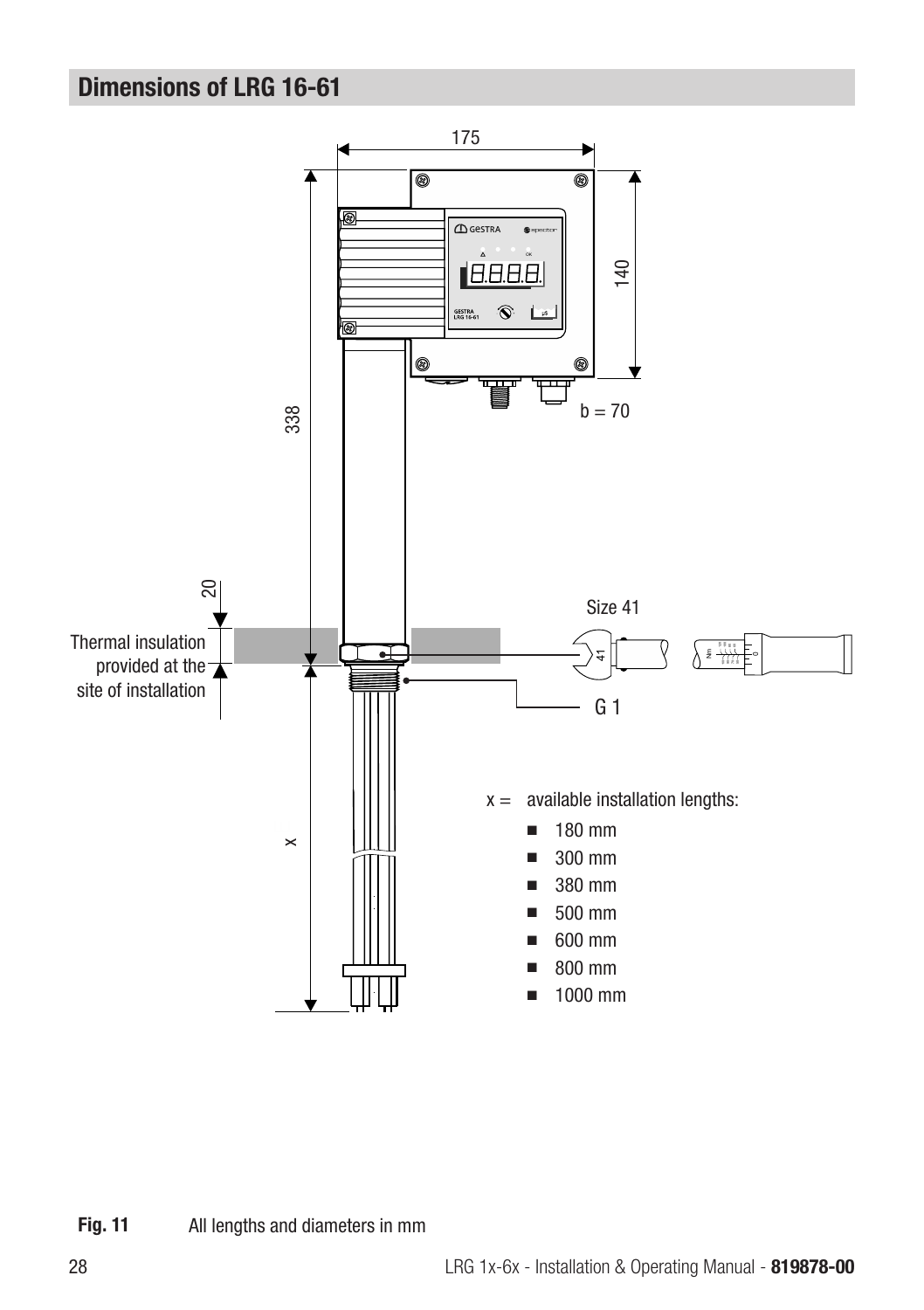

If the equipment is to be installed outdoors, outside the protection of a building, environmental influences may adversely affect function.

- Pay attention to the admissible ambient conditions in the technical data; see page 20.
- Do not operate the equipment if the temperature is below freezing.
	- ◆ At temperatures below freezing, use a suitable heat source (e.g. control cabinet heater, etc.).
- Connect all system parts to a central earthing point to prevent equalisation currents.
- Use a cover to protect the equipment from direct sunlight, condensation and heavy rain.
- Use UV-resistant cable ducts for routing the connecting cable.
- Take further measures to protect the equipment from lightning, insects and animals, and salty air.

#### You will need the following tools:

■ Torque wrench (with size 41 open-ended spanner attachment), see pages 26 to 28 and page 32.

# **DANGER**



Danger to life from scalding caused by sudden escape of hot steam.

Hot steam or hot water can escape suddenly if conductivity electrodes are unscrewed under pressure.

- Reduce the boiler pressure to 0 bar and check the pressure before unscrewing the conductivity electrodes.
- Only remove conductivity electrodes at a boiler pressure of 0 bar.

# WARNING



#### Hot conductivity electrodes can cause severe burns.

Conductivity electrodes are extremely hot during operation.

- Perform installation and maintenance work only on conductivity electrodes that have been allowed to cool.
- Only remove conductivity electrodes that have cooled down.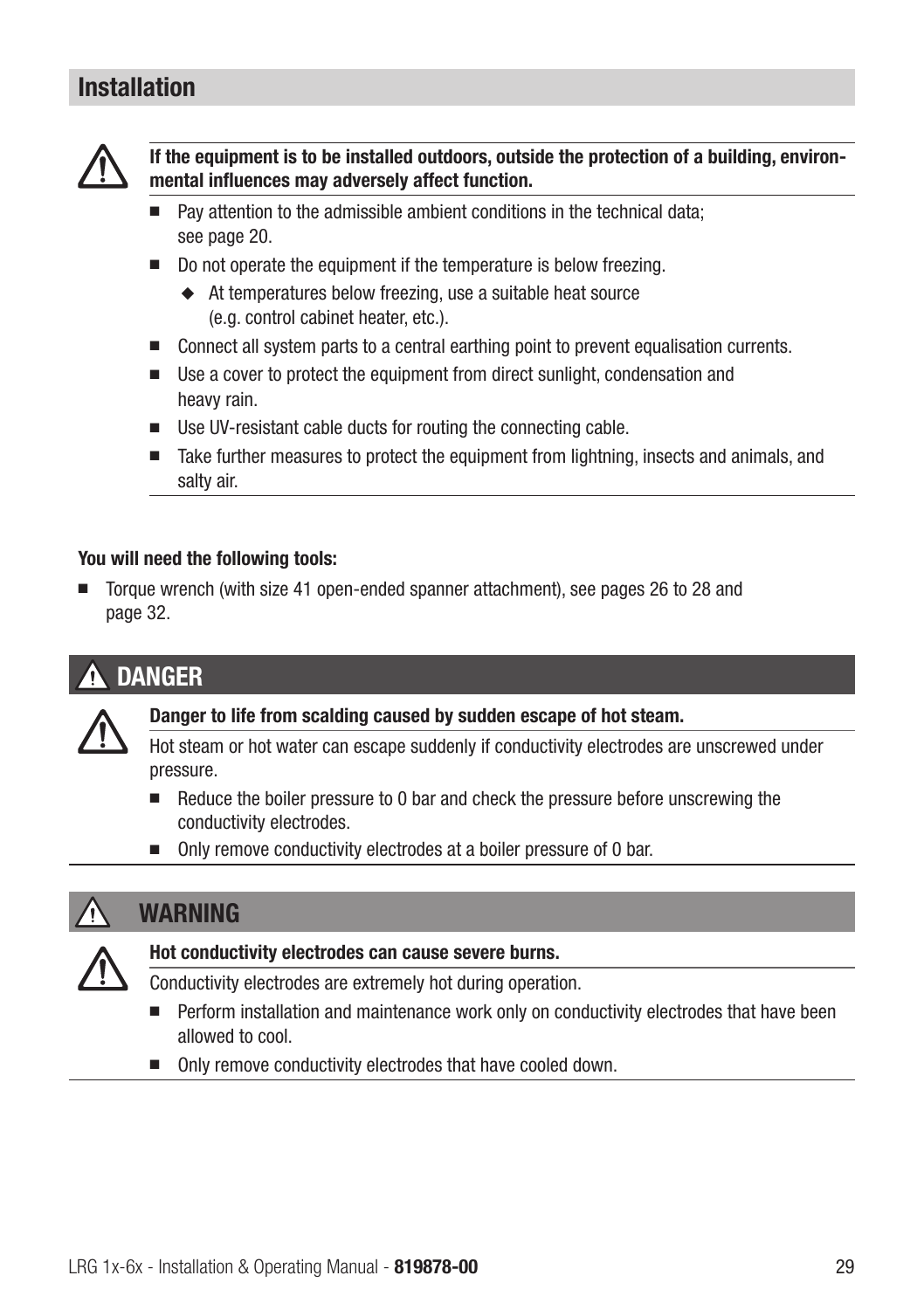# **ATTENTION**



#### Incorrect installation can lead to destruction of the system or the conductivity electrode.

- Inspect the sealing surfaces of respective tank threaded standpipes or flange covers to ensure they are perfectly machined; see Fig. 12.
- Take care not to bend conductivity electrodes during installation!
- Avoid hard knocks against the measuring electrodes during installation.
- $\blacksquare$  You must not install the terminal box  $\Omega$  and the sheath  $\Omega$  of the measuring electrode in the thermal insulation of the boiler!
- Please note the installation dimensions of the conductivity electrode: see installation examples on pages 33 to 36.
- Check the boiler connection and flange during the preliminary boiler inspection.
- Adhere to the specified tightening torques.

#### Additional installation notes

# **ATTENTION**



An electrode that is not fully immersed in the medium leads to incorrect measurement results and jeopardises system safety.

- Install the conductivity electrode such that it is always fully immersed in the medium.
- As far as possible, always install the conductivity electrode below the admissible LW mark.



Measuring points (metallic objects) between the boiler wall and electrode impair the measurement. Incorrect measurement results jeopardise the system's safety.

Therefore, adhere to the distances mentioned subsequently.

#### LRG 16-60/LRG 17-60

- Provide spacing of approx. 30 mm between the lower end of the measuring tube and the boiler wall, the smoke tubes, other metallic fittings and the low water level (LW).
- The measuring electrodes and the measuring tube cannot be shortened.

#### LRG 16-61

■ Provide spacing of approx. 60 mm between the lower end of the measuring electrodes and the boiler wall, the smoke tubes, other metallic fittings and the low water level (LW).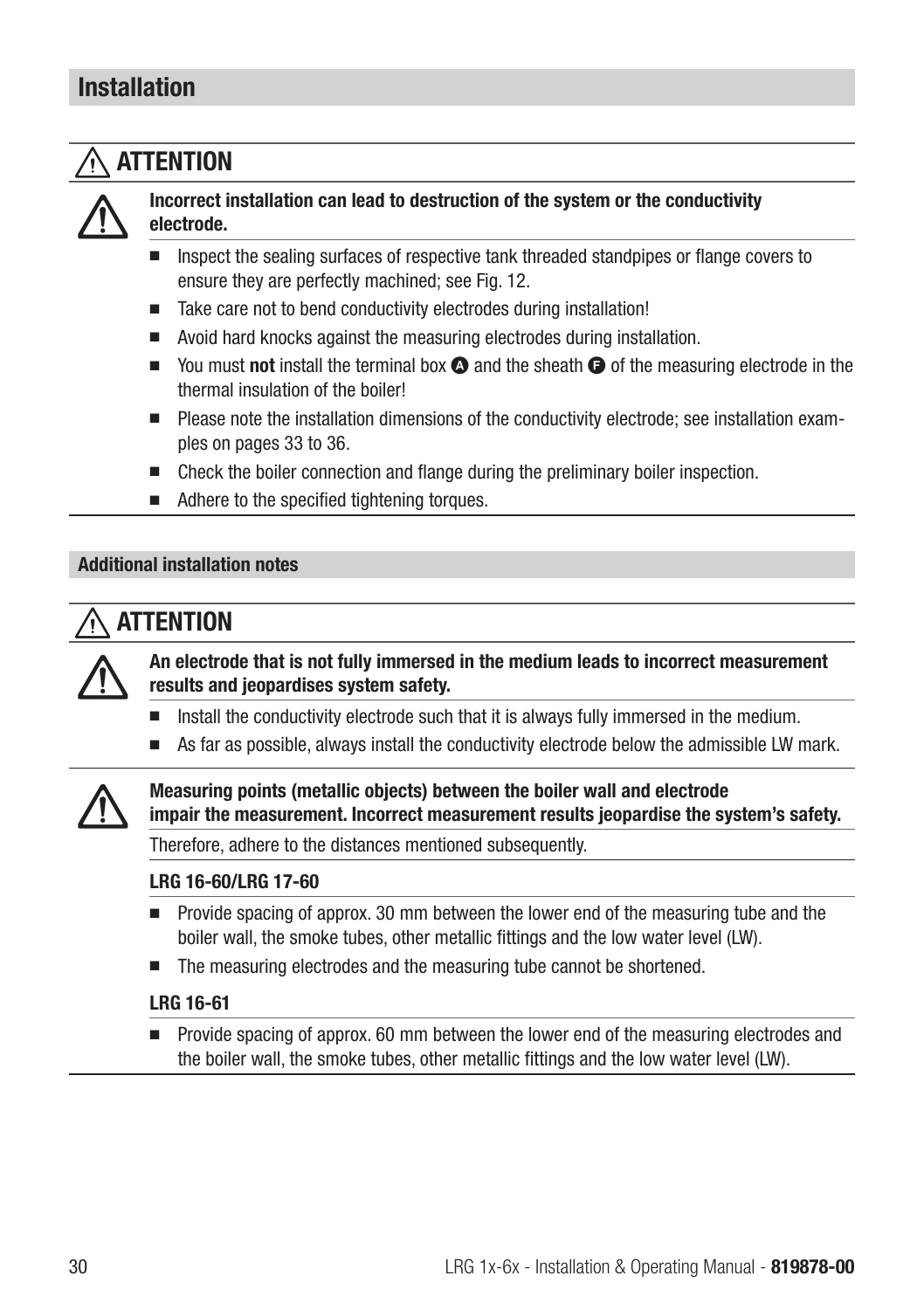1. Inspect the sealing surfaces of the tank threaded standpipe or flange cover.

Sealing surfaces must be perfectly machined according to Fig. 12. Ø 40 mm

#### Sealing surface dimensions for LRG 16-60/LRG 16-61/LRG 17-60



2. Push the supplied sealing ring  $\bullet$  onto the seal seat  $\bigcirc$  of the electrode, or lay it on the sealing surface of the flange.

#### Example LRG 1x-60

# DANGER



Danger to life from escaping hot steam if incorrect or defective seals are used.

- Only use the supplied sealing ring for sealing the electrode thread  $\bullet$ .
	- ◆ Sealing ring D 33 x 39 DIN 7603-2.4068, bright annealed

#### Prohibited seal materials:

- Hemp, PTFE tape
- Conductive paste or grease



Fig. 13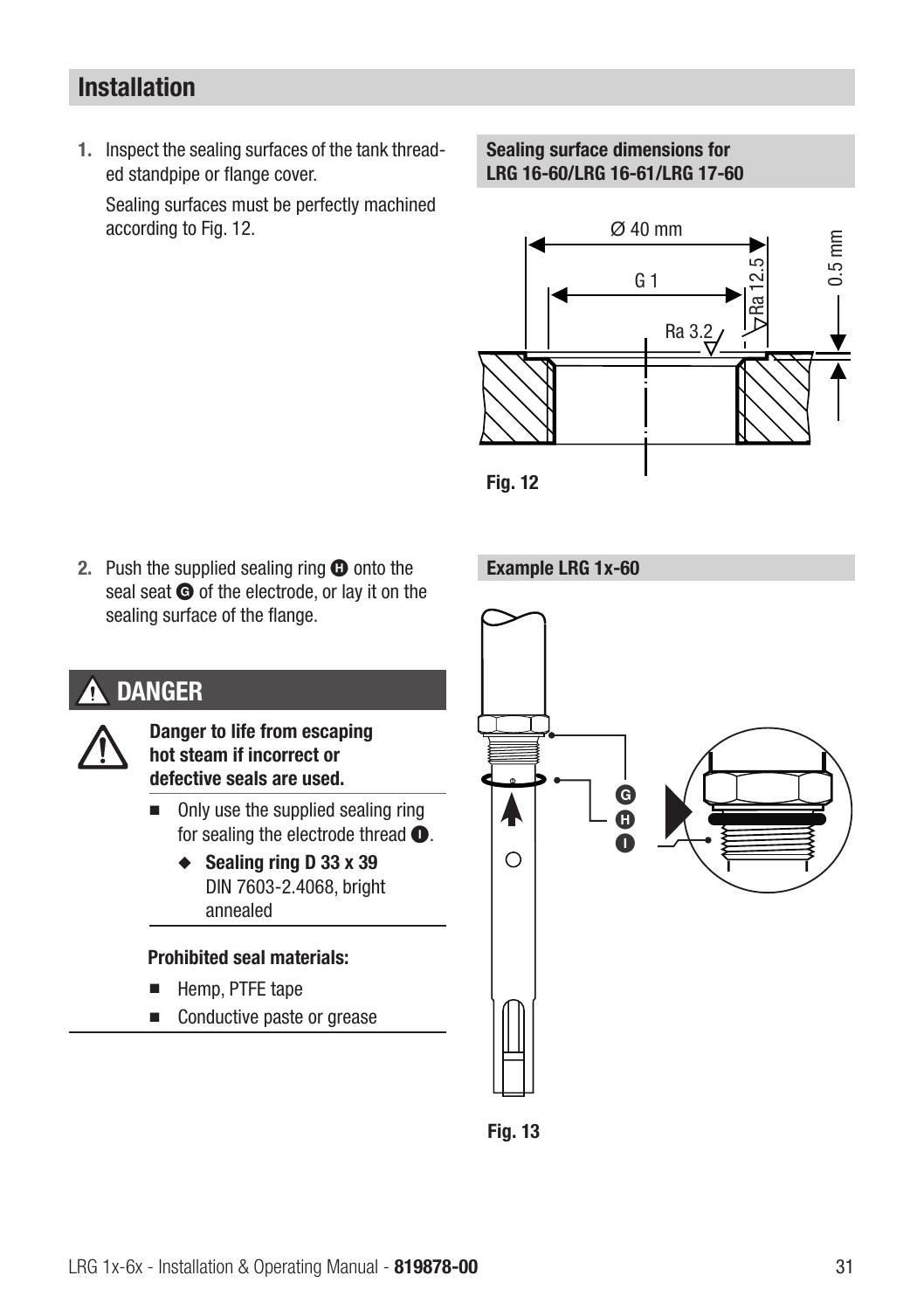- 3. If necessary, apply a small quantity of silicone grease (e.g. Molykote® III) to the electrode thread  $\bullet$ .
- 4. Screw the conductivity electrode into the threaded standpipe of the tank or flange cover, and tighten securely using a torque wrench (with size 41 open-ended spanner attachment).

#### Tightening torque when cold:

 $\blacksquare$  LRG 16-60/LRG 16-61/LRG 17-60 = 250 Nm

Installation examples with dimensions, see Fig. 14, Fig. 15, Fig. 16, from page 33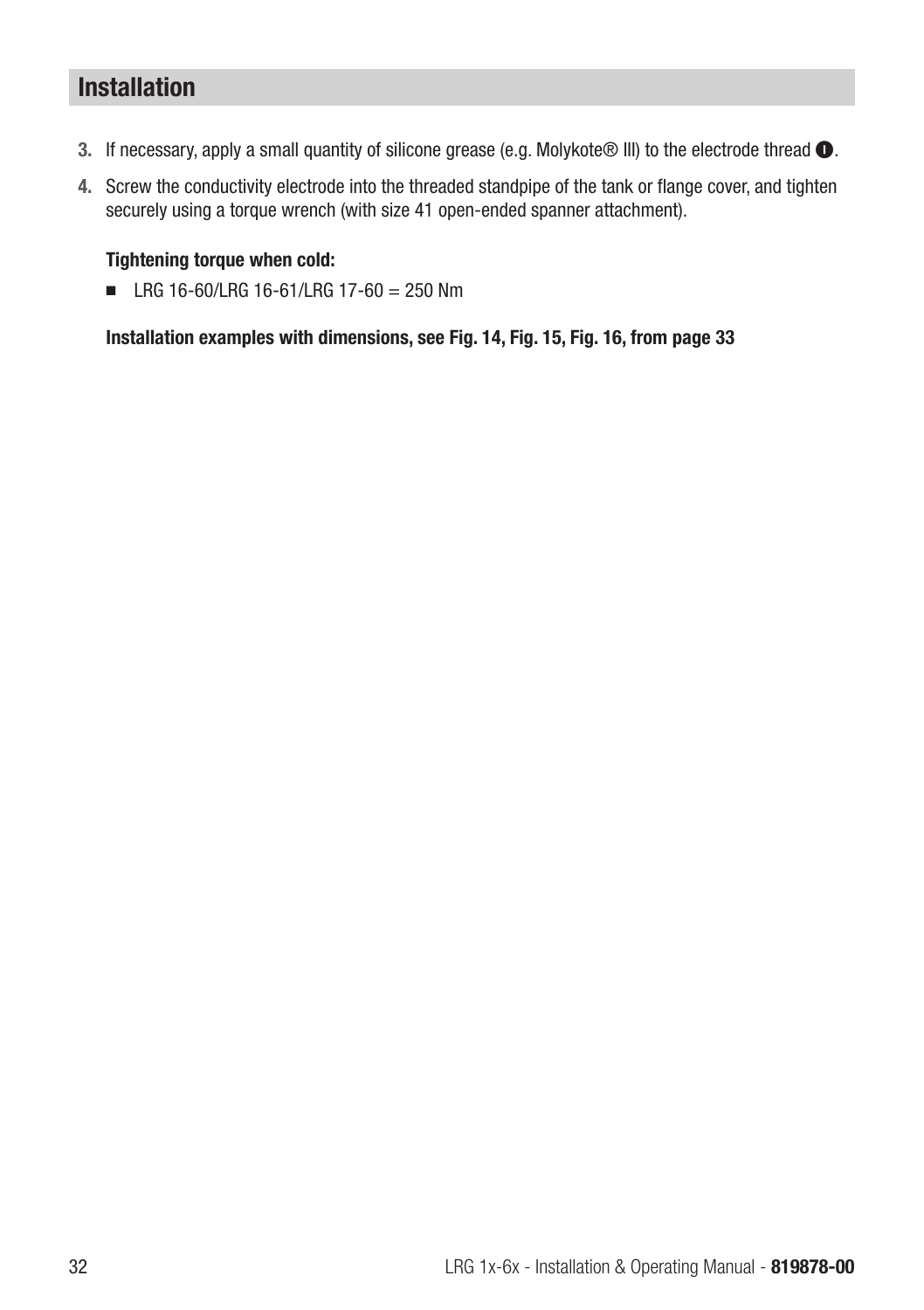#### Conductivity measurement

Installation of conductivity electrodes via a side flange.

Key, see page 36



\* Minimum distances (R)

- $\blacksquare$  LRG 16-60/LRG 17-60 R = 30 mm
- $R = 60$  mm
-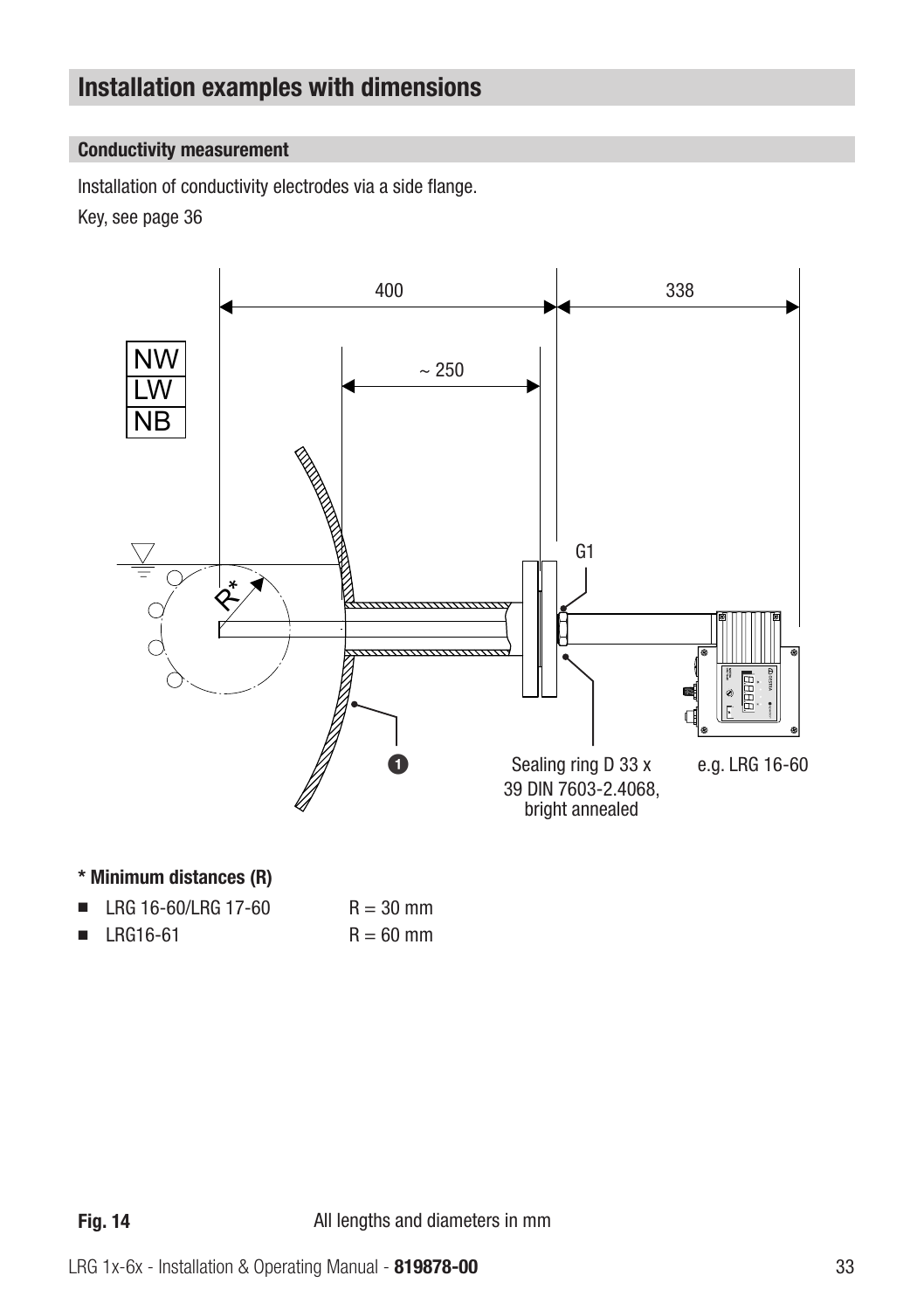#### Conductivity measurement and continuous blowdown control

Installation of the conductivity electrode via a measuring vessel with connection of a continuous blowdown valve.

Key, see page 36



- \* Minimum distances (R):
- $LRG$  16-60/LRG 17-60  $R = 30$  mm
- $R = 60$  mm

#### Distance (A), depending on connection flange:

 $\blacksquare$  DN 15 mm  $A = 182$  mm  $\blacksquare$  DN 20 mm  $A = 184$  mm  $\blacksquare$  DN 25 mm  $A = 184$  mm  $\blacksquare$  DN 40 mm  $A = 189$  mm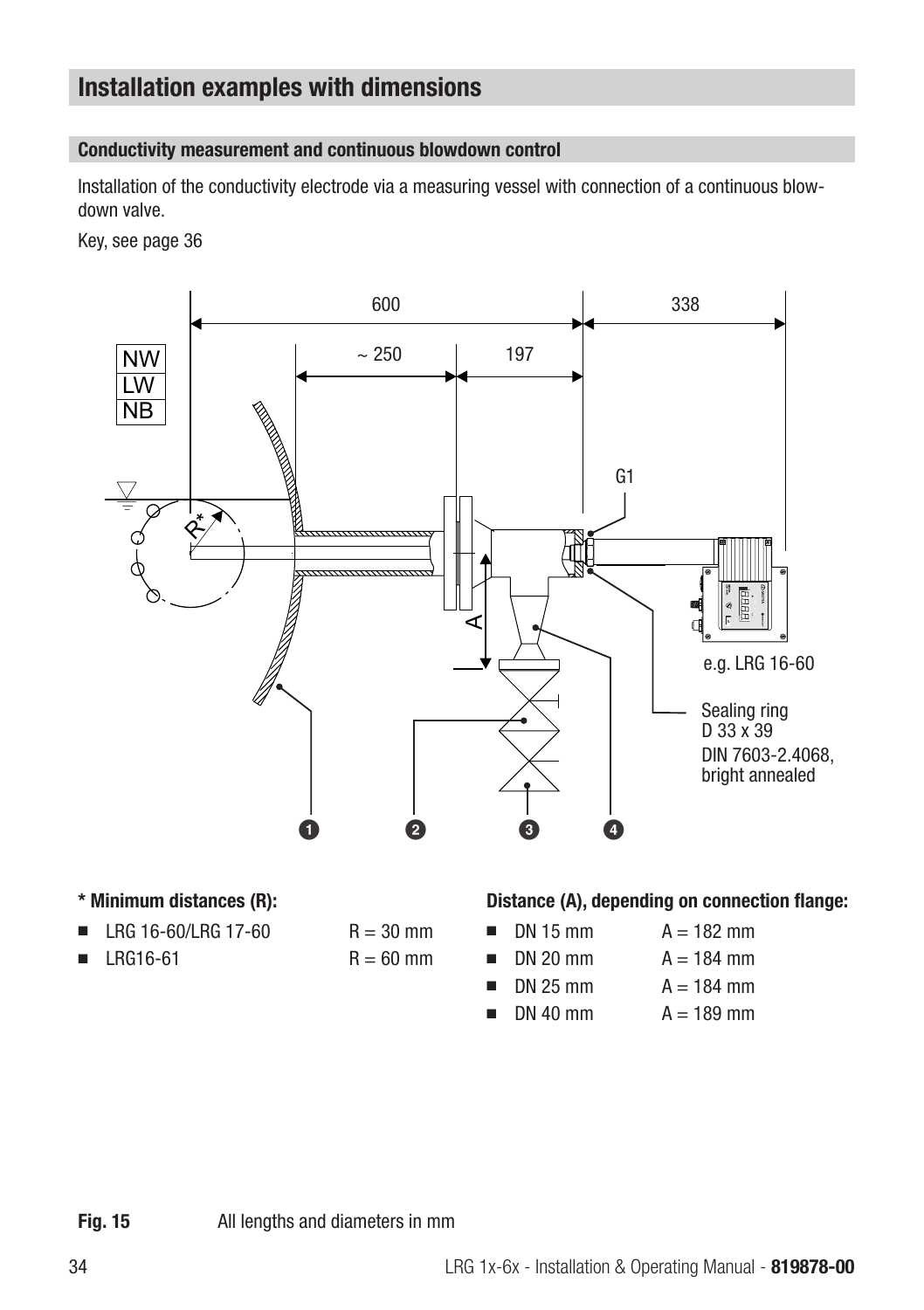#### Conductivity measurement and continuous blowdown control via a separate measuring vessel

Installation of conductivity electrode in the continuous blowdown line via a separate measuring vessel. Key, see page 36

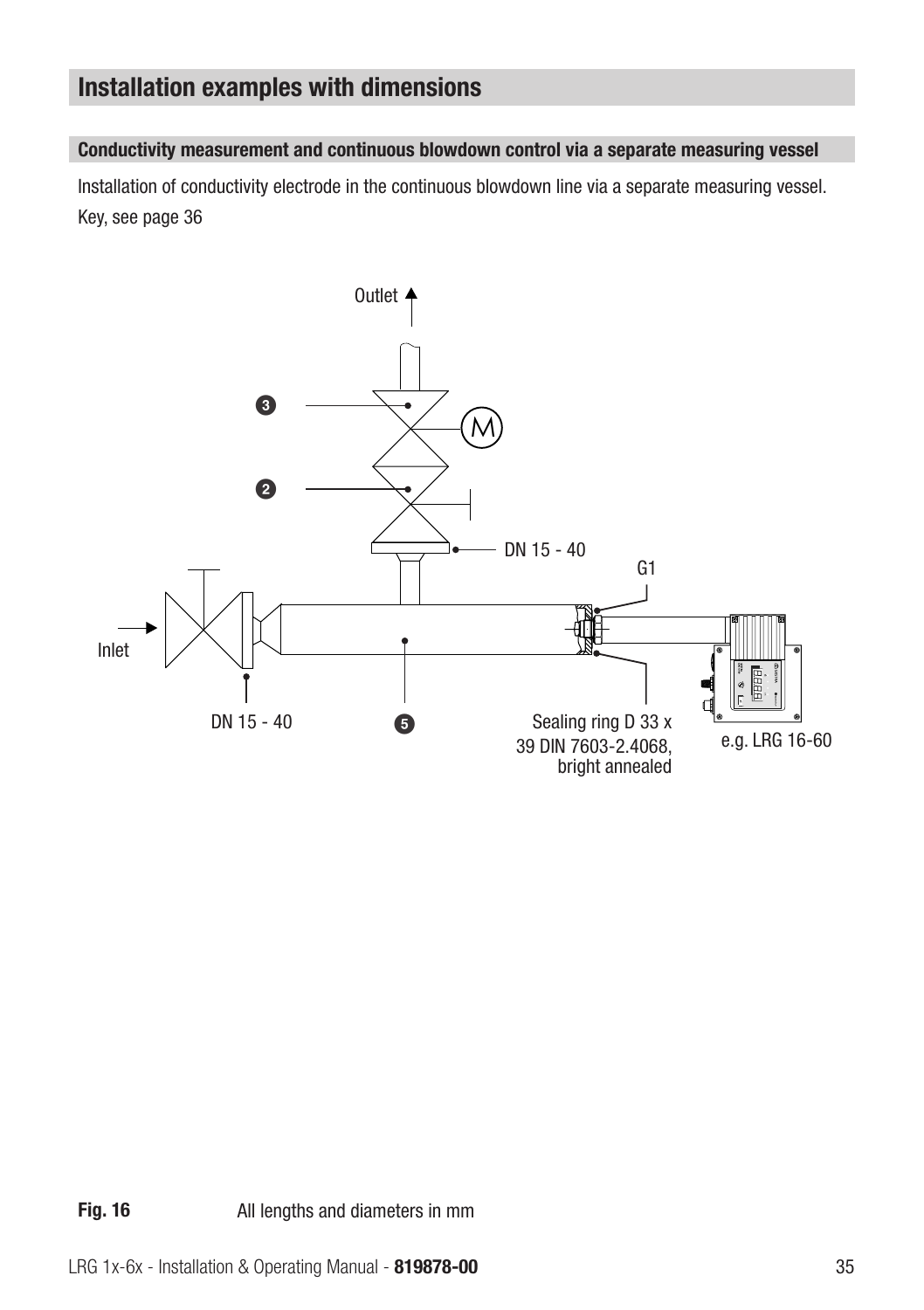#### Key Fig. 14 to Fig. 16

- **1** Boiler drum
- 2 Stop valve GAV
- <sup>3</sup> Continuous blowdown valve BAE
- **4** Connection piece in T-shape
- **5** Measuring vessel

# Aligning the terminal box

If necessary, you can orientate the display in the desired direction by rotating the terminal box.

# $\wedge$  attention

Rotating the terminal box  $\geq 180^\circ$  will damage the conductivity electrode's internal wiring.

■ Never rotate the terminal box more than 180 degrees in either direction.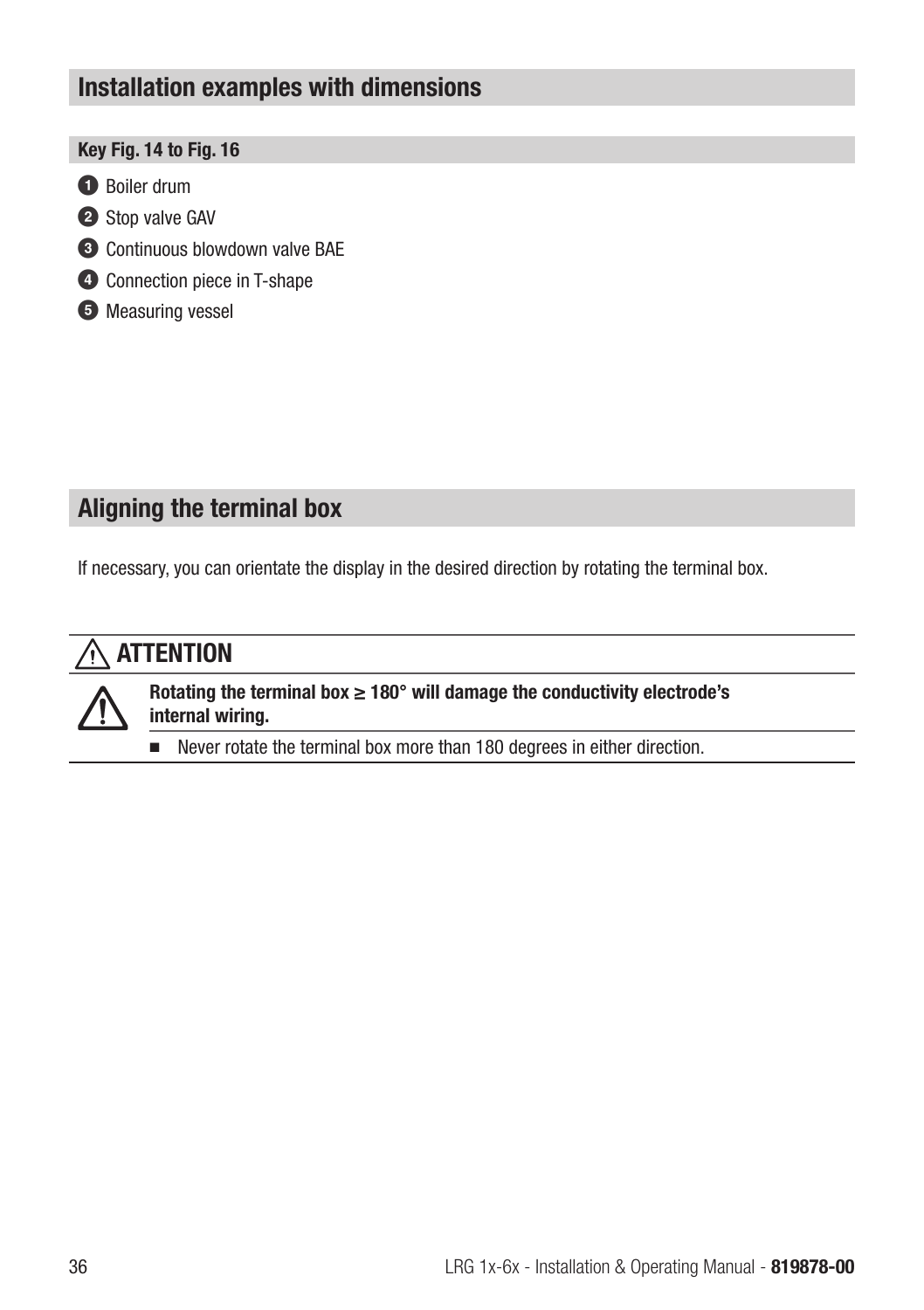# Functional elements



- C Operating panel with 4-digit LCD display/alarm and status LEDs and rotary knob, see page 49
- $\bullet$  M12 CAN bus socket, 5-pole, A-coded
- E M12 CAN bus connector, 5-pole, A-coded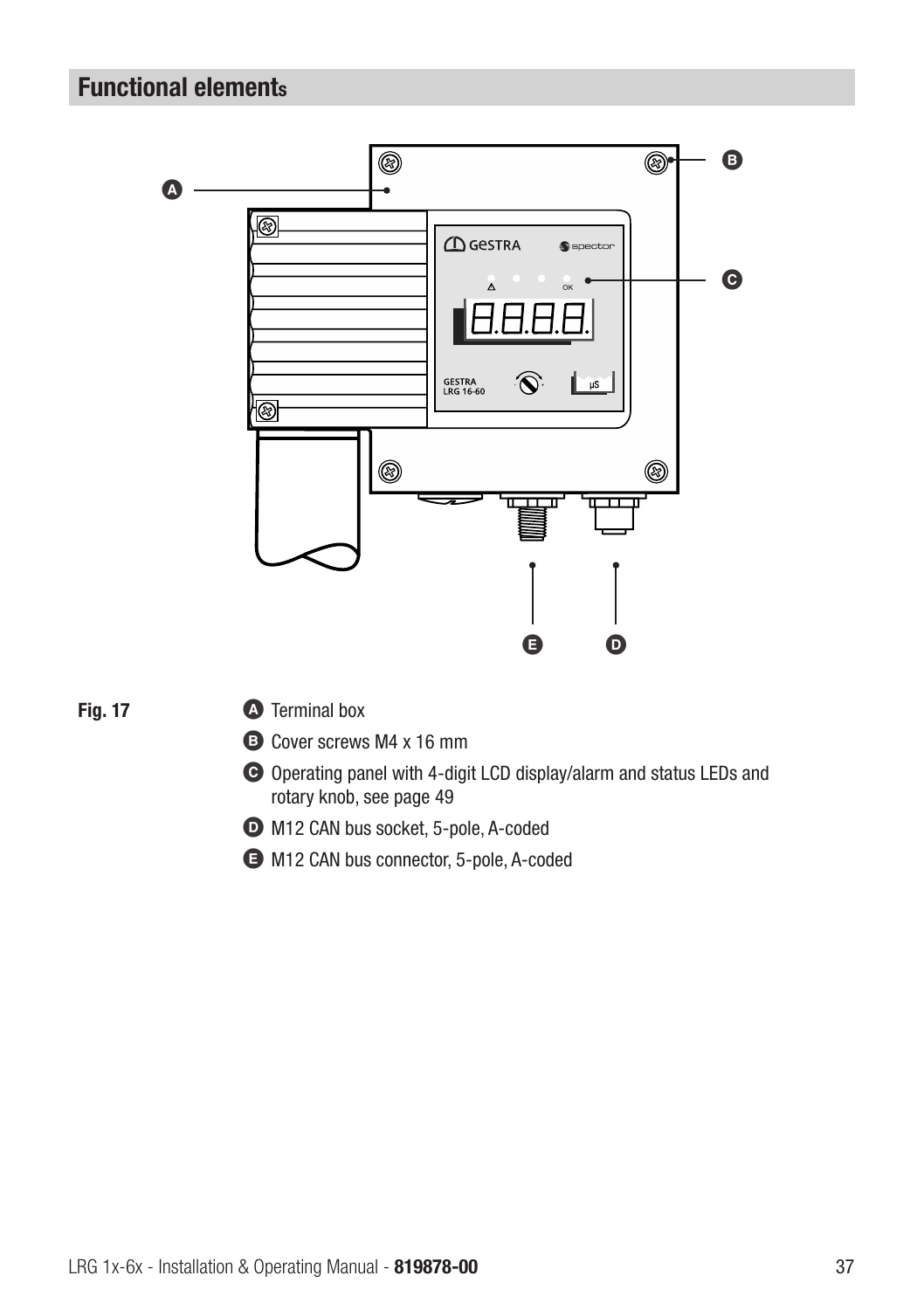# Connecting the CAN bus system

#### Bus line, cable length and cross-section

- A shielded, multi-core, twisted-pair control cable, e.g. UNITRONIC<sup>®</sup> BUS CAN 2 x 2 x .. mm<sup>2</sup> or RE-2YCYV-fl 2 x 2 x .. mm2 must be used as the bus line.
- Pre-wired control cables (with plug and coupling) are available as accessories in various lengths.
- The baud rate (transfer rate) is determined by the cable length between the bus terminal devices, and the wire cross-section is determined by the overall power input of the measuring sensors.
- 0.2 A at 24 V is required per sensor. With 5 sensors, there is therefore a voltage drop of approx. 8 V per 100 m when using cables of 0.5 mm². In this case, the system is operating at its limits.
- With 5 sensors or more and a cable length of ≥ 100 m, the wire cross-section needs to be doubled to 1.0 mm².
- $\blacksquare$  At larger distances of  $> 100$  m, the 24 V DC supply can also be connected on site.

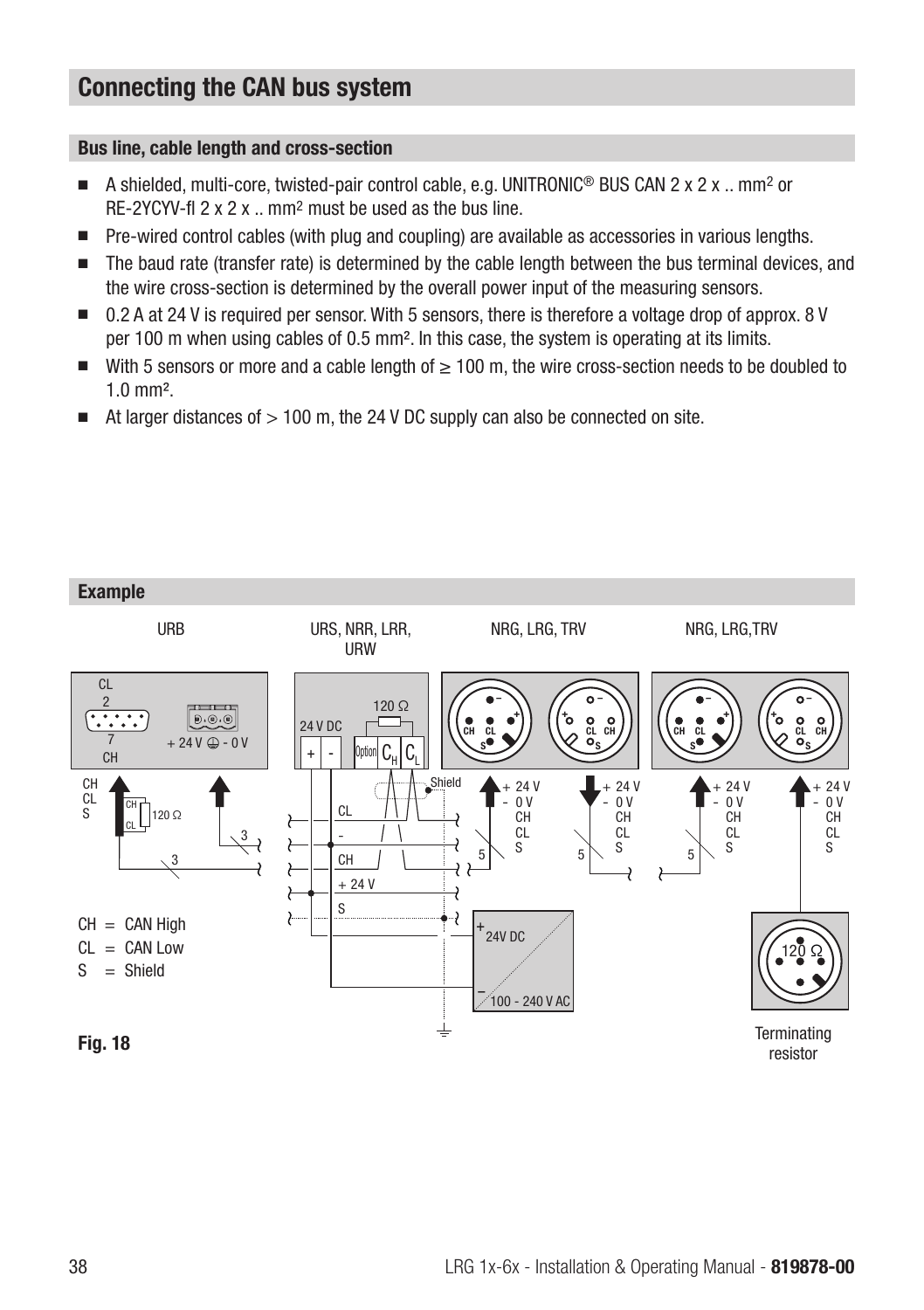# Connecting the CAN bus system

#### Important notes on connecting the CAN bus system

- A dedicated 24 V DC SFLV power supply unit that is isolated from connected loads must be used to supply the SPECTOR*connect* system.
- Make sure wiring is in line, not in a star!
- Avoid potential differences in system parts by connection to a central earthing point.
	- $\triangle$  Connect the bus line shields to one another all the way along, and connect them to the central earthing point (CEP).
- If two or more system components are connected in a CAN bus network, a 120  $\Omega$  terminating resistor must be connected to the first and last devices between terminals  $C_l$  /  $C_H$ .
- Use the CAN bus connector with terminating resistor if you are using the conductivity electrode as the first or last device.
- Only one URS 60 and one URS 61 safety control unit may be used in the CAN bus network.
- The CAN bus network must not be interrupted during operation! If it is, an alarm signal is triggered.

#### Pin assignment of the CAN bus connector and coupling for non pre-wired control cables

If non pre-wired control cables are used, you must wire the CAN bus connector and couplings as shown in the wiring diagram Fig. 19.



Connector Coupling



| w<br>۰. | ۰.<br>× |
|---------|---------|
|---------|---------|

| O S             | Shield (screen)          |
|-----------------|--------------------------|
| $2 + 24V$       | Power supply             |
| $\bullet$ - 0 V | Power supply             |
| <b>4</b> CH     | CAN High data line       |
| 6 CI            | <b>CAN Low data line</b> |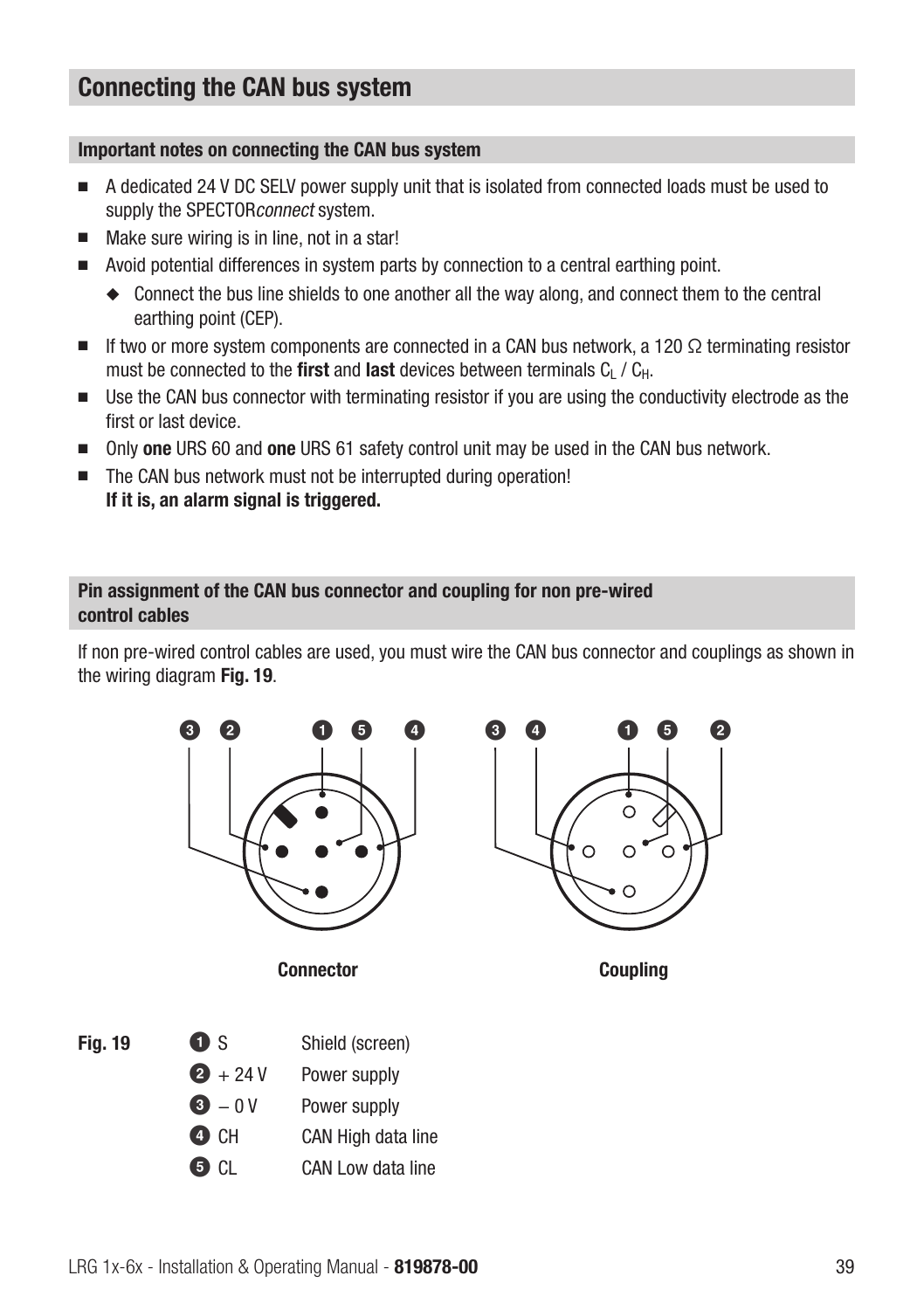#### Before bringing into service, check that all equipment is correctly connected:

- Is the polarity of the CAN bus control line correct throughout?
- Is a 120  $\Omega$  terminating resistor connected to the terminal devices of the CAN bus line?

#### Next, switch on the supply voltage.

#### Changing the factory settings if necessary

#### You will need the following tools

■ Slotted screwdriver, size 2.5

#### Select and set a parameter:



 Using the screwdriver, turn the rotary knob clockwise or anti-clockwise until the desired parameter appears on the display. The set value is displayed after approx. 3 seconds.

#### The following parameters are shown one after the other when you turn the rotary knob clockwise:

 $1234 \rightarrow$  Id.Hi  $\rightarrow$  GrP  $\rightarrow$  bd.rt  $\rightarrow$  °C.in  $\rightarrow$  °C.Pt  $\rightarrow$  AL.Hi  $\rightarrow$  CF  $\rightarrow$  $tC \rightarrow CA \rightarrow Filt \rightarrow Sout \rightarrow Unit \rightarrow disP$ 

#### Key to parameters, see page 41.



If you do not enter anything for 30 seconds, the display automatically shows the actual value again.



Once you have selected a parameter, press and hold the rotary knob until the current value of this parameter flashes on the display.



Set the desired value.

 $\blacktriangleright$  **F** Reducing/increasing the value

#### Each parameter has an individual, admissible value range.

By pressing the knob briefly, you can jump to the next digit. This is a more convenient way of making large changes to values.



If you do not set a parameter within 10 seconds, the process is aborted (quit) and the old parameter value is retained.



Save your set value by pressing the rotary knob for approx. 1 second.

The message "donE" is shown and the parameter appears on the display again.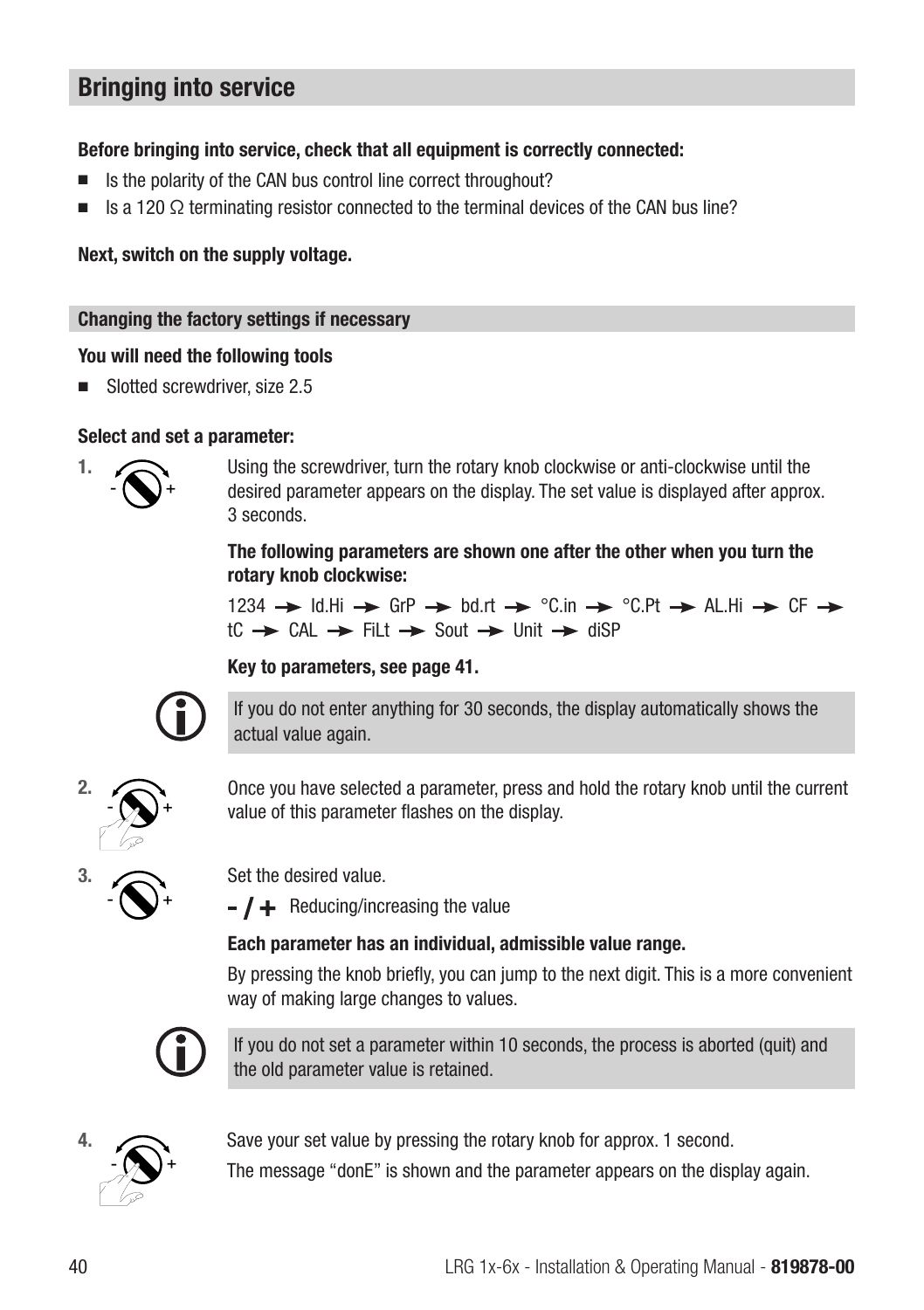#### Key to parameters:

- $1234 =$  Measuring value display (normal operating state, example)
- $\blacksquare$  Id.Hi  $=$  Identifier for the limiter function (effect on the safety control unit URS 6x)
- GrP = Controller group, identifier of regulation function (effect on URB 60/SPECTOR *control*)
- **bd.rt** = Baud rate
- $\blacksquare$   $\degree$ C.in = Display ambient temperature of housing
- $\blacksquare$  °C.Pt = Display temperature of measuring medium
- $AL.Hi = Set alarm limit value of limiter function$
- $\blacksquare$  CF  $\blacksquare$  Cell constant of electrode
- $\blacksquare$  tC = Temperature coefficient of measuring medium
- $\blacksquare$  CAL  $\blacksquare$  Calibration function to compare the display with a comparative value (sample)
- $\blacksquare$  Filt  $\blacksquare$  Filter constant
- $\blacksquare$  Sout  $=$  Scaling of 4-20 mA actual output at controller LRR 1-60
- Unit  $=$  Unit of display value (uS or ppm)
- $\blacksquare$  diSP = Trigger a display test

#### Upstream display test for safety-relevant parameters

There is a display test upstream of some safety-relevant parameters (e.g. AL.Hi). This is intended to prevent an incorrect value being entered due to faulty display segments that have not yet been noticed.

#### Setting example, see page 43

Using the alarm limit value for the limiter function (AL.Hi) as an example, we show you the procedure for setting the parameters incl. the display test. This is representative of all safety parameters.



A display test performed once opens a 10 minute input window in which several safetyrelevant parameters can then also be changed without the display test repeating itself.

#### Triggering a display test manually.

Alternatively, you can also specifically trigger the display test with "**diSP**"; see page 47.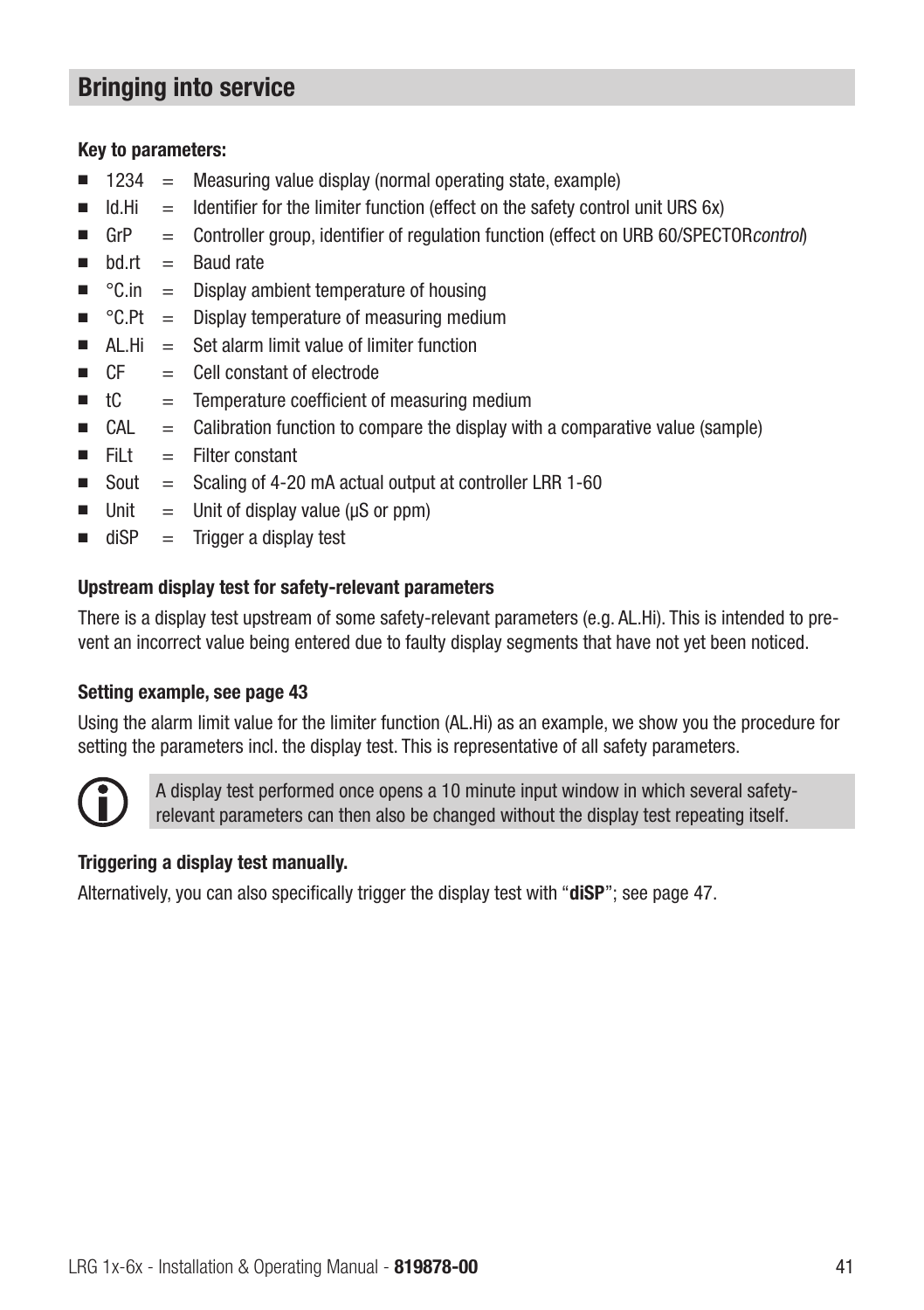#### Notes on changing communication parameters "bd.rt, Id.Hi or GrP"

All CAN bus devices from GESTRA AG have preset communication parameters, which enable a standard system to be brought into operation without making any changes.

Please follow the steps below if you need to make changes to communication parameters:

- Set the same baud rate for all bus participants.
- To apply changed communication parameters, perform the steps below on the URB 60 visual display and operating unit or the SPECTORcontrol:
	- ◆ Device list Reimport



To do this, please read the instructions in the Installation & Operating Manual of the URB 60 visual display and operating unit or the SPECTORcontrol.

#### Changing the baud rate

#### Note the setting instructions on page 40 and proceed as follows:

- 1. Select the parameter "bd.rt".
- 2. Press and hold the rotary knob until the current baud rate flashes on the display.
- 3. Set the desired baud rate (50 kBit/s / 250 kBit/s).
- 4. Save your set value by pressing the rotary knob for approx. 1 second.

#### Changing the limiter ID



To set the limiter ID, please also read the instructions in the Installation & Operating Manual of the URS 60/URS 61 safety control unit.

#### Note the setting instructions on page 40 and proceed as follows:

- 1. Select the parameter "Id.Hi".
- 2. Press and hold the rotary knob until the current limiter ID flashes on the display.
- 3. Set the desired ID (0001 to 0008).
- 4. Save your set value by pressing the rotary knob for approx. 1 second.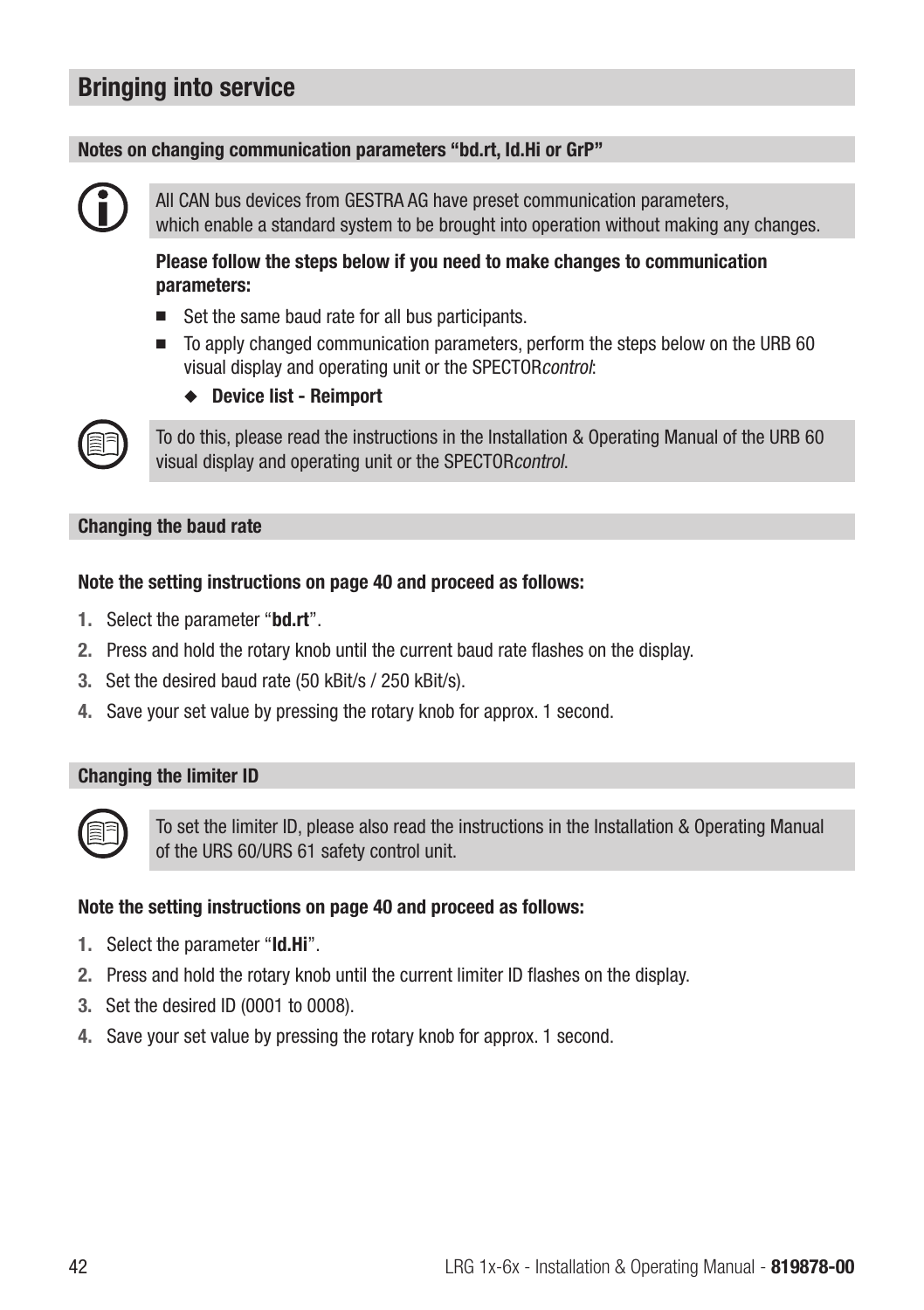#### Changing the controller group



To set the controller group, please also observe the instructions in the Installation & Operating Manual of the LRR 1-60 conductivity controller.

#### Note the setting instructions on page 40 and proceed as follows:

- 1. Select the parameter "GrP".
- 2. Press and hold the rotary knob until the currently assigned controller group flashes on the display.
- 3. Set the desired ID (0001 to 0004).
- 4. Save your set value by pressing the rotary knob for approx. 1 second.

#### Changing the alarm limit value of the limiter function

#### Notes on setting the alarm limit value "AL.Hi"



This setting only concerns the limit value for the safety shutoff via the URS 60/URS 61 safety control unit.

The limit value indicator contacts of the LRR 1-60 conductivity controller are independent from this.

For this, also observe the information in the relevant Installation & Operating Manual.

#### Note the setting instructions on page 40 and proceed as follows:

- 1. Select the parameter "AL.Hi".
- 2. Press and hold the rotary knob until the display test starts by showing "....".
- 3. The following numbers and decimal points run across the display from right to left: "...., 1, 2, 3, 4, 5, 6, 7, 8, 9, ...."
- 4. Check that all numbers and decimal points are displayed correctly. The display test runs automatically until it has finished, and cannot be interrupted.
- 5. The display test ends with the message "donE".
- 6. When the display test is complete, the last digit of the limit value flashes.
- 7. Set the following required limit values:
	- $\blacksquare$  LRG 1x-60: 0000 6000
	- LRG 16-61: 0000 9999
- 8. Save your set value by pressing the rotary knob for approx. 1 second.



A display test performed once opens a 10 minute input window in which several safetyrelevant parameters can then also be changed without the display test repeating itself.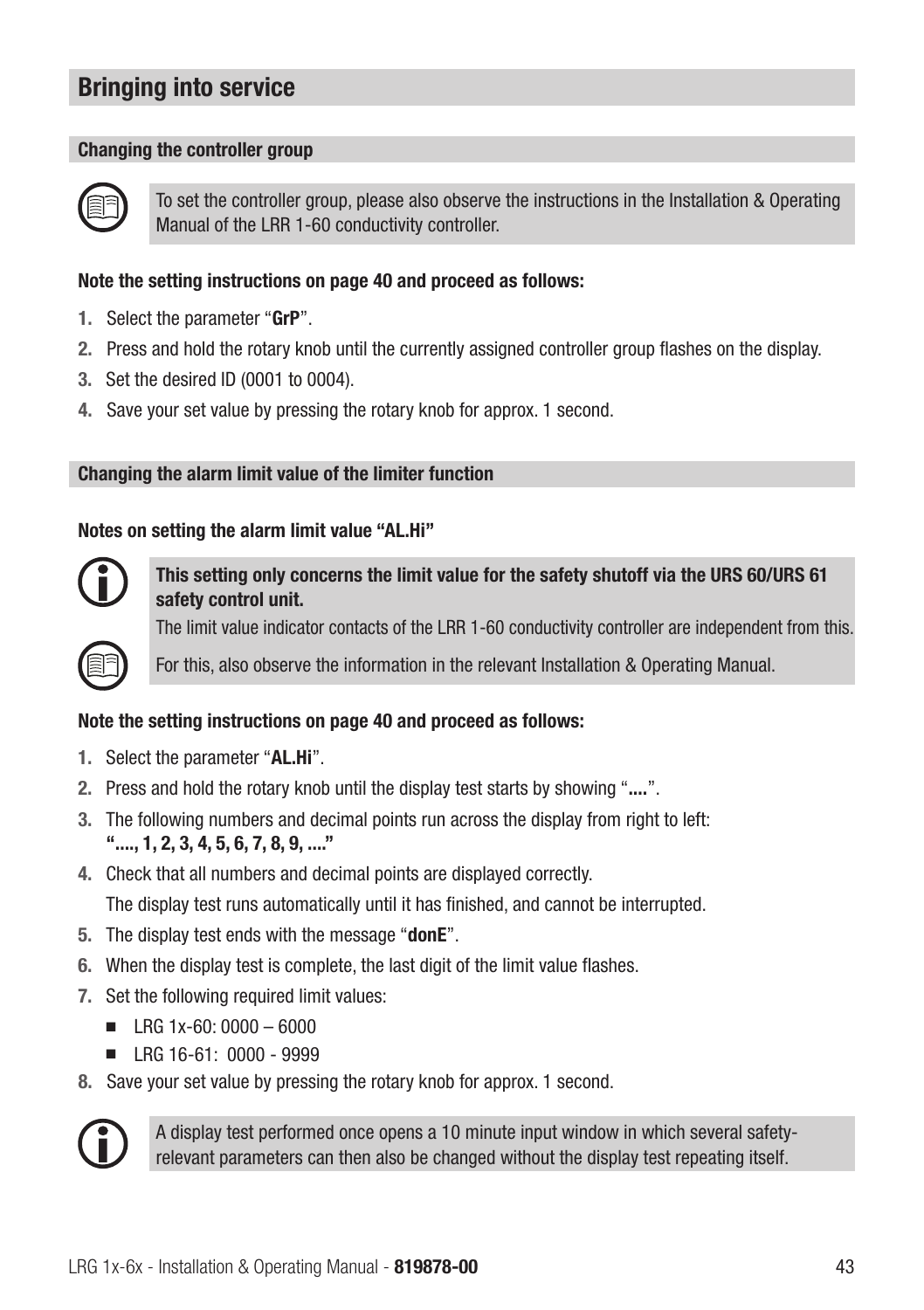#### Replacing faulty equipment



- Faulty equipment jeopardises system safety.
- If numbers or decimal points are displayed incorrectly or not at all, you must replace the conductivity electrode with an identical one from GESTRA AG.

#### Changing the cell constant

#### Notes on adjusting the cell constant

The cell constants of each LRG 1x-6x conductivity electrode is finely adjusted ex works. If the installation situation at the installation location makes a readjustment necessary, (see page 48, comparison of the measured value with a reference measured vale), the cell constant can be changed on site.

#### Requirements for performing the readjustment:

- There must be a sufficient boiler fill level to compare the cell constants.
- The comparison with a reference measurement may only be performed at a low boiler output in order to minimise distortion from steam bubbles.

By means of this parameter, the display value can be correlated manually with a reference measured value from a reliable sample at the operation site.

Alternatively, the readjustment can be performed using a convenient solution by means of the "**CAL**" function; see page 45.

#### Note the setting instructions on page 40 and proceed as follows:

- 1. Select the parameter "CF".
- 2. Press and hold the rotary knob until the current value flashes on the display.
- 3. Set the desired value ( 0.050 5.000 ).
- 4. Save your set value by pressing the rotary knob for approx. 1 second.



#### Increasing the "CF" value causes the display value to increase.

With increased contamination, the display value will have decreased. This is to be compensated by increasing the "CF" value as described previously in points 1 to 4.

#### Changing the temperature coefficient



The temperature coefficient of the measuring medium can be adjusted manually as long as a corresponding value has been determined.

The factory setting of "2.1" is usually set for steam generating units with constant pressure. For newly implemented electrodes, this value is to be adjusted to the temperature coefficients of the boiler water if necessary.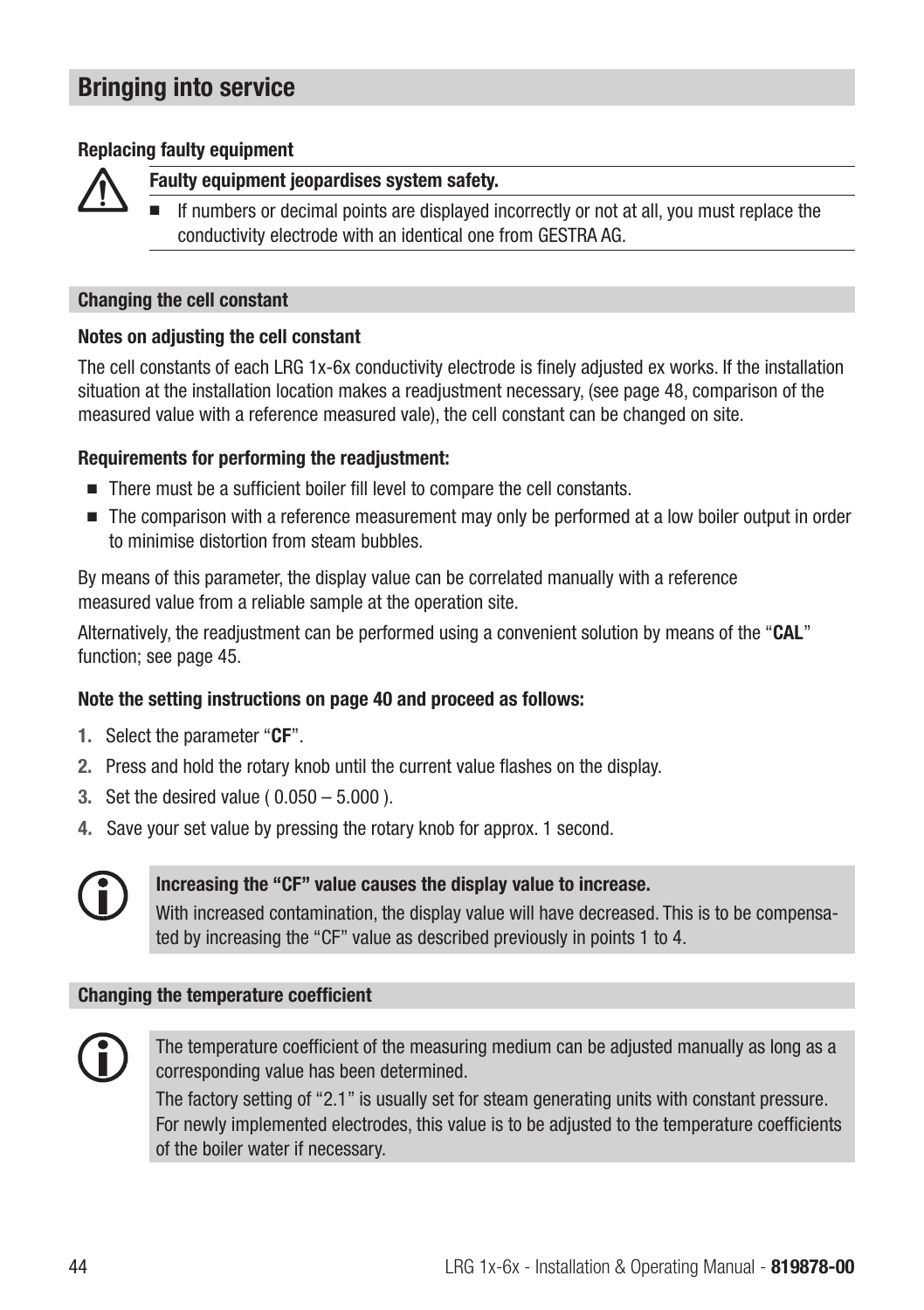#### Note the setting instructions on page 40 and proceed as follows:

- 1. Select the parameter "tC".
- 2. Press and hold the rotary knob until the current value flashes on the display.
- 3. Set the desired value ( 000.0 003.0 ).
- 4. Save your set value by pressing the rotary knob for approx. 1 second.



Increasing the "tC" value causes the display value to decrease.

#### Using the "CAL" function

The CAL function allows the cell constants "CF" to be conveniently updated when the electrodes are increasingly contaminated in operation. For this, the reference measured value of a reliable sample is made the display value at the operating point. The internal evaluation then automatically calculates the cell constants "CF" again and corrects it.

# **ATTENTION**



If the "CF" value (cell constant) 003.0 is exceeded, there is a warning message "CF.Hi".

- Clean the electrode as a matter of urgency, see page 59.
- Operation continues to be possible.

#### Note the setting instructions on page 40 and proceed as follows:

- 1. Determine a reference measured value for the current conductivity by means of a reliable sample in the operating point of the system.
- 2. Select the parameter "CAL".

After this, the current value of the cell constant "CF" is shown first.

- 3. Press and hold the rotary knob until the current conductivity value flashes on the display.
- 4. Set the previously determined reference value (conductivity from the comparative sample) as the new display value.
- 5. Save your set value by pressing the rotary knob for approx. 1 second.



An adjustment to the "CF" to values over 005.0 is cancelled. "Quit" then appears on the display and the display reverts to the menu item "cal". Now, it is compulsory to clean the electrodes as described on pages 58 and 59.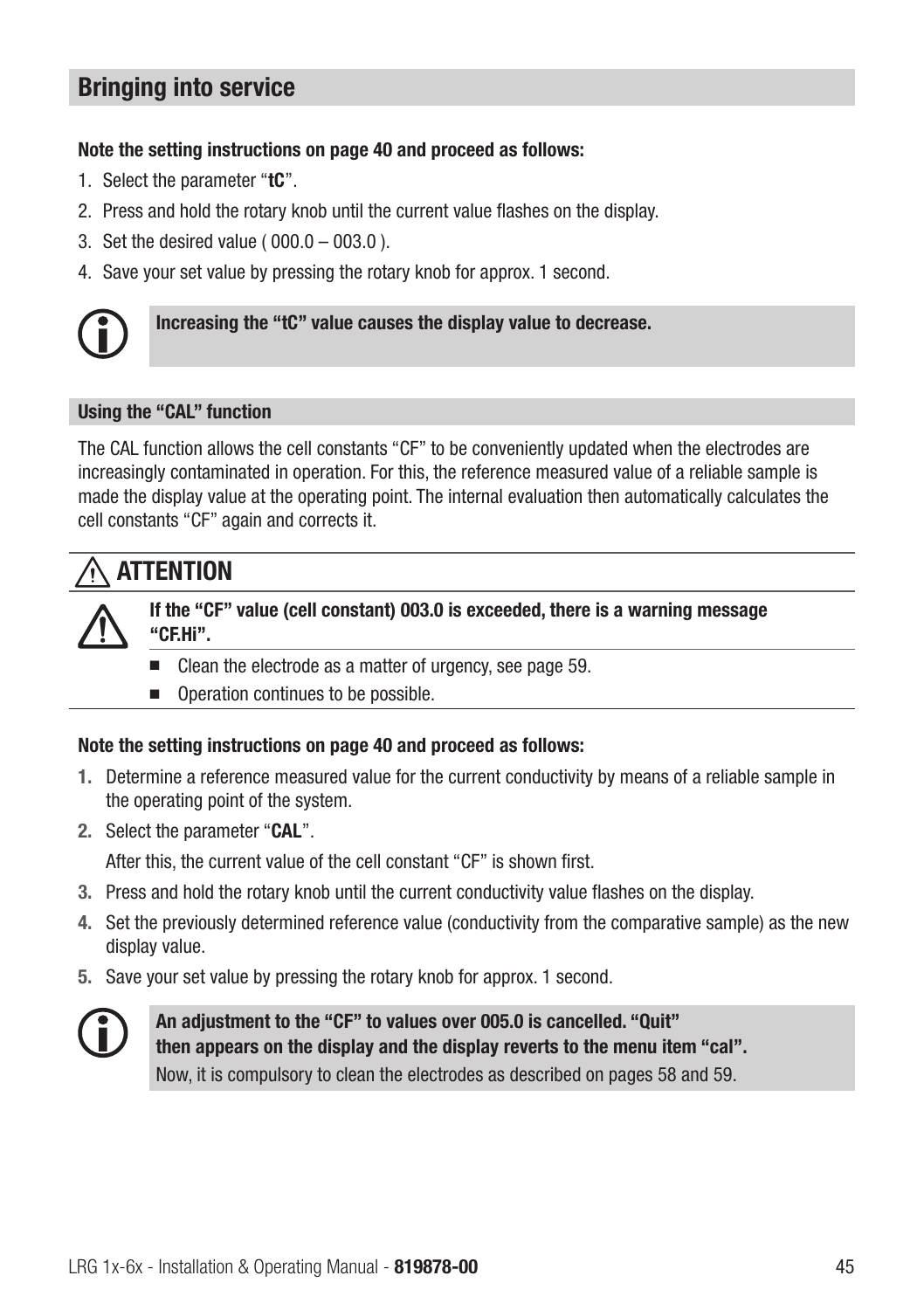#### Using the "FiLt" function

This function's purpose is to "calm" the measured value for the controller function and the 4 - 20 mA actual output at the LRR1-60.

- $\blacksquare$  If the limiter is deactivated (Id.Hi = 0), the adjustable time constant (1 30 seconds) also has an effect on the display at the conductivity electrode.
- **■** If the limiter is activated ( $\text{Id}$ .Hi = 1 8), the filter does **not** have an effect on the limiter and no longer has an effect on the display. The time constant for the limiter is safety-relevant and fixed.

#### Note the setting instructions on page 40 and proceed as follows:

1. Select the parameter "FiLt".

After this, the current value of the filter constant is shown first.

- 2. Press and hold the rotary knob until the current value flashes on the display.
- 3. Set the desired value.
- 4. Save your set value by pressing the rotary knob for approx. 1 second.

#### Changing the scaling of 4 - 20 mA actual output at LRR 1-60

#### Note the setting instructions on page 40 and proceed as follows:

- 1. Select the parameter "Sout".
- 2. Press and hold the rotary knob until the current value flashes on the display.
- 3. Set the desired value.

#### The selectable measuring ranges are:

- LRG1x-60: 0.5 20, 100, 200, 500, 1000, 2000 or 6000 uS/cm
- LRG16-61: 50 3000, 5000, 7000, 9999 µS/cm
- 4. Save your set value by pressing the rotary knob for approx. 1 second.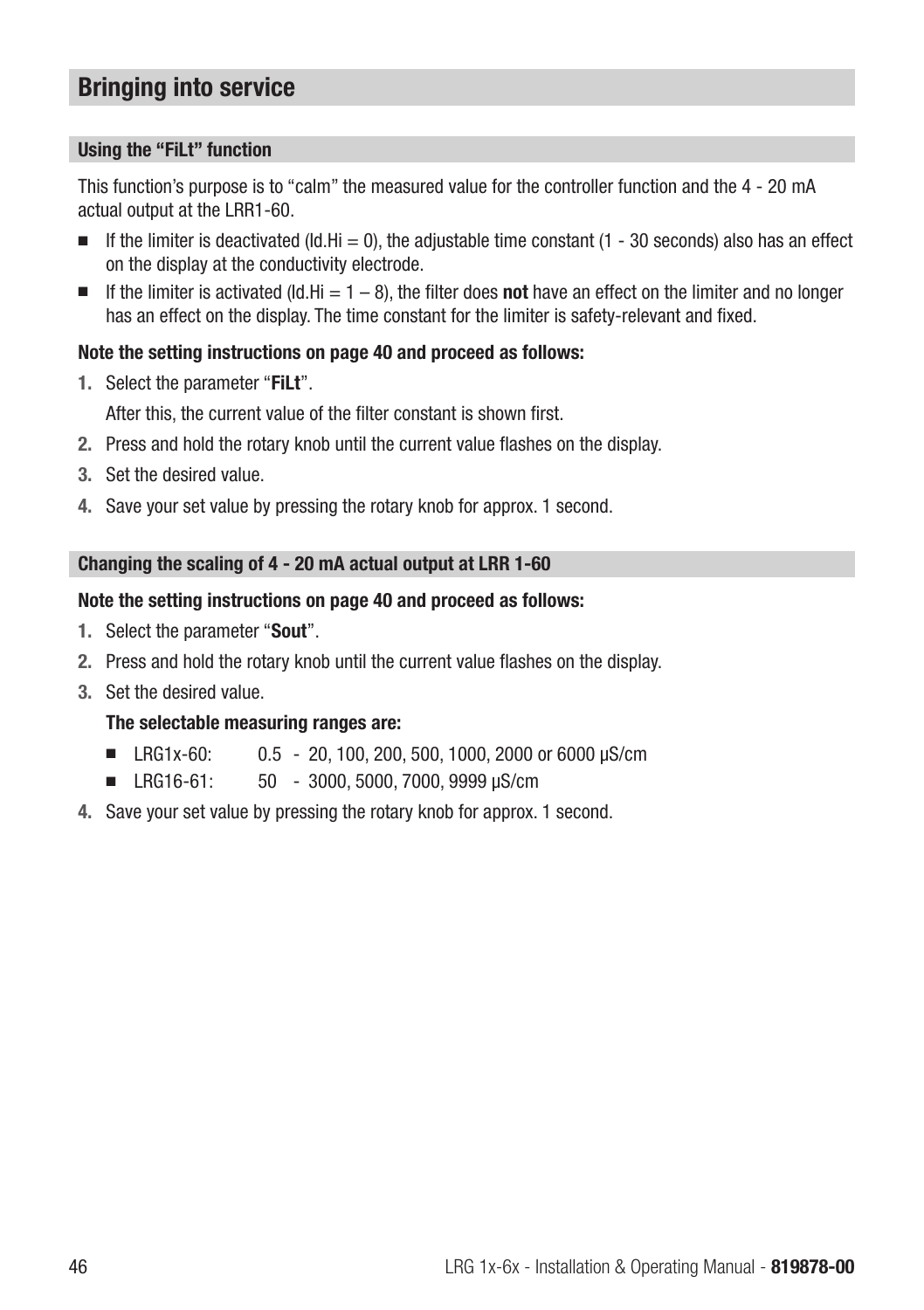#### Changing the unit of the display value (µS/cm or ppm)

The unit of the displayed measured value can be switched between uS/cm and ppm (parts per million). The conversion from  $\mu$ S/cm to ppm is: 1  $\mu$ S/cm = 0.5 ppm

#### Note the setting instructions on page 40 and proceed as follows:

- 1. Select the parameter "Unit".
- 2. Press and hold the rotary knob until the current value flashes on the display.
- 3. Set the desired display unit ( $\mu$ S or ppm).

#### Display of the set unit by means of LEDs:

- $\blacksquare$  LED 3 (green)  $= \mu S/cm$
- $\blacksquare$  LED 4 (green)  $=$  ppm
- 4. Save your set value by pressing the rotary knob for approx. 1 second.

#### Triggering a display test manually

#### Note the setting instructions on page 40 and proceed as follows:

- 1. Select the parameter "diSP".
- 2. Press and hold the rotary knob until the display test starts by showing "....".
- 3. The following numbers and decimal points run across the display from right to left: "...., 1, 2, 3, 4, 5, 6, 7, 8, 9, ...."
- 4. Check that all numbers and decimal points are displayed correctly. The display test runs automatically until it has finished, and cannot be interrupted.
- 5. The display test ends with the message "donE".

#### Replacing faulty equipment



#### Faulty equipment jeopardises system safety.

If numbers or decimal points are displayed incorrectly or not at all, you must replace the conductivity electrode with an identical one from GESTRA AG.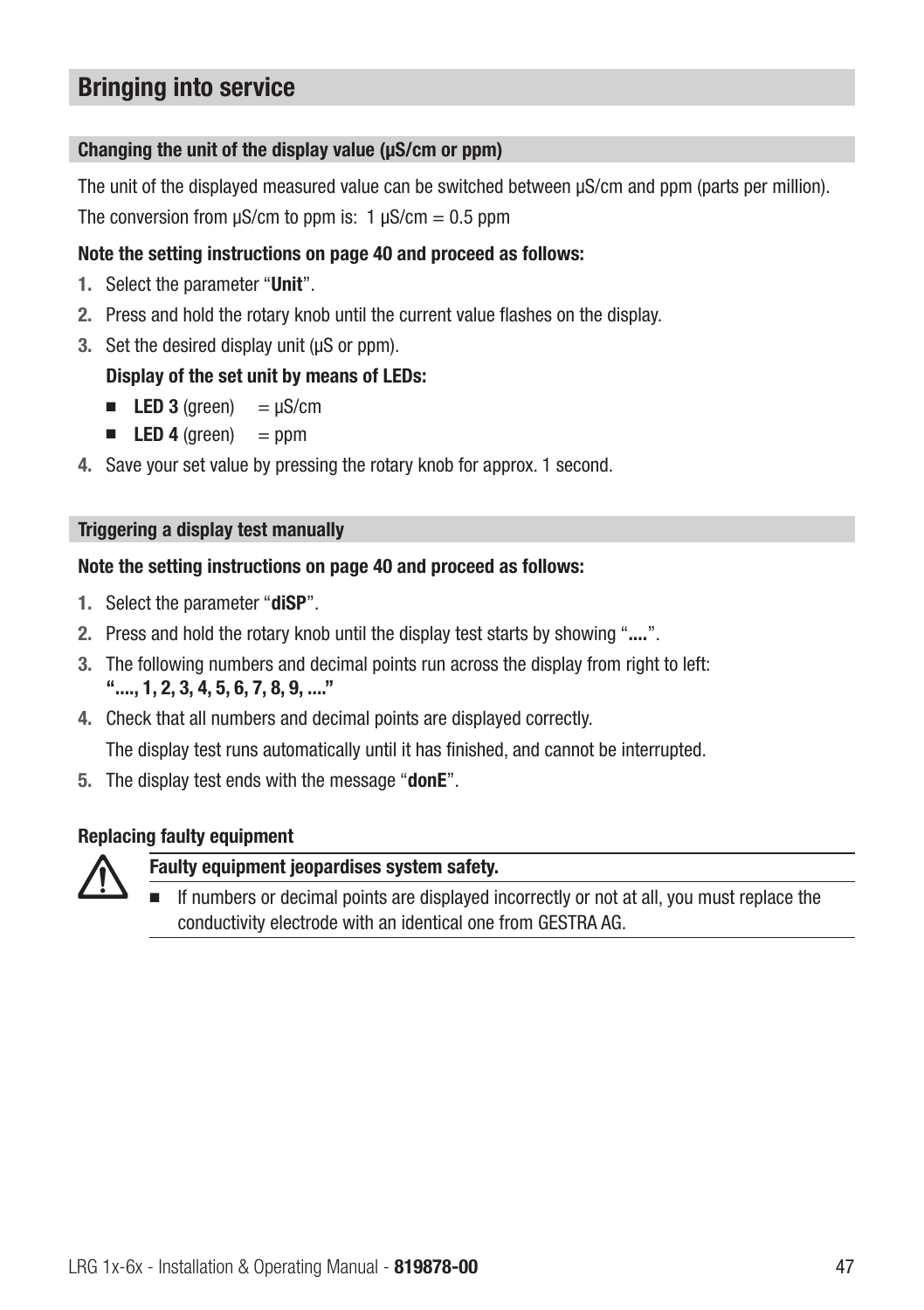#### Notes on bringing into service:

After installing a new or cleaned conductivity electrode, the parameter "tC" must be adapted to the boiler water. The value of the cell constant "CF" should be monitored and should have the value 0.210

#### Comparing the measured value with the reference measurement of a reliable sample



#### Incorrectly installed or bent conductivity electrodes jeopardise the system safety through loss of function.

#### For each bringing into service and after each replacement of the LRG 1x-6x conductivity electrode, proceed as follows:

- Determine the current conductivity of the boiler water with a reference measurement from a monitored sample in the desired operating state of the system.
- Compare the measured value with the actual reference measured value.
- Never bring any system into operation without successfully checking the conductivity value.
- For new or cleaned electrodes and identified deviations, the parameter " $\mathbf{t}$ C" is to be changed until the displayed measured value corresponds with the reference measurement. Also see parameter description "tC" on page 44.
- LRG 1x-6x conductivity electrodes may only be repaired by the manufacturer, GESTRA AG.
- Only replace faulty equipment with identical equipment from GESTRA AG.

#### Checking the alarm limit value Al.Hi by triggering a test function

Inspect the alarm limit value of the limiter function Al.Hi by triggering the test function by means of the rotary knob; see page 52.

In this case, the equipment must behave as if there were an alarm.

#### Lockout function



If the installation requires a lockout function, this must be implemented in the downstream (safety) circuit. This circuit must conform to the requirements of EN 50156.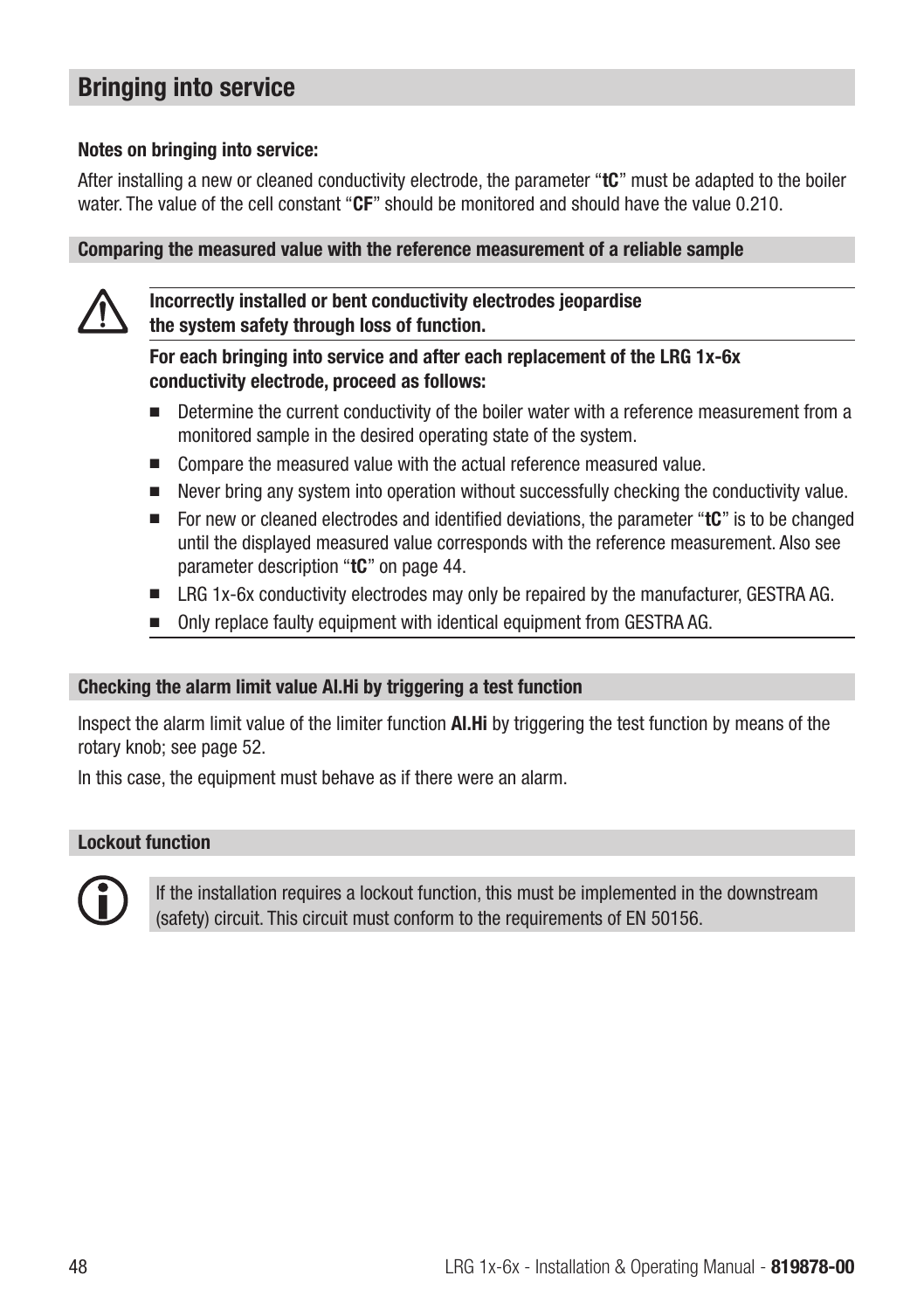

- <sup>2</sup> LED 1, alarm/error, red
- <sup>3</sup> LED 3, unit µS/cm green
- <sup>4</sup> LED 4, unit ppm green
- **6** LED 2, function OK green
- 6 Rotary knob/push-button for operation and settings

#### Notes on the display priority of the various messages

Error messages and alarms are displayed based on their priority. Messages with higher priority are shown continuously before those with low priority. if several messages need attention, the display does not alternate between them.

Priority  $1 =$  Error messages according to fault code table, see page 54 ff.

Priority 2 = Conductivity MAX alarm

#### Priority of fault code display

Higher priority fault codes overwrite lower ones on the display!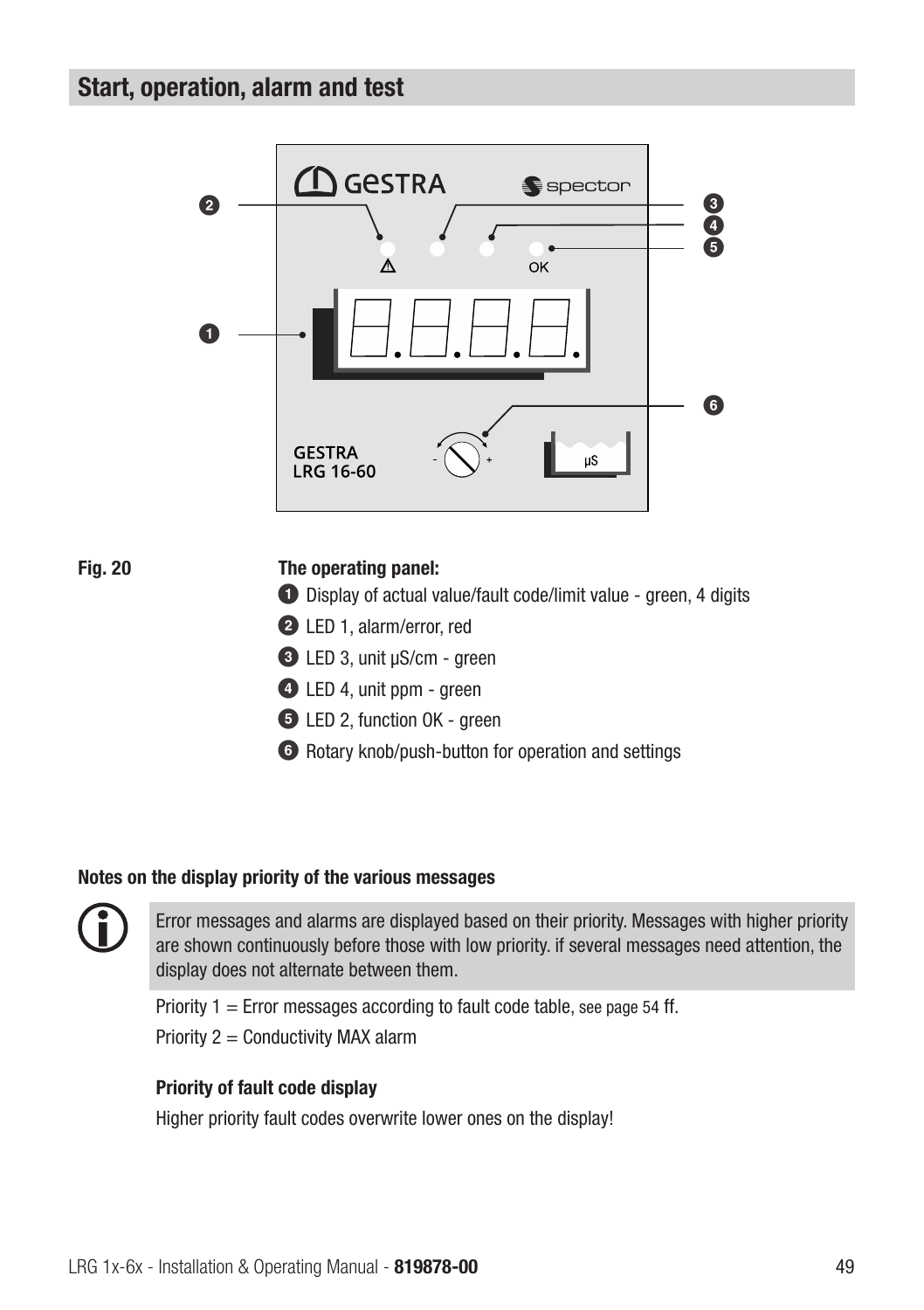#### Allocation of display and LEDs to each operating state of the conductivity electrode:

| <b>Start</b>                |                                                                                  |                                   |
|-----------------------------|----------------------------------------------------------------------------------|-----------------------------------|
|                             | All LEDs light up - test                                                         | The system is started and tested. |
| Switch on<br>supply voltage | Display:<br>$S$ -xx = Software version<br>$t-04 =$ Equipment type<br>$LRG$ 1x-60 | The LEDs and display are tested.  |
|                             | $t-05$ = Equipment type<br>LRG 16-61                                             |                                   |

| <b>Normal operation</b>                   |                               |                                                                 |  |
|-------------------------------------------|-------------------------------|-----------------------------------------------------------------|--|
| Display: 1234<br><b>LED 1:</b> is $Off$   |                               | Display of the current, temperature-compensated<br>conductivity |  |
| The conductivity electrode<br>is immersed | LED 3 or 4: lights up green   | Display of the set unit                                         |  |
|                                           | LED 2: flashes green          | The equipment is performing a self-test *                       |  |
|                                           | <b>LED 2: lights up green</b> | The self-test is complete - the equipment is OK                 |  |
|                                           | $\star$<br>is not updated.    | During the self-test phase, the measured value                  |  |

*See the following pages for more information and tables.*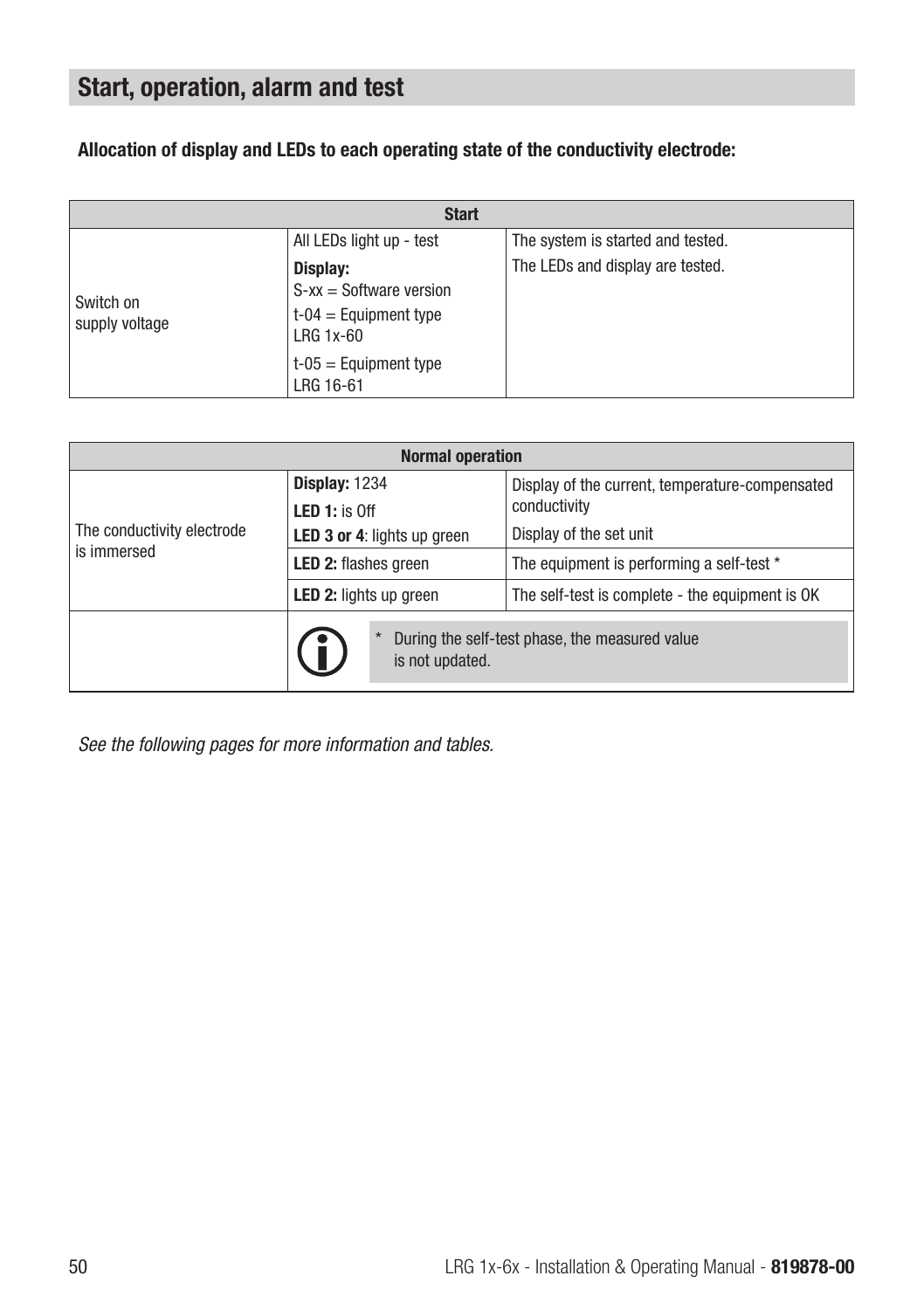| <b>Behaviour on the occurrence of alarms</b>                                                                   |                                                 |                                                                             |
|----------------------------------------------------------------------------------------------------------------|-------------------------------------------------|-----------------------------------------------------------------------------|
| The conductivity electrode<br>is immersed<br>The conductivity limit value is<br>$exceeded =$ Alarm limit value | Display:<br>Hi.C and 1234 alternately<br>LED 1: | The alarm signal and the actual measured value<br>are displayed alternately |
|                                                                                                                | Alarm LED lights up red                         | The MAX alarm is active                                                     |
|                                                                                                                | <b>LED 3 or 4: lights up green</b>              | Display of the set unit                                                     |
| AL.Hi                                                                                                          | <b>LED 2: flashes green</b>                     | The equipment is performing a self-test                                     |
|                                                                                                                | <b>LED 2:</b> is $0FF$                          | MAX alarm occurrence                                                        |
| The classes that is to consider the HDO COUDO OF selection control with the OAM data to lower                  |                                                 |                                                                             |

- The alarm state is transferred to the URS 60/URS 61 safety control unit via CAN data telegram.
- Once the time delay has elapsed, the alarm signal triggers the safety shutoff.
- The signal outputs are activated.
- The URS 60/URS 61 safety control unit does not automatically lock the safety contacts.

| Behaviour in the event of an error (fault code display)                                   |                                     |                                                                          |
|-------------------------------------------------------------------------------------------|-------------------------------------|--------------------------------------------------------------------------|
|                                                                                           | Display:<br>e.g. E005               | A fault code is permanently displayed;<br>fault code display see page 54 |
| The conductivity electrode<br>is immersed or not immersed.                                | LED 1:<br>Alarm LED lights up red   | There is an active error                                                 |
| There is an error.                                                                        | <b>LED 3 or 43: lights up green</b> | Display of the set unit                                                  |
|                                                                                           | LED 2: flashes green                | The equipment is performing a self-test                                  |
|                                                                                           | <b>LED 2:</b> is $OFF$              | Error or internal fault                                                  |
| The error or fault state is transferred to the URS 60/URS 61 safety control unit via<br>. |                                     |                                                                          |

- CAN data telegram.
- The error causes this unit to execute the safety shutoff without a delay.
- The URS 60/URS 61 safety control unit does not automatically lock the safety contacts.



#### Electrode alarms and errors faults cannot be acknowledged.

When the alarm or error is cancelled the display also goes blank, and the URS 60/URS 61 safety control unit closes the safety contacts again.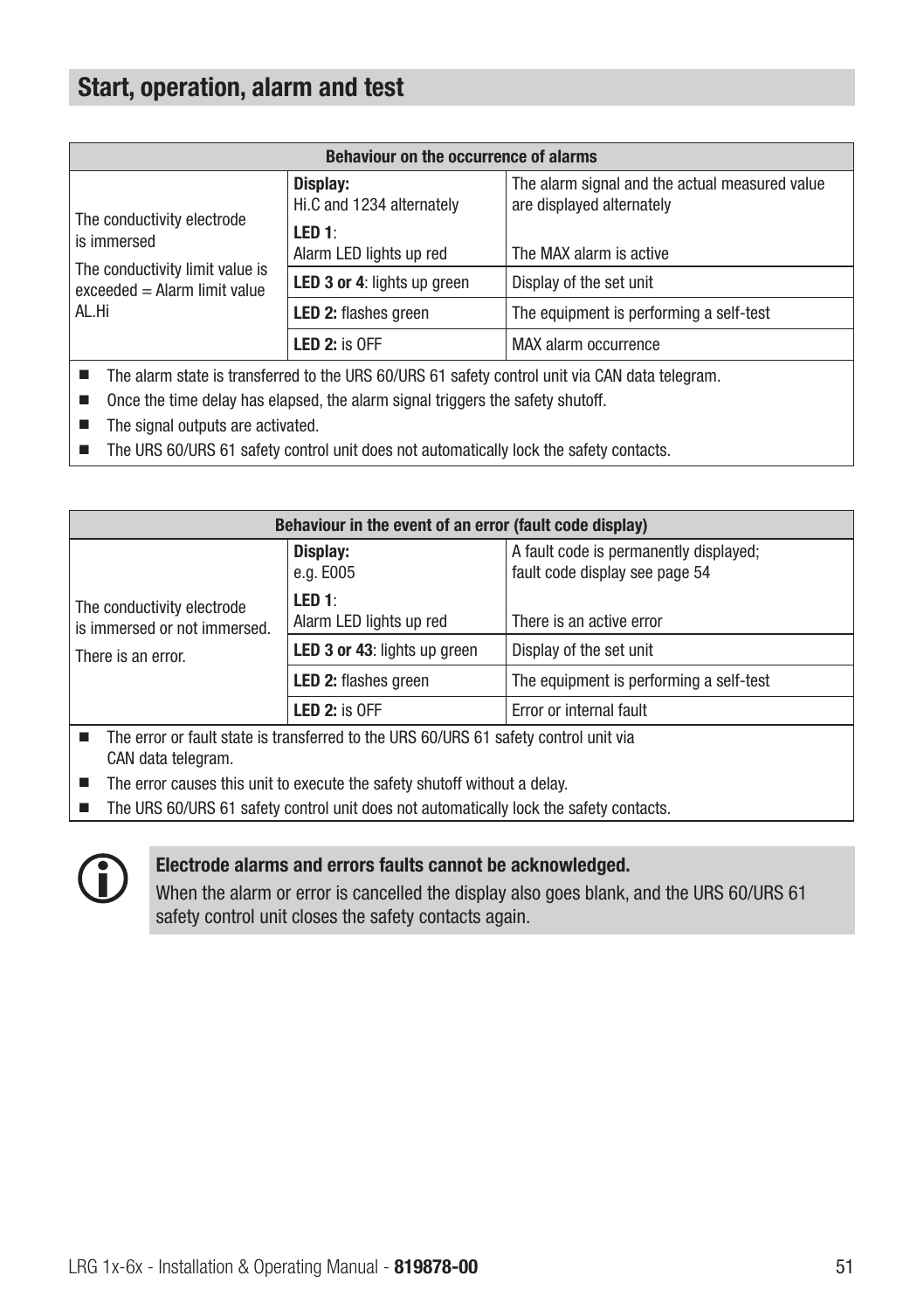| <b>Test</b>                                                                                                                                                         |                                                                            |                                                                                                                                                                                                                                          |  |  |
|---------------------------------------------------------------------------------------------------------------------------------------------------------------------|----------------------------------------------------------------------------|------------------------------------------------------------------------------------------------------------------------------------------------------------------------------------------------------------------------------------------|--|--|
|                                                                                                                                                                     | Checking the safety function by simulating the alarm state                 |                                                                                                                                                                                                                                          |  |  |
| In operating mode:<br>Press the rotary knob on the<br>LRG 1x-6x and hold until the<br>end of the test                                                               | Display:<br>Hi.C and 1234 alternately<br>LED 1:<br>Alarm LED lights up red | The alarm signal and the actual measured value<br>are displayed alternately<br>The MAX alarm is active                                                                                                                                   |  |  |
| <sub>0r</sub><br>press associated button 1, 2,                                                                                                                      | <b>LED 3 or 4: lights up green</b>                                         | Display of the set unit                                                                                                                                                                                                                  |  |  |
| 3 or 4 of the URS 60/URS 61                                                                                                                                         | <b>LED 2: flashes green</b>                                                | The equipment is performing a self-test                                                                                                                                                                                                  |  |  |
| safety control unit and hold<br>until the end of the test                                                                                                           | <b>LED 2:</b> is $0FF$                                                     | MAX alarm occurrence                                                                                                                                                                                                                     |  |  |
| <sub>0r</sub><br>trigger the limiter test for<br>the LRG 1x-6x conductivity<br>electrode on the URB 60<br>or<br>trigger the test function at the<br>SPECTORcontrol. | ш<br>there were a real alarm; see page 51.                                 | The URS 60/URS 61 safety control unit or the device combination behaves as if<br>After the test simulation has been cancelled (letting go of the test button), the<br>test is concluded and the equipment goes back to normal operation. |  |  |



#### Faulty equipment jeopardises system safety.

- If the conductivity electrode does not behave as described above, it may be faulty.
- Perform failure analysis.
- LRG 1x-6x conductivity electrodes may only be repaired by the manufacturer, GESTRA AG.
- Only replace faulty equipment with identical equipment from GESTRA AG.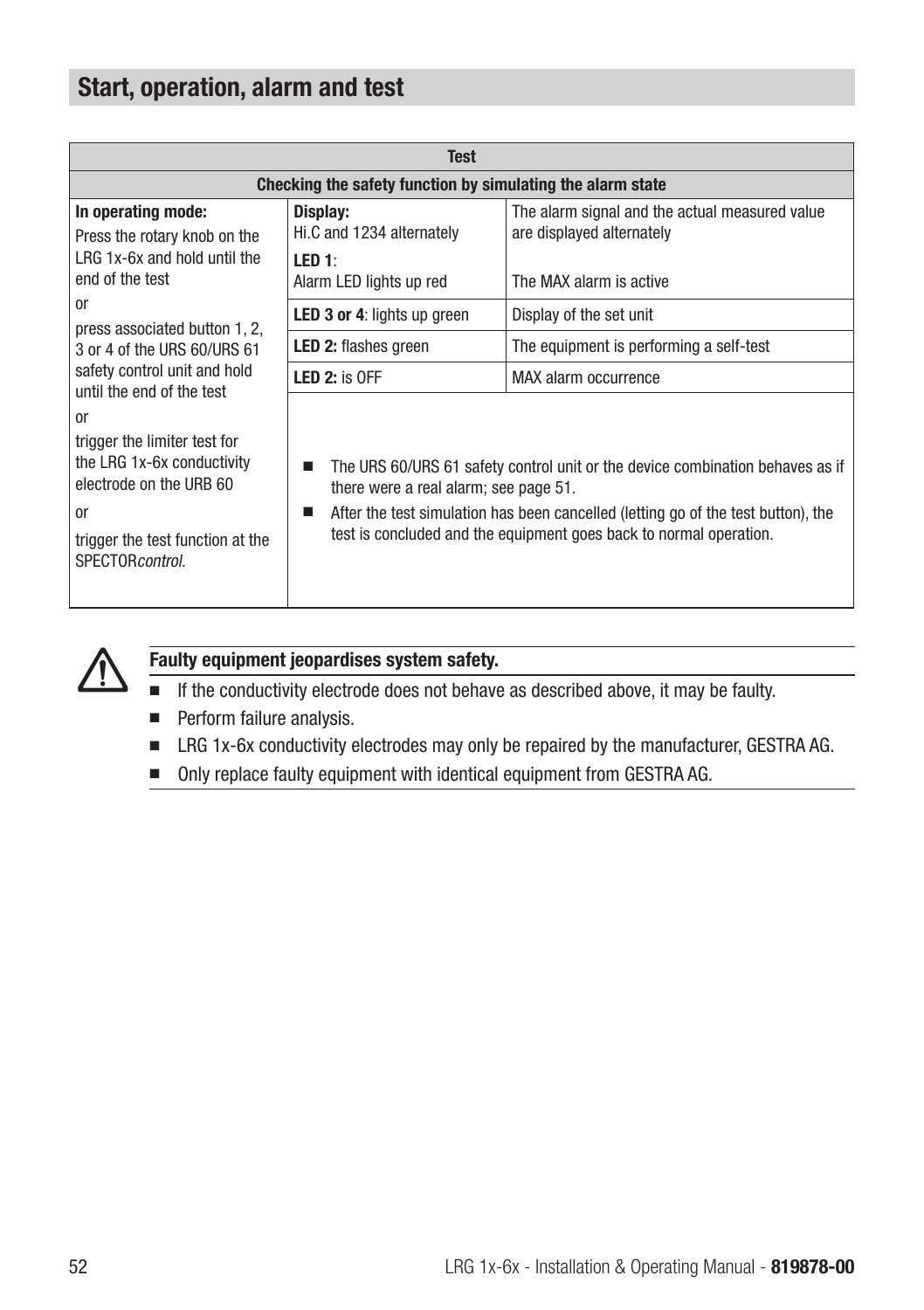#### Causes

System errors occur if CAN bus components have been incorrectly installed or configured, if the equipment has overheated, if there is interference in the supply network or if electronic components are faulty.

#### Check the installation and configuration before systematic troubleshooting

#### Installation:

Check that the installation location complies with the admissible ambient conditions in terms of temperature, vibration, interference sources, minimum distances, etc.

#### Wiring:

- Does the wiring conform to the wiring diagrams?
- Is the bus line polarity correct throughout?
- $\blacksquare$  Is a 120  $\Omega$  terminating resistor terminated at the terminal devices of the CAN bus line?

#### Configuration of the conductivity electrodes:

- Is the conductivity electrode set to the correct limiter ID 1,2,3,4,5,6,7,8?
- Limiter IDs must not be assigned in duplicate.

#### Baud rate:

- Is the cable length correct for the set baud rate?
- Is the baud rate identical for all units?

# $\hat{\ }$  attention

#### Interrupting the CAN bus causes a system shutdown and triggers an alarm.

- Bring the system into a safe operating mode before commencing work on the system **installation!**
- Switch off the voltage to the system and secure so that it cannot be switched back on.
- Check that the system is not carrying live voltage before commencing work.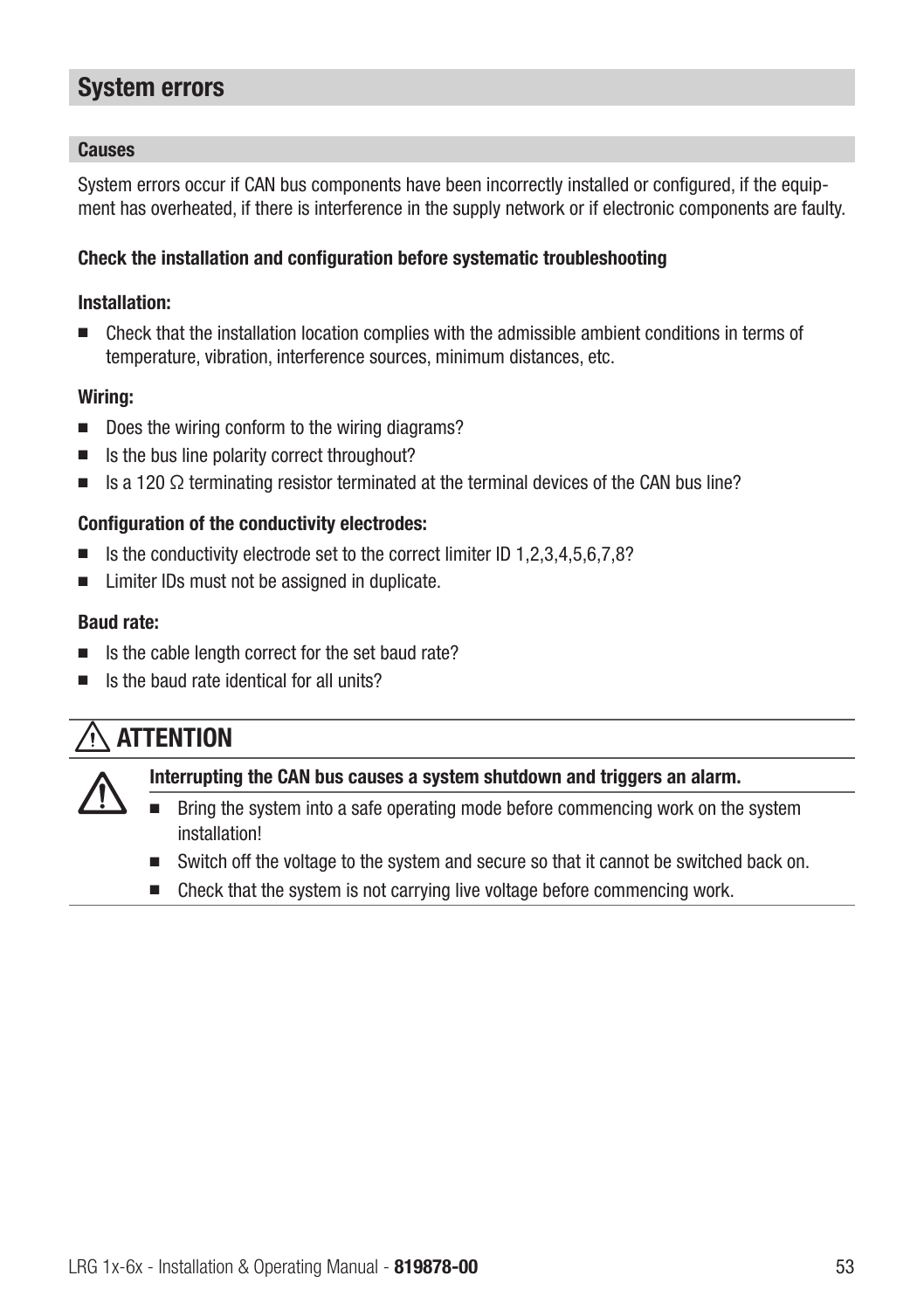### Indication of system malfunctions using fault codes



Fig. 21 **1** Display of actual value/fault code/limit value - green, 4 digits

| <b>Fault code table</b> |                                |                                                                                  |                                                                                                  |
|-------------------------|--------------------------------|----------------------------------------------------------------------------------|--------------------------------------------------------------------------------------------------|
| <b>Fault code</b>       | <b>Internal</b><br>designation | <b>Possible faults</b>                                                           | Remedy                                                                                           |
| E.001                   | LFKurzschlussErr               | Short circuit in the LF measurement<br>(electrode wires)                         | Replace the conductivity electrode                                                               |
| E.002                   | LFKabelbruchErr                | Cable break in the LF measurement<br>(electrode wires)                           | Check installation location.<br>Is the electrode immersed?<br>Replace the conductivity electrode |
| E.003                   | Ch1Ch2LFDiffErr                | Difference of the redundant measuring<br>channels of the LF measurement too high | Replace the conductivity electrode                                                               |
| E.004                   | PtMinTempErr                   | Minimum temperature at Pt1000 fallen<br>below or short circuit                   | Check installation location.<br>Replace the conductivity electrode                               |
| E.005                   | PtMaxtempErr                   | Maximum temperature at Pt1000 exceed-<br>ed or cable break                       | Check installation location.<br>Replace the conductivity electrode                               |
| E.006                   | Ch1Ch2PtDiffErr                | Difference of redundant Pt1000 measure-<br>ment too high                         | Replace the conductivity electrode                                                               |
| E.007                   | <b>USIGTSTErr</b>              | Measuring voltage of test signal outside<br>limits                               | Replace the conductivity electrode                                                               |
| E.008                   | <b>ISIGTSTErr</b>              | Measuring current of test signal outside<br>limits                               | Replace the conductivity electrode                                                               |
| E.009                   | <b>ADCTSTErr</b>               | Measuring voltage of Pt1000 test outside<br>limits                               | Replace the conductivity electrode                                                               |
| E.010                   | <b>ICONFrr</b>                 | Measuring current of Pt1000 test outside<br>limits                               | Replace the conductivity electrode                                                               |
| E.011                   | <b>ADVTSTErr</b>               | Comparison of AD converter 12 bit/16 bit<br>outside tolerance                    | Replace the conductivity electrode                                                               |
| E.012                   | <b>FREQTSTErr</b>              | Frequency of test signal<br>outside limits                                       | Replace the conductivity electrode                                                               |
| E.013                   | <b>VMessFrr</b>                | Control voltage of 4-20 mA output (only<br>LRGT models)                          | Replace the conductivity electrode                                                               |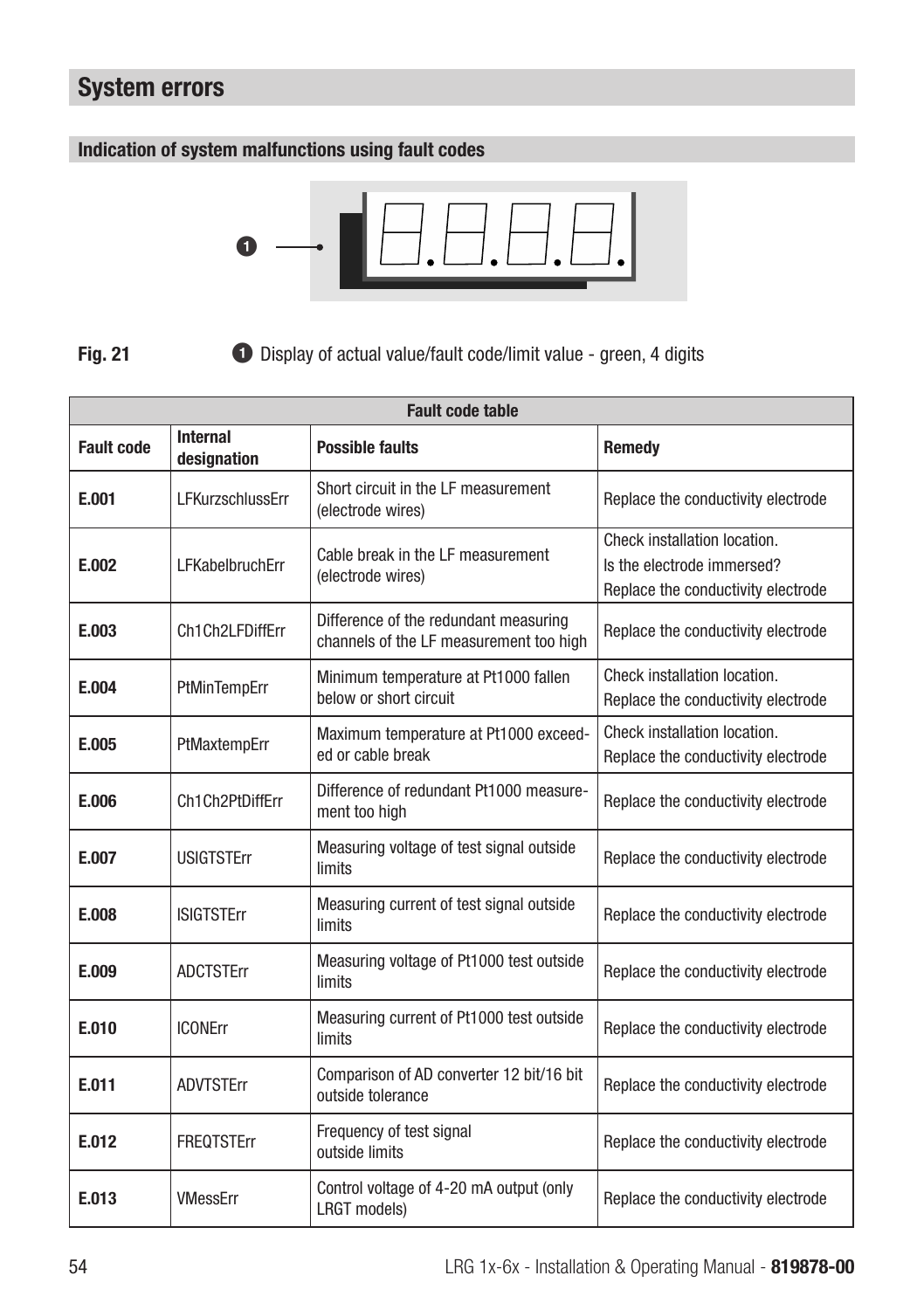| <b>Fault code table</b> |                                |                                                         |                                                                                                          |
|-------------------------|--------------------------------|---------------------------------------------------------|----------------------------------------------------------------------------------------------------------|
| <b>Fault code</b>       | <b>Internal</b><br>designation | <b>Possible faults</b>                                  | Remedy                                                                                                   |
| E.014                   | <b>ADSReadErr</b>              | 16 bit AD converter<br>not responding                   | Replace the conductivity electrode                                                                       |
| E.015                   | <b>UnCalibErr</b>              | <b>Calibration invalid</b>                              | Replace the conductivity electrode                                                                       |
| E.017                   | <b>ENDRVErr</b>                | Second shutoff path of 4-20 mA<br>current output faulty | Replace the conductivity electrode                                                                       |
| E.018                   | V12NegErr                      | System voltage -12 V outside limits                     | Replace the conductivity electrode                                                                       |
| E.019                   | V6Err                          | System voltage 6 V outside limits                       | Replace the conductivity electrode                                                                       |
| E.020                   | V <sub>5</sub> Err             | System voltage 5 V outside limits                       | Replace the conductivity electrode                                                                       |
| E.021                   | V3Err                          | System voltage 3 V outside limits                       | Replace the conductivity electrode                                                                       |
| E.022                   | V <sub>1</sub> Err             | System voltage 1 V outside limits                       | Replace the conductivity electrode                                                                       |
| E.023                   | V12Err                         | System voltage 12 V outside limits                      | Replace the conductivity electrode                                                                       |
| E.024                   | <b>CANErr</b>                  | <b>Communication failure</b>                            | Check the baud rate, wiring and<br>terminating resistors                                                 |
| E.025                   | <b>ESMG1Err</b>                | µC fault                                                | Replace the conductivity electrode                                                                       |
| E.026                   | <b>BISTErr</b>                 | µC periphery self-test fault                            | Replace the conductivity electrode                                                                       |
| E.027                   | OvertempErr                    | PCB/ambient<br>temperature $> 75$ °C                    | Check installation location. Lower the<br>ambient temperature of the terminal<br>box (cool if necessary) |

*All fault codes not listed here, e.g. E.016, are available as reserves*

П

Virtually all of the aforementioned fault codes can be caused by EMC interference. This is less likely to be the case in the event of permanent faults, but should be considered for sporadic fault messages.



The installation should then be examined for a correctly wired shield and the general EMC before the electrode is replaced.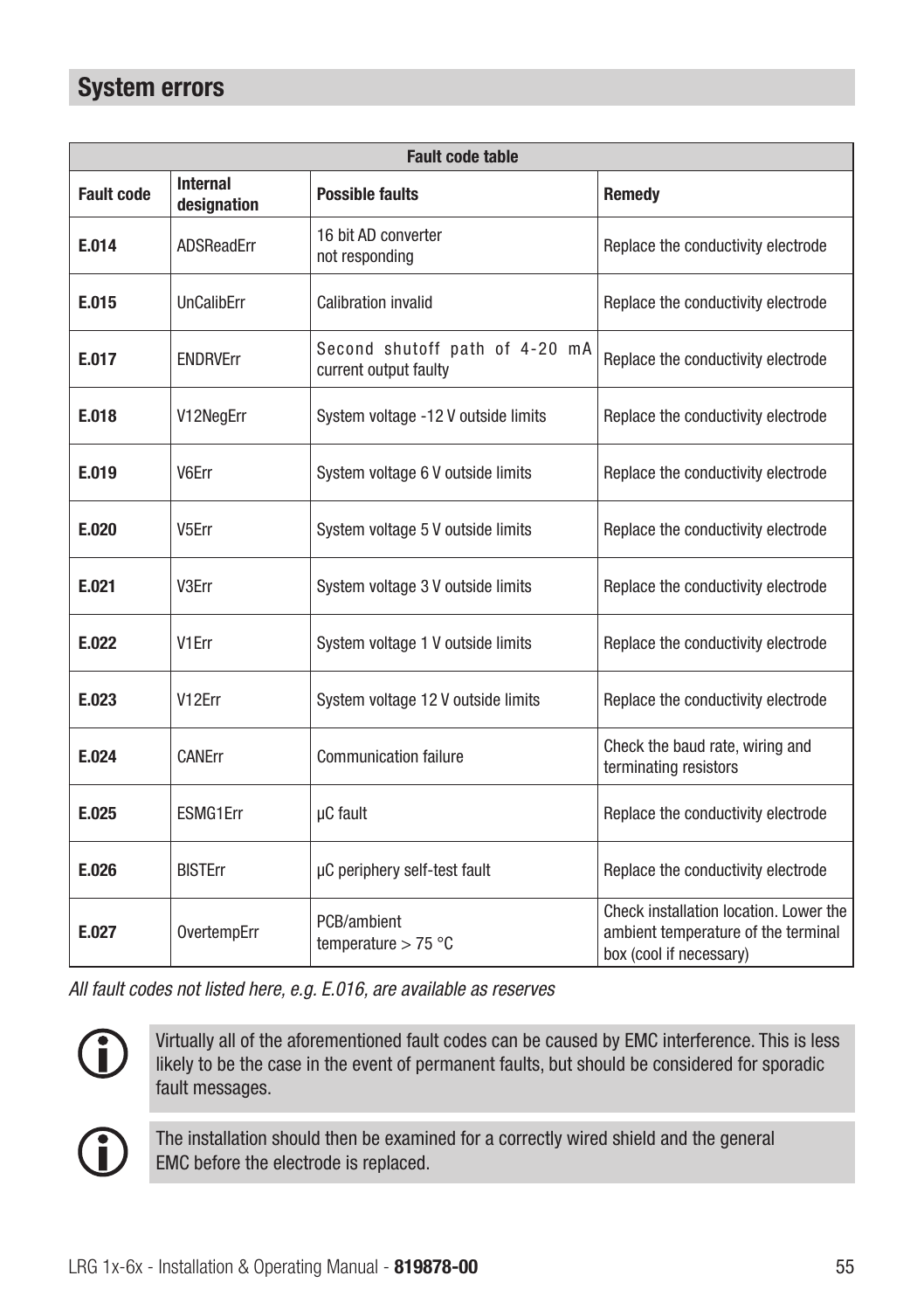#### Errors without shutoff

| The displayed conductivity fluctuates, moisture in the area of the cover tube of the electrode |                                                                                                                                             |  |
|------------------------------------------------------------------------------------------------|---------------------------------------------------------------------------------------------------------------------------------------------|--|
| Possible causes if no fault messages are present                                               | <b>Remedy</b>                                                                                                                               |  |
| From outside, moisture enters into the<br>cover tube.                                          | Check the installation location for possible water leak-<br>ages from which the water/steam could enter into the<br>conductivity electrode. |  |
|                                                                                                | Check the seal of the conductivity electrode.                                                                                               |  |
|                                                                                                | Is the containment of the electrode executed as per the<br>specifications?                                                                  |  |
|                                                                                                | Only replace the conductivity electrode with equipment<br>from GESTRA AG that is identical in construction.                                 |  |
| The inner seals of the electrode rods<br>are damaged.                                          | Only replace the conductivity electrode with equipment<br>from GESTRA AG that is identical in construction.                                 |  |

| The displayed conductivity shows rare but sporadically recurring extreme values. |                                                                                                                               |  |
|----------------------------------------------------------------------------------|-------------------------------------------------------------------------------------------------------------------------------|--|
| Possible causes if no fault messages are present<br><b>Remedy</b>                |                                                                                                                               |  |
| The electrode rods are not permanently immersed.                                 | Check the executed installation using the Manual.<br>Note the installation examples and the specified mini-<br>mum distances. |  |

| Flashing values from t-71 to t-75 appear on the display                                                                                                                                                                         |                                                                                                   |  |
|---------------------------------------------------------------------------------------------------------------------------------------------------------------------------------------------------------------------------------|---------------------------------------------------------------------------------------------------|--|
| <b>Possible causes</b>                                                                                                                                                                                                          | <b>Remedy</b>                                                                                     |  |
| The ambient temperature of the terminal box of the<br>electrode is high, between 71 °C and 75 °C.<br>If the temperature rises above 75 $\degree$ C, the fault code<br>E.027 (OvertempErr) appears and the system is<br>shutoff. | The ambient temperature in the area of the terminal box<br>ш<br>must be reduced, e.g. by cooling. |  |

| The message CF.Hi flashes on the display                                                                     |                                                    |  |
|--------------------------------------------------------------------------------------------------------------|----------------------------------------------------|--|
| <b>Possible causes</b>                                                                                       | Remedy                                             |  |
| The cell constant is inadmissibly high after the calibra-<br>tion procedure "CAL" or after manual adjustment | Remove the conductivity electrode;<br>see page 58. |  |
| LRG 1x-6x $CF > 3.0$                                                                                         | Check and clean the electrode; see page 59         |  |

# System errors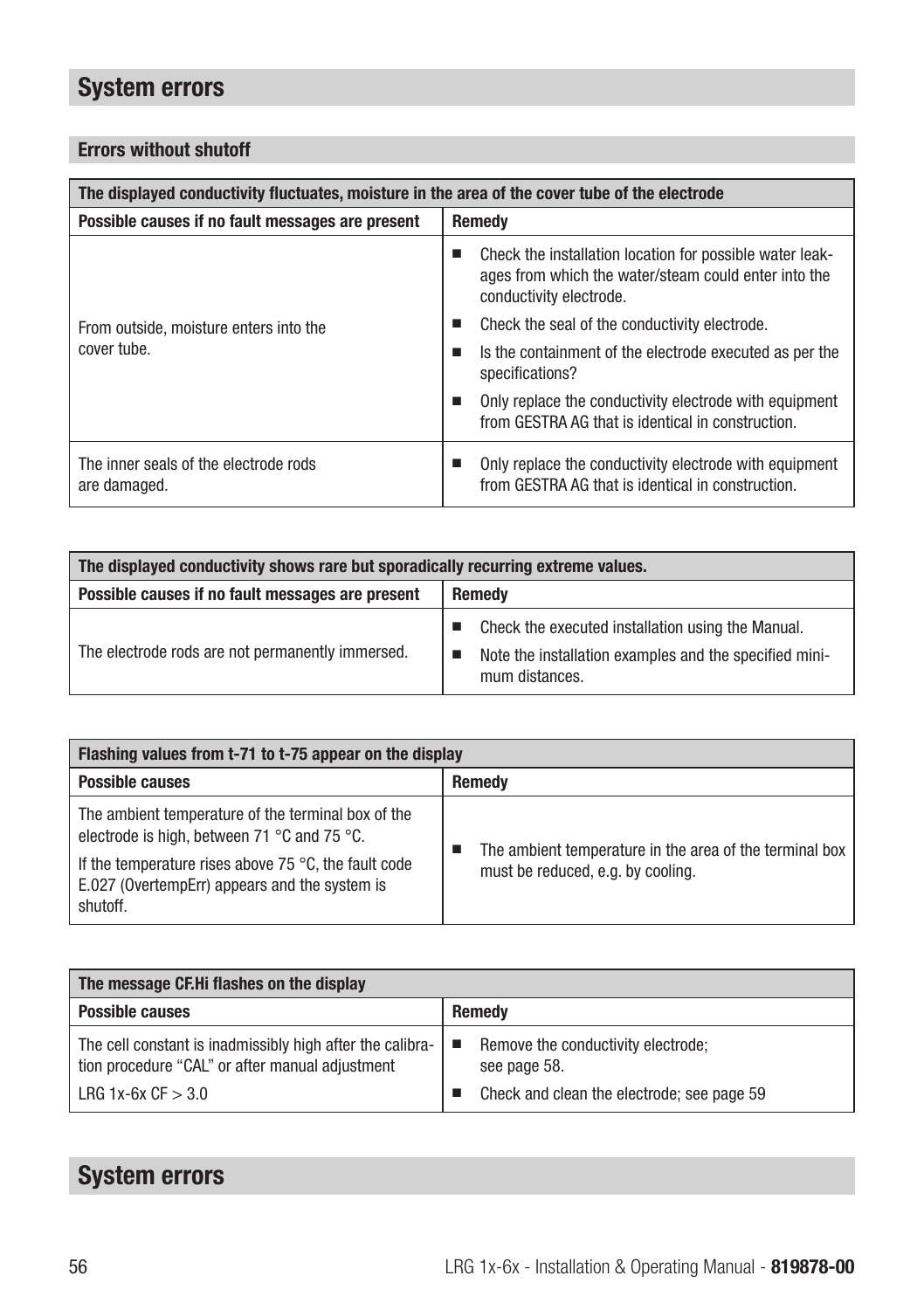#### Checking installation and function

When you have remedied system errors, perform a function test as follows.

- Checking installation and function.
- Perform an equipment test; see page 52. In this case, the equipment must behave as if there were an alarm.
- When bringing into service and after each replacement of the LRG 1x-6x conductivity electrode the displayed measured value and the set alarm limit value must be checked and an equipment test must be performed.



System errors in the LRG 1x-6x conductivity electrode also trigger a system error in the URS 60/URS 61 safety control unit. The output contacts open without a delay and the relevant signal output is activated.

If you require assistance, please tell us the indicated fault code.



In the event of errors or faults that cannot be remedied with the aid of this Installation & Operating Manual, please contact our service centre or authorised agent in your country.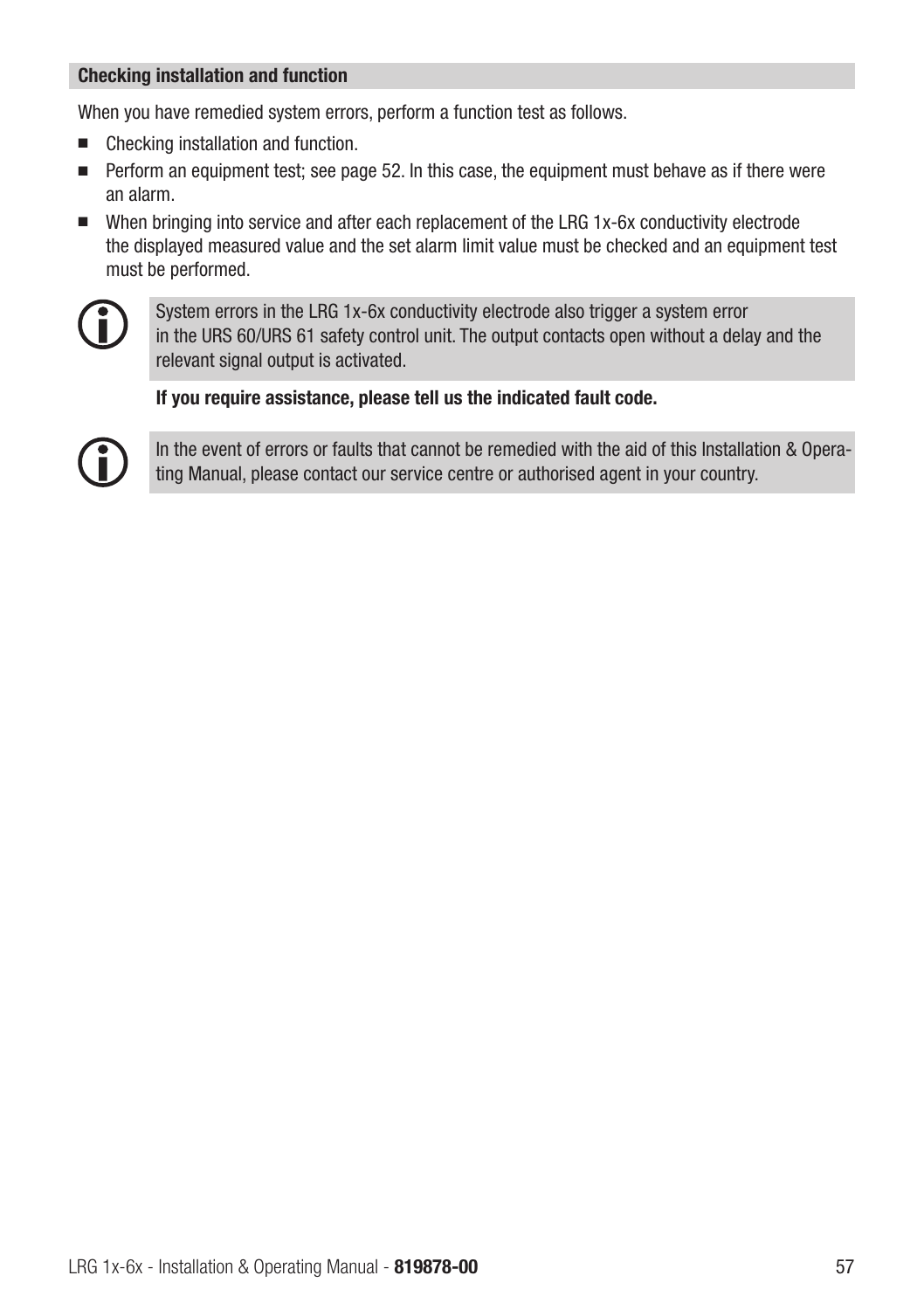# Taking out of service/Disassembly

# **A** DANGER



#### Danger to life from scalding caused by sudden escape of hot steam.

Hot steam or hot water can escape suddenly if conductivity electrodes are unscrewed under pressure.

- Reduce the boiler pressure to 0 bar and check the pressure before unscrewing the conductivity electrodes.
- Only remove conductivity electrodes at a boiler pressure of 0 bar.

### WARNING



#### Hot conductivity electrodes can cause severe burns.

The conductivity electrodes are extremely hot during operation.

- Perform installation and maintenance work only on conductivity electrodes that have been allowed to cool.
- Only remove conductivity electrodes that have cooled down.

#### Proceed as follows:

- 1. Reduce the boiler pressure to 0 bar.
- 2. Allow the conductivity electrode to cool to room temperature.
- 3. Switch off the supply voltage.
- 4. Unplug the connections of the CAN bus control lines and plug them into one another.
- 5. Next, remove the conductivity electrode.



An alarm is triggered when the CAN bus cable is interrupted.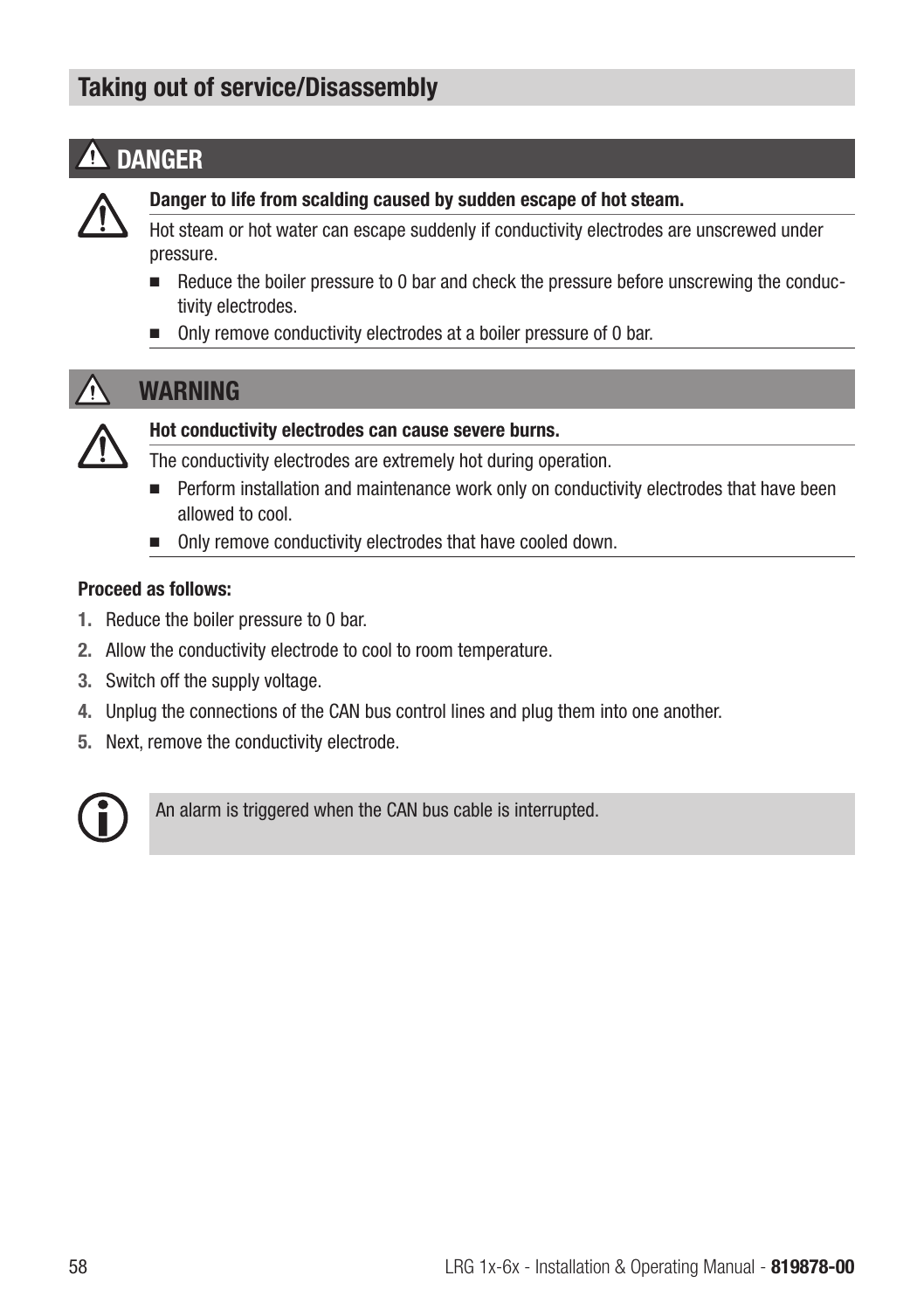# Cleaning the conductivity electrode

#### Monthly comparison of the measured values

In line with the recommendations about monitoring the equipment to protect the water quality from standards DIN EN12952/12953, the measured values must be compared on a monthly basis with reliable samples by an appropriately qualified and competent person.

If a deviation is discovered, the conductivity electrode must be compared via the "CAL" function; see page 45.

#### Cleaning interval

Depending on the operating behaviours, it is recommended that the electrode is cleaned at least once a year, e.g. as part of maintenance work.



To clean the measuring electrode(s), the conductivity electrode must be taken out of operation and removed; see page 58.

#### LRG 16-60/LRG 17-60

- 1. Loosen the threaded pin  $\bullet$  and unscrew the measuring tube  $\bullet$  by hand.
- 2. Clean the electrode rod and the measuring surfaces.
- 3. Then screw the measuring tube  $\Omega$  back on and secure it with the threaded pin  $\mathbf{O}^*$ .

#### LRG 16-61

1. Clean the measuring electrodes  $\mathbf{R}^*$ .

Continue with the following points:

 $*$   $\bullet$  */*  $\bullet$  = Key to the overall view; see page 25

#### LRG 16-60, LRG 17-60, LRG 16-61

1. Use a fat-free cloth to wipe off loose deposits.

Remove stubborn deposits with sandpaper (medium grade).

- 2. Install the cleaned conductivity electrodes according to the information on page 29.
- 3. Switch on the supply voltage.
- 4. Put the equipment or the system into operation; see page 40.
- 5. Compare the measured value with the directly determined conductivity from a reference measurement; see page 48.
- 6. Check the safety function by simulating the alarm state; see page 48 / 52.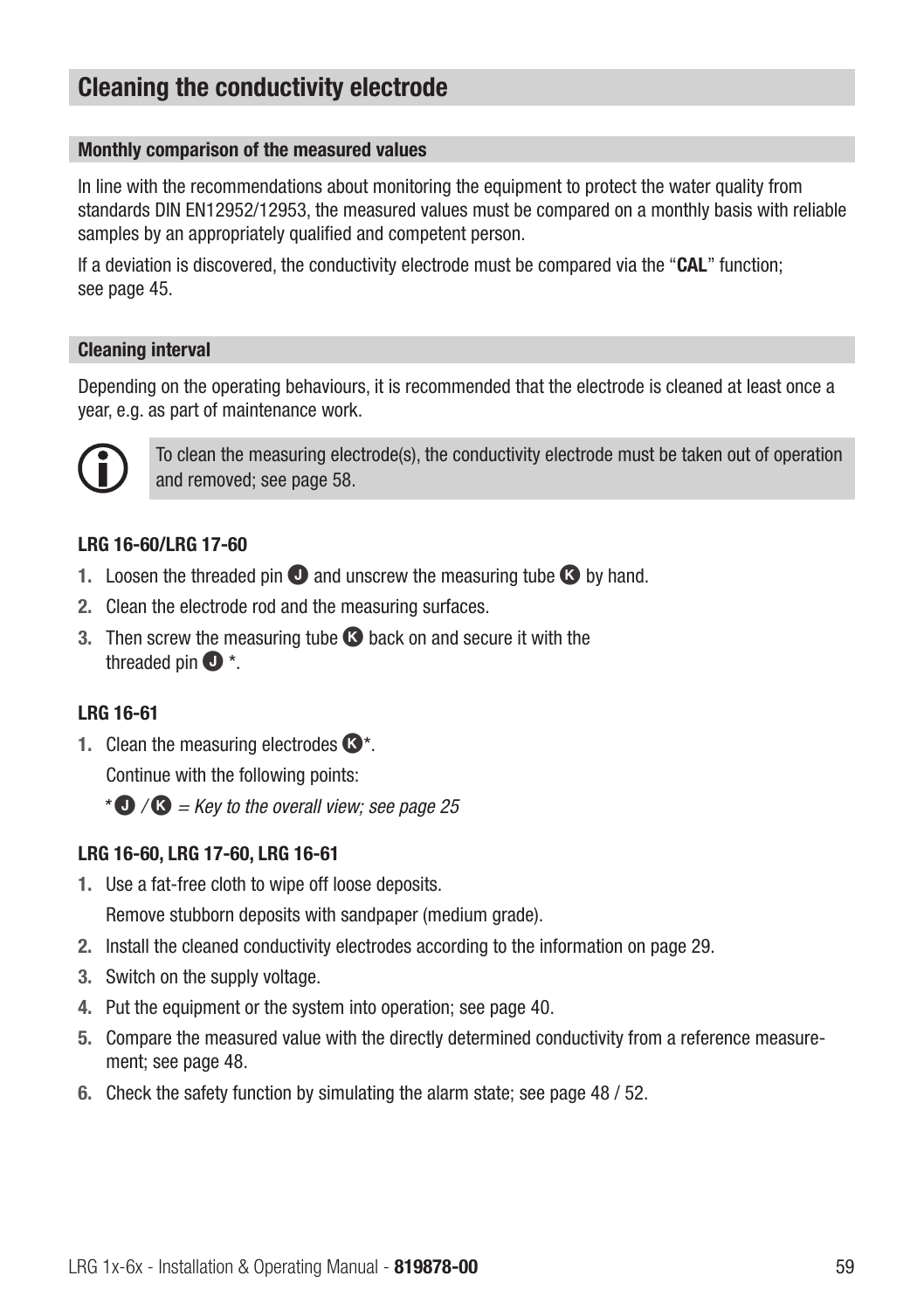### **Disposal**

The statutory waste disposal provisions must be observed when disposing of conductivity electrodes.

### Returning decontaminated equipment

#### If goods have come into contact with media that are hazardous to health, they must be drained and decontaminated before being returned to GESTRA AG!

Such media include solid, liquid or gaseous substances, mixtures of these, or radiation.

GESTRA AG can accept returned goods only if accompanied by a completed and signed return note and also a completed and signed decontamination declaration.



The return confirmation and decontamination declaration must be attached to the returned goods and be accessible from the outside. Otherwise, the goods cannot be dealt with and will be returned, carriage unpaid.

#### Please proceed as follows:

- 1. Let GESTRA AG know about the return beforehand by e-mail or phone.
- 2. Wait until you have received the return confirmation from GESTRA.
- 3. Return the goods to GESTRA AG together with the completed return confirmation (and decontamination declaration).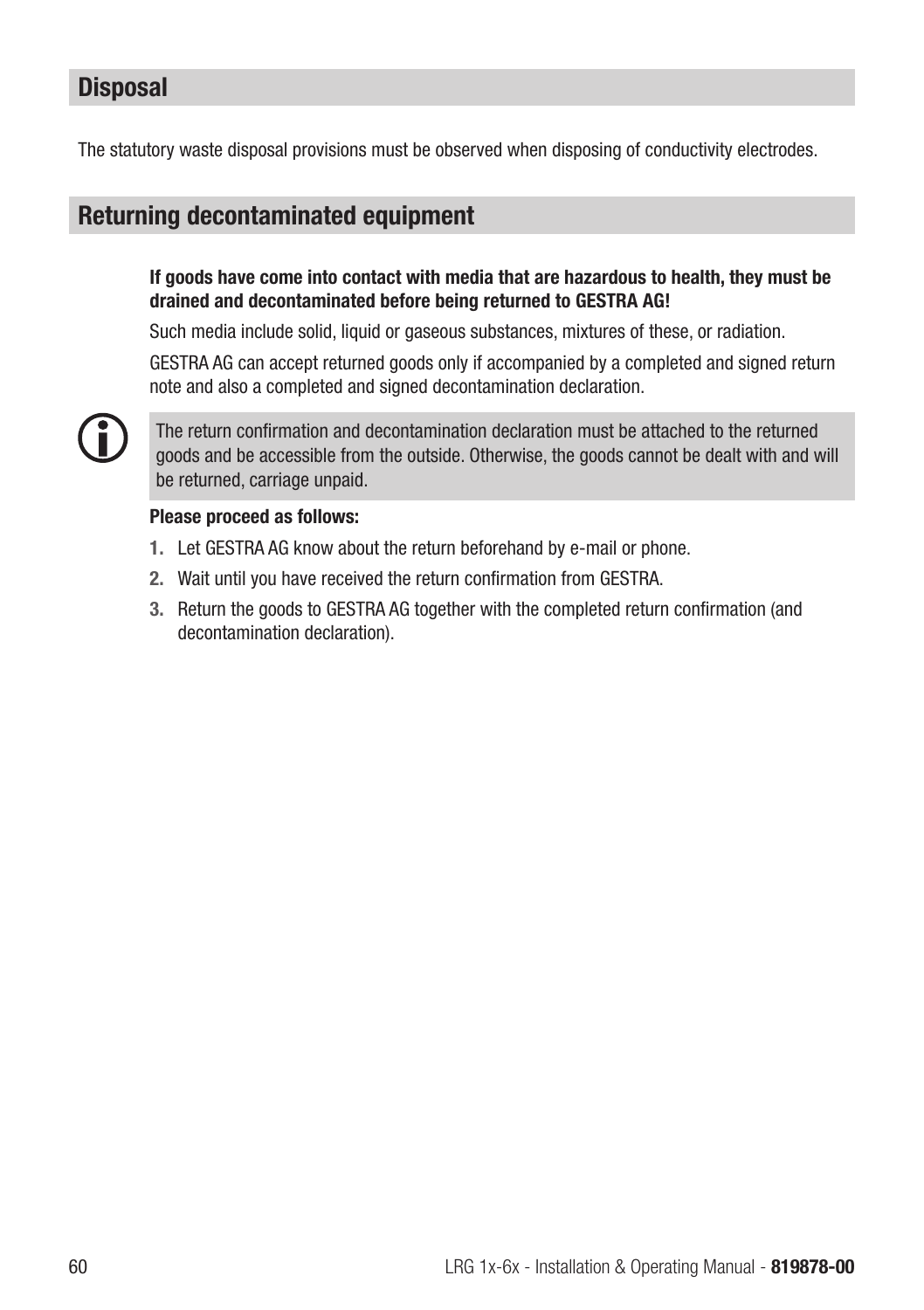# EU Declaration of Conformity

We hereby declare that the LRG 1x-6x conductivity electrode conforms to the following European Directives:

- Directive 2014/68/EU EU Pressure Equipment Directive
- Directive 2014/35/EU Low Voltage Directive
- Directive 2014/30/EU EMC Directive
- Directive 2011/65/EU RoHS Directive

Please see our Declaration of Conformity for details on the conformity of our equipment with European Directives.

The current Declaration of Conformity can be found on the Internet at www.gestra.com or requested from us.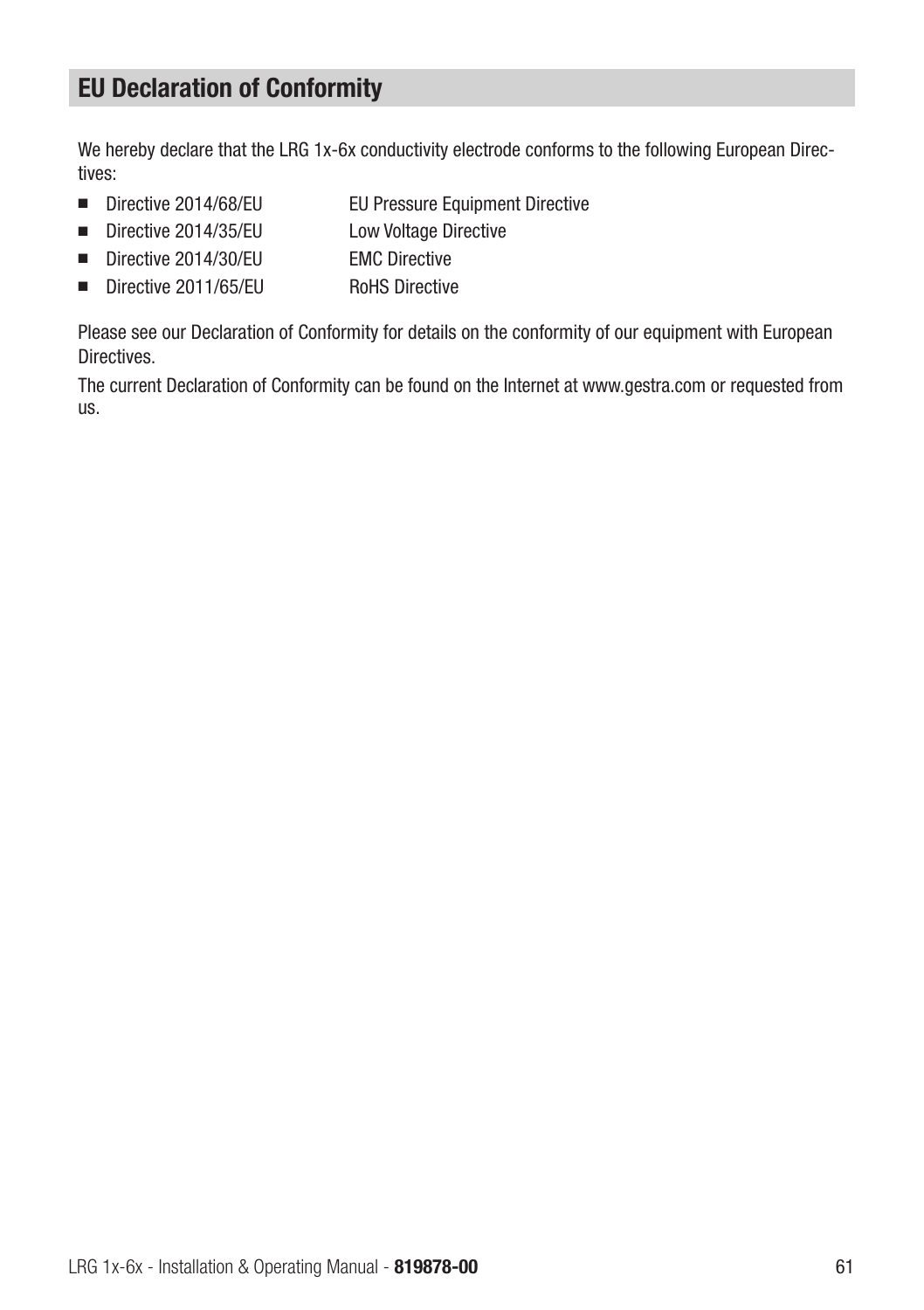# For your notes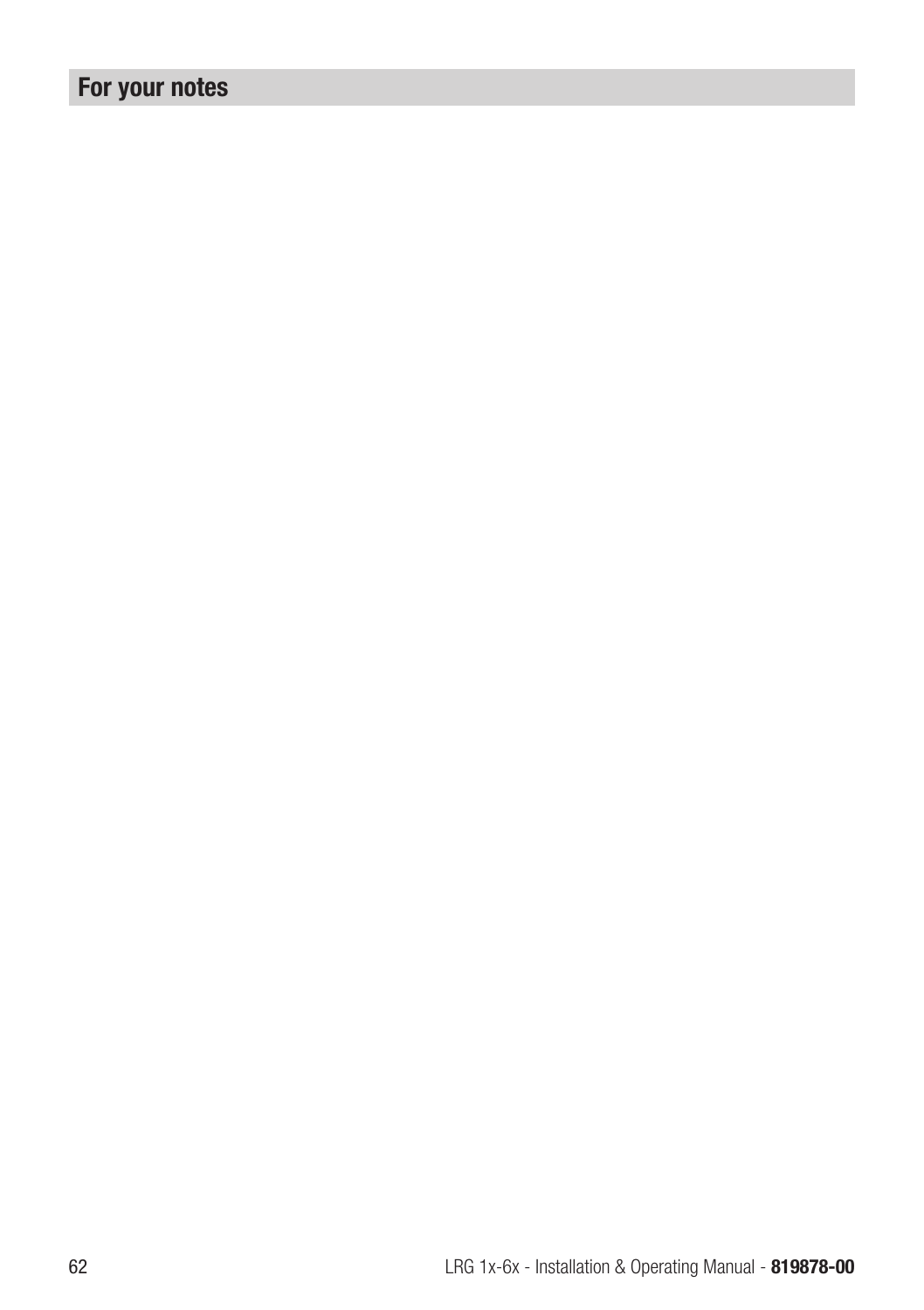LRG 1x-6x - Installation & Operating Manual - 819878-00 63